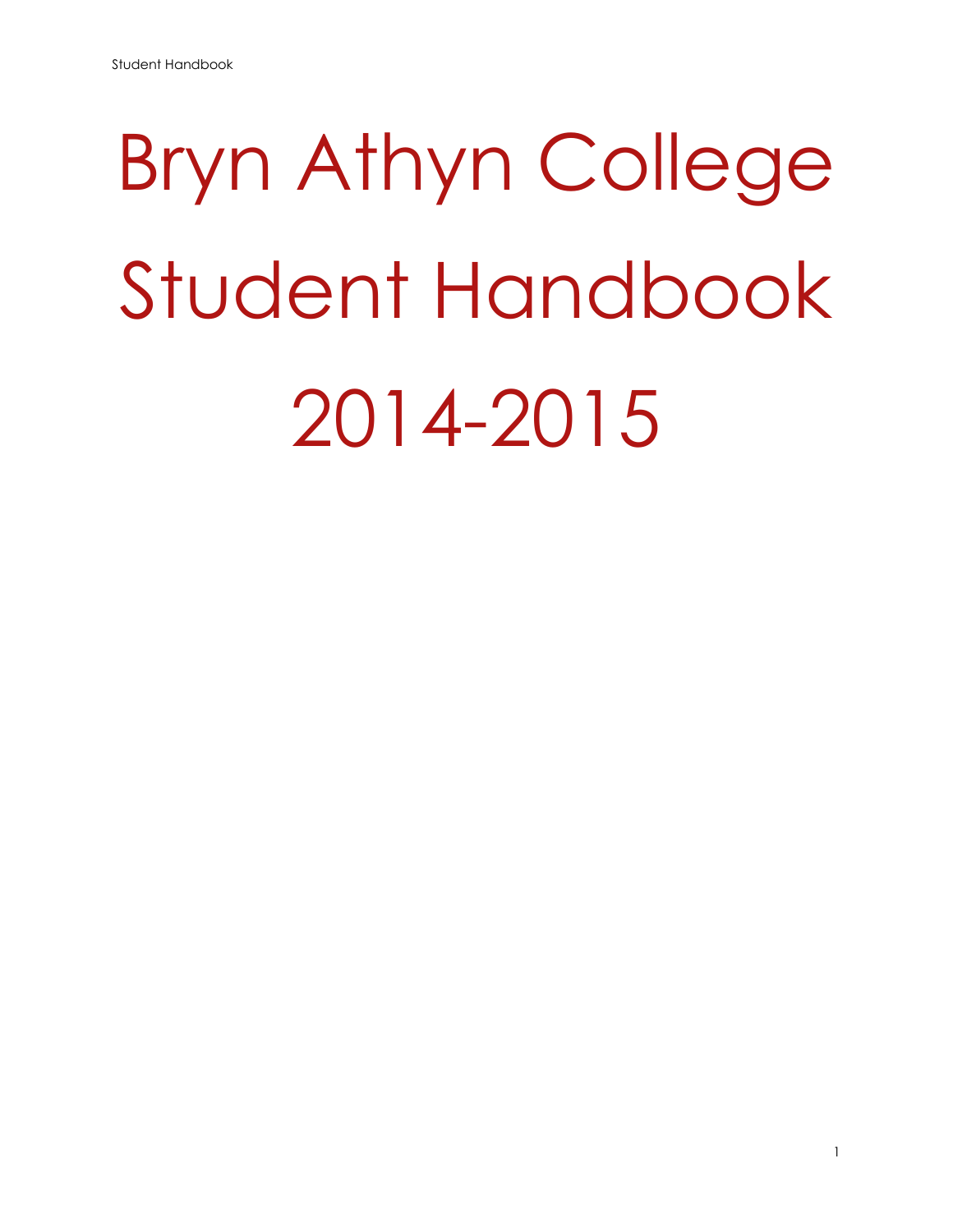# **Table of Contents**

| 1. |  |
|----|--|
| 2. |  |
| 3. |  |
| 4. |  |
|    |  |
|    |  |
|    |  |
|    |  |
|    |  |
|    |  |
|    |  |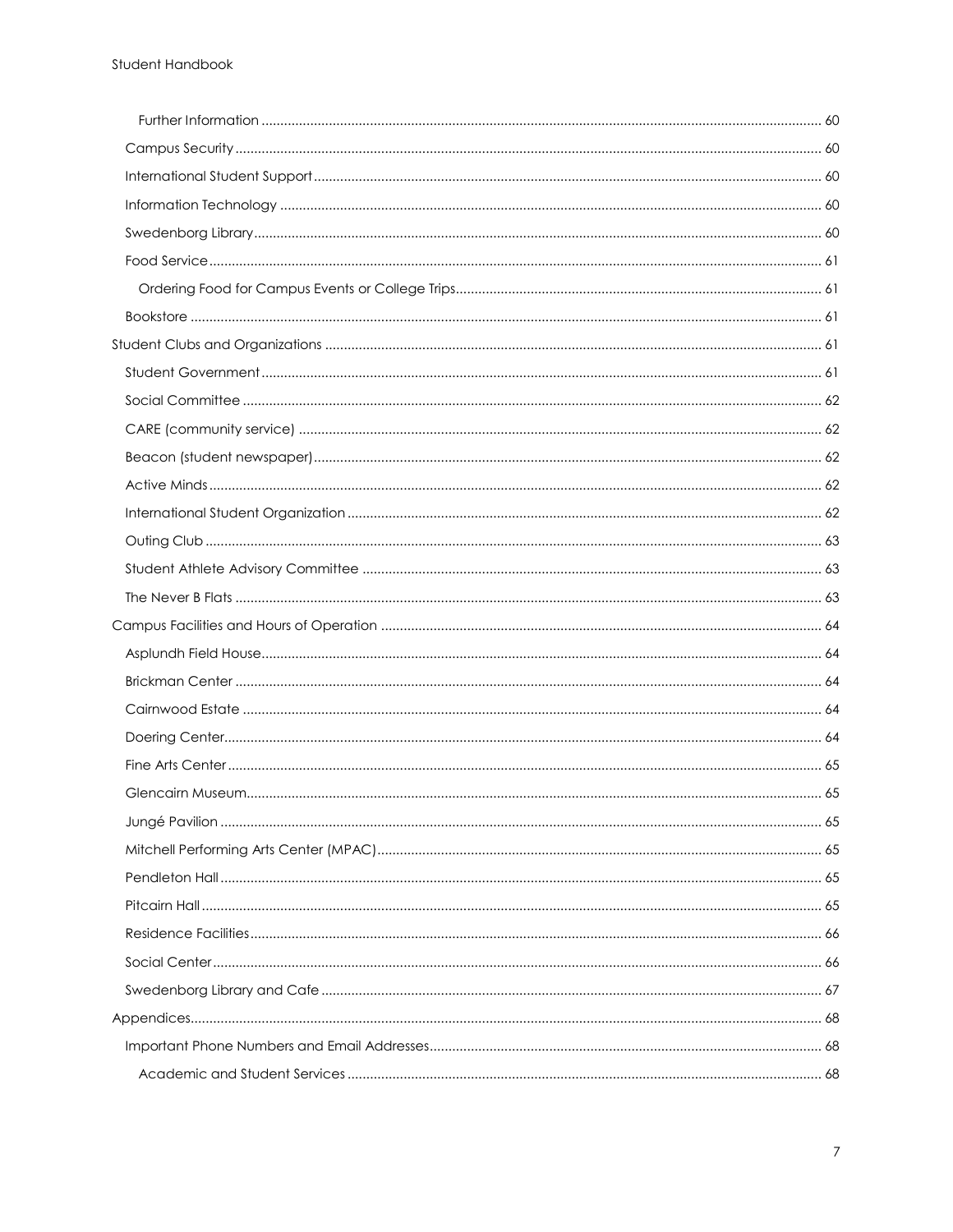# Bryn Athyn College of the New Church

## <span id="page-7-0"></span>**Organization**

Bryn Athyn College is a part of the Academy of the New Church, which was incorporated under the laws of the Commonwealth of Pennsylvania on November 3, 1877. The Academy serves the purposes set forth in Article II of its charter: "propagating the Heavenly Doctrines of the New Jerusalem and establishing the New Church signified in the Apocalypse by the New Jerusalem, promoting education in all its various forms, educating young men for the Ministry, publishing books, pamphlets, and other printed matter, and establishing a Library." On January 18, 1879, the charter was amended to authorize the Academy to confer degrees and grant diplomas as do other colleges and universities.

## <span id="page-7-1"></span>Accreditation

Bryn Athyn College of the New Church is accredited by the Middle States Commission on Higher Education, 3624 Market Street, Philadelphia, PA 19104. 267-284-5000 (www.msche.org). The Middle States Commission on Higher Education is an institutional accrediting agency recognized by the U.S. Secretary of Education and the Council for Higher Education Accreditation.

## <span id="page-7-2"></span>Administration

President, Kristin King, PhD. Dean of Academics and Faculty, Allen J. Bedford, PhD Dean of Students, Kiri K. Rogers Dean of the Theological School, The Rev. Andrew M.T. Dibb, PhD Chaplain, The Rev. Thane P. Glenn, PhD Chief Financial Officer, Daniel T. Allen Director of Admissions, Stephanie Walker Director of Institutional Advancement, Jessica Carswell Faculty Council Chair, Dan A Synnestvedt, PhD Swedenborg Library Director, Carroll Odhner

## <span id="page-7-3"></span>Mission Statement

Bryn Athyn College of the New Church serves as an intellectual center for all who desire to engage in higher education enriched, guided, and structured by the study of the Old Testament, New Testament, and theological writings of Emanuel Swedenborg. This education challenges students to develop spiritual purpose, to think broadly and critically from a variety of perspectives, and to build intellectual and practical skills. The ultimate purpose is to enhance students' civil, moral, and spiritual life, and to contribute to human spiritual welfare.

This mission is achieved by:

- Educating and training priests for service in the General Church.
- Offering undergraduate and graduate liberal arts and science programs that integrate academic and New Church spiritual perspectives.
- Preparing education students to be successful teachers in public, private, or New Church schools.
- Supporting research that advances secular and New Church thought.
- Providing library services to support the academic programs and New Church collections and archives for use throughout the world.
- Enriching students' physical, social, and spiritual lives by providing purposeful, student-centered programs and services guided by New Church principles.
- Recruiting and retaining students who can contribute to and benefit from the institution's mission.
- Ensuring fiscal stability and resource stewardship to support the mission of the College.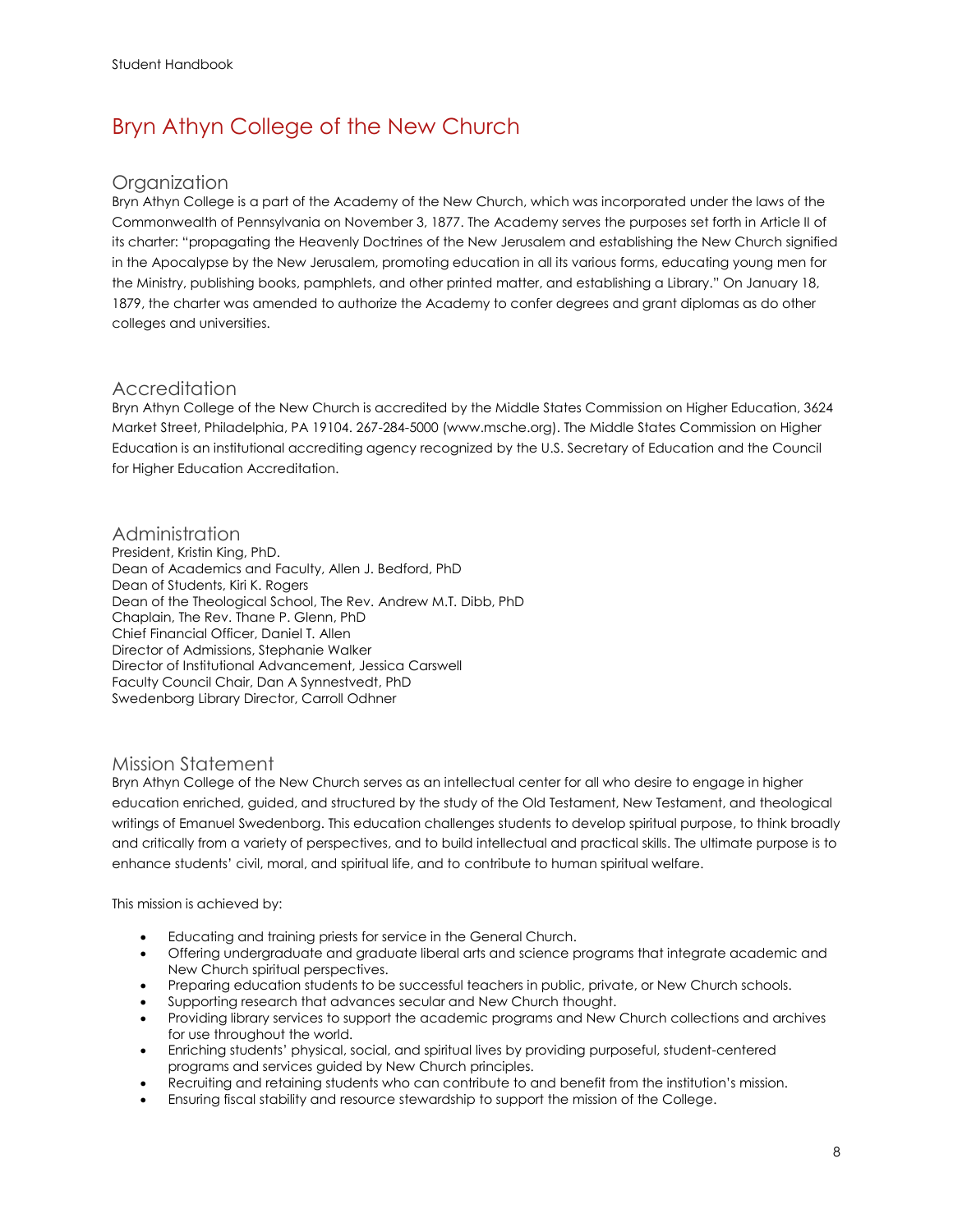- Engaging friends and alumni, inspiring philanthropic support, and advancing the transformative mission of Bryn Athyn College.
- Developing and maintaining facilities, infrastructure, and grounds to serve the educational, aesthetic, and spiritual values of the institution.

# <span id="page-8-0"></span>Admission to Bryn Athyn College

Bryn Athyn College is committed to promoting academic and moral excellence. The College seeks applicants interested in pursuing a quality education in the liberal arts and sciences that is grounded in spiritual values and faith as defined by the aims and objectives of the institution.

The College will not discriminate against applicants on the basis of race, sex, color, national or ethnic origin, or physical ability. A few campus buildings, however, are not currently accessible to those with mobility impairments.

|              | <b>U.S. &amp; Canadian Applicants</b> | <b>International Applicants</b> |  |
|--------------|---------------------------------------|---------------------------------|--|
|              | <b>Priority Deadline</b>              | Deadline                        |  |
| Fall Entry   | February 1st                          | February 1st                    |  |
| Winter Entry | October 1st                           | N/A                             |  |
| Spring Entry | January 15th                          | N/A                             |  |

Bryn Athyn College has a rolling admissions policy. However, the deadlines listed above allow for priority consideration for admission and scholarships.

To request an application for admission write to: Admissions Office Bryn Athyn College of the New Church PO Box 462 Bryn Athyn, PA 19009-0462 USA Telephone: (267) 502-6000 Fax: (267) 502-2593

An online application is available at: www.brynathyn.edu Requests can also be made by email: [admissions@brynathyn.edu](mailto:admissions@brynathyn.edu)

## <span id="page-8-1"></span>Application Requirements

#### <span id="page-8-2"></span>Applicants currently residing in the United States:

- High school diploma or General Educational Development (GED)
- Transcript of courses and grades
- SAT Reasoning Test (SAT) or American College Test (ACT) with Writing Test (writing test optional)
- If English is not the applicant's first language, the Test of English as a Foreign Language (TOEFL) or the International English Language Testing System (IELTS) may be required in addition to the SAT or ACT
- Secondary School Report or Guidance Counselor/Teacher Recommendation
- Interview may be required

#### <span id="page-8-3"></span>International Applicants:

- High school diploma, certificate, or record of examinations
- Transcript of courses, or subjects and grades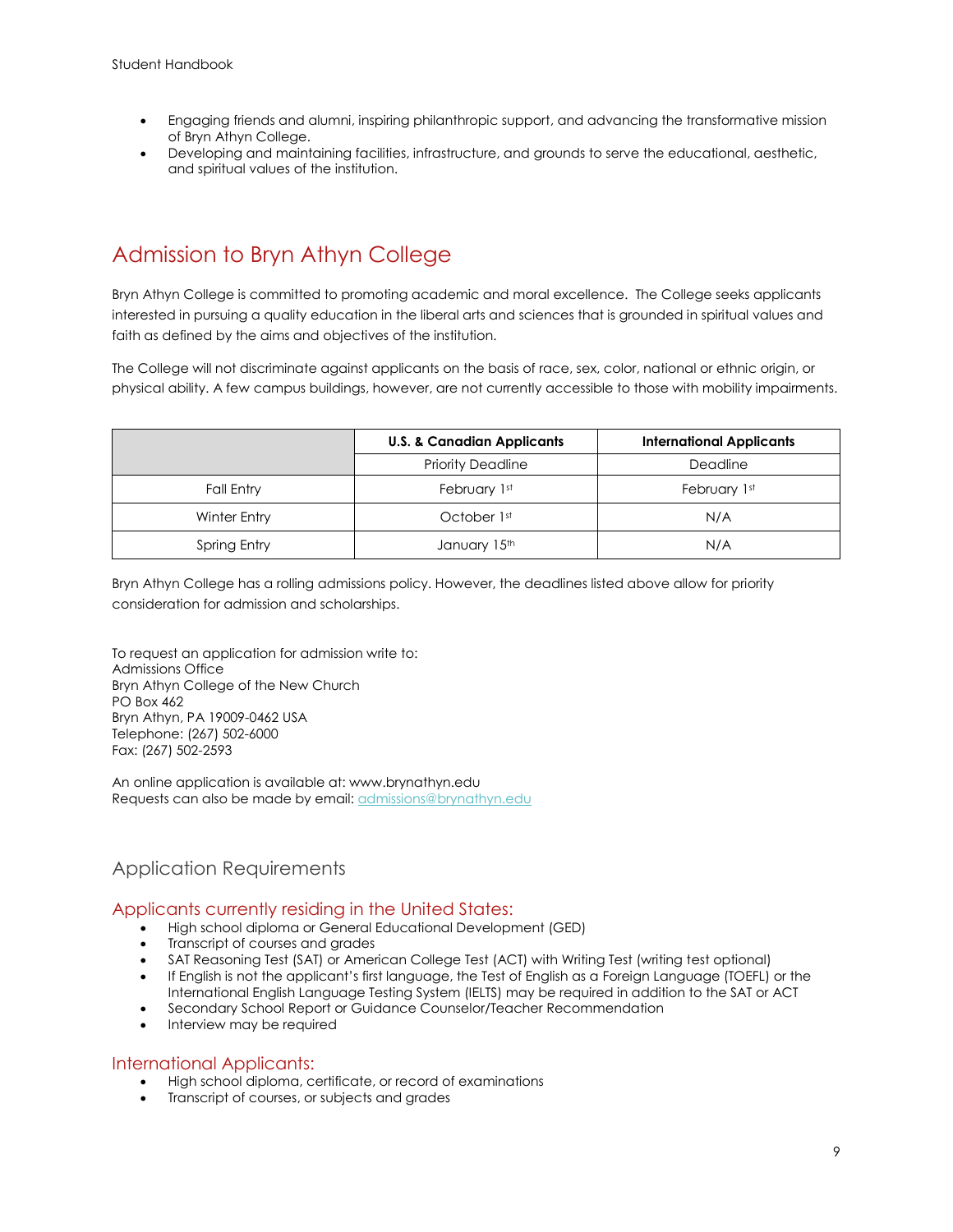- SAT Reasoning Test or ACT with Writing Test (writing test optional)
- TOEFL (if English is not the applicant's first language) or the International English Language Testing System (IELTS)
- Secondary School Report or Guidance Counselor/Teacher Recommendation
- Interview may be required
- International student certification of finances
- All international students should enter at the beginning of the academic year in the Fall Term. Exceptions may be made for applicants who are native English speakers.

#### <span id="page-9-0"></span>Homeschooled Applicants:

- Homeschool diploma or GED
- Homeschool transcript with course descriptions (Grades 9-12)
- Graded writing sample with instructor's comments
- SAT Reasoning Test or ACT with Writing Test (writing test optional)
- Teacher recommendation
- Interview may be required

#### <span id="page-9-1"></span>Transfer applicants from other colleges or universities

- Transcripts from all colleges attended (even if no credits were earned).
- High school transcripts as well as SAT or ACT scores will be required of all transfers with less than 30 earned credits
- TOEFL (if English is not applicant's first language)
- College Official's Report
- Interview may be required
- Transfer credit is awarded for "C-" or above coursework.

<span id="page-9-2"></span>Admission Requirements: Minimum Academic Preparation Standards (MAPS)

- To be admitted as a regular student, applicants must meet the MAPS listed below or, under special circumstances, be deemed qualified by the Admissions Committee. Students must take either the SAT or ACT with the Writing Test (writing test optional).
- English 4 years (including Composition and Literature)
- Mathematics 3 years (including Algebra I & II and Geometry)
- History/Social Science 3 years
- Natural Science 3 years
- Foreign Language 2 years (in one language)
- SAT Reasoning Test Score must reflect promise of success in college work
- ACT with Writing Test Score must reflect promise of success in college work
- TOEFL score 190 (computer) 520 (paper) 70 (internet based) or IELTS score of 5.5

## <span id="page-9-3"></span>Classification of Students

- Regular: Students whose academic background indicates that they are prepared to meet standard requirements and are thus qualified for regular status and who register for nine or more academic credits per term.
- Provisional: Students whose academic background indicates that they may have difficulty meeting standard requirements. These students may register for nine or ten academic credits maximum per term. Students admitted provisionally meet regularly with their academic advisor, who, along with the dean of academics and faculty, monitors students' academic progress. A provisional student who achieves a cumulative GPA of at least 2.00 for the first two terms will be moved to regular status. Provisional students who do not qualify for regular status after their first two terms may be permitted to continue for a third term, depending on grade trajectory. Students who have not moved to regular status after the first three terms will not be re-admitted for the second year.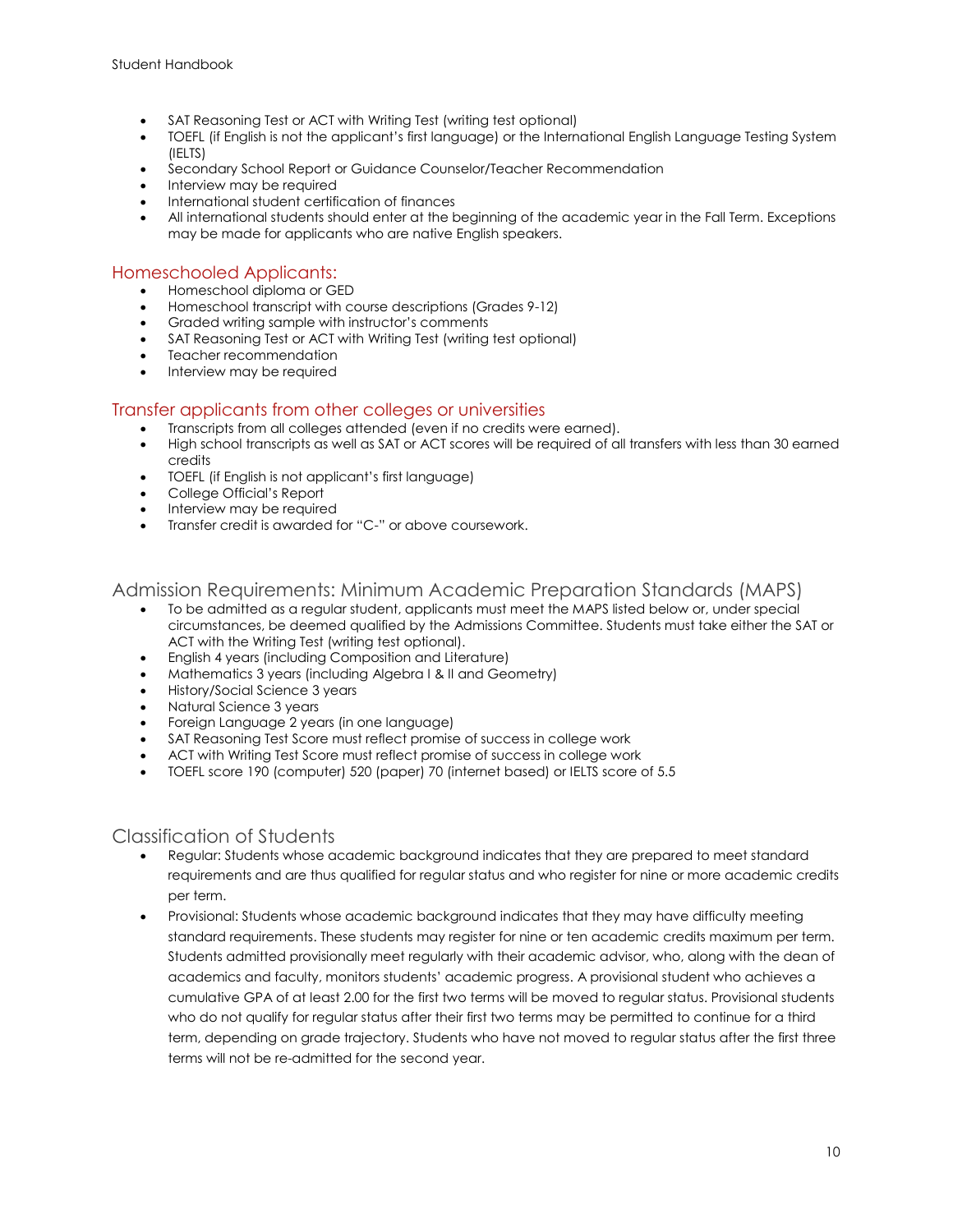- Part-time: Students who register for fewer than nine academic credits per term. Students who wish to continue after they have earned 24 credits as part-time students must apply for admission to the College.
- Auditing: Students who register for courses without receiving credit. An instructor gives permission for auditing and determines what the student must do to remain in the class as an auditor.

#### <span id="page-10-0"></span>Renewal of Attendance

Students renewing attendance after a break of one term or more must complete the appropriate paperwork with the Admissions Office. A renewal student who is a student returning to Bryn Athyn College after an absence of no more than two years and who has not earned additional college credit from another institution on the interim.

## <span id="page-10-1"></span>Transfer Credit

The academic dean has the responsibility to evaluate courses and the authority to award transfer credit. The dean may delegate these tasks. In general, the awarding of transfer credit depends on the accreditation of the institutional source, the level and nature of the coursework, and the satisfactory performance of the student. There is no limit on the number of transfer credits but there are a minimum number of Bryn Athyn College credits that must be earned before a degree is granted (62 for a Bachelor's; 31 for an Associate's). Courses accepted from institutions operating on a quarter system are transferred at 2/3 (or .667) value.

#### <span id="page-10-2"></span>Accreditation

Coursework from both collegiate and non-collegiate institutions may be considered but all institutions must be accredited by a recognized national, regional, or professional accrediting body. Award of transfer credit for coursework is based on official transcripts (not copies). Award of transfer credit for coursework at non-U.S. institutions is also based upon recognition of the originating institution by the ministry/department of education in that country.

#### <span id="page-10-3"></span>Collegiate Sources

The college will evaluate and award credit for successfully completed college coursework from post-secondary institutions holding accreditation from any one of the six regional accrediting associations in the United States. Basic and general college-level coursework (that is, non-remedial, non-technical) successfully completed at postsecondary institutions holding national or professional accreditation from an association recognized by the Council on Post-secondary Accreditation (COPA) is also eligible for evaluation. The college will award transfer credit based on the nature, level, content, and comparability of the courses to college offerings.

#### <span id="page-10-4"></span>Non*-*Collegiate Sources

The college recognizes that students have opportunities for demonstrating that they have learned college-level material by examination. Course credit is often assigned by an originating institution based on the results of a testing program (e.g., Advanced Placement Program or College Level Examination Program). This course credit will be eligible for evaluation and transfer credit may be awarded within the guidelines of this policy, provided that the course credit to be considered is listed on the official transcript according to the course number and credits assigned by the originating institution. If the test results have not been evaluated and/or no course credit has been awarded by the originating institution, then the student must submit official test scores to the registrar for a credit award determination (see AP and CLEP policy section).

The college may also consider seminars, workshops, training programs, and other formal learning experiences provided by non-collegiate agencies and organizations (e.g., armed forces or corporations). The college will evaluate formal learning experiences that a recognized accrediting body (e.g., Program on Non-collegiate Sponsored Instruction or the American Council on Education in The National Guide to Credit Recommendations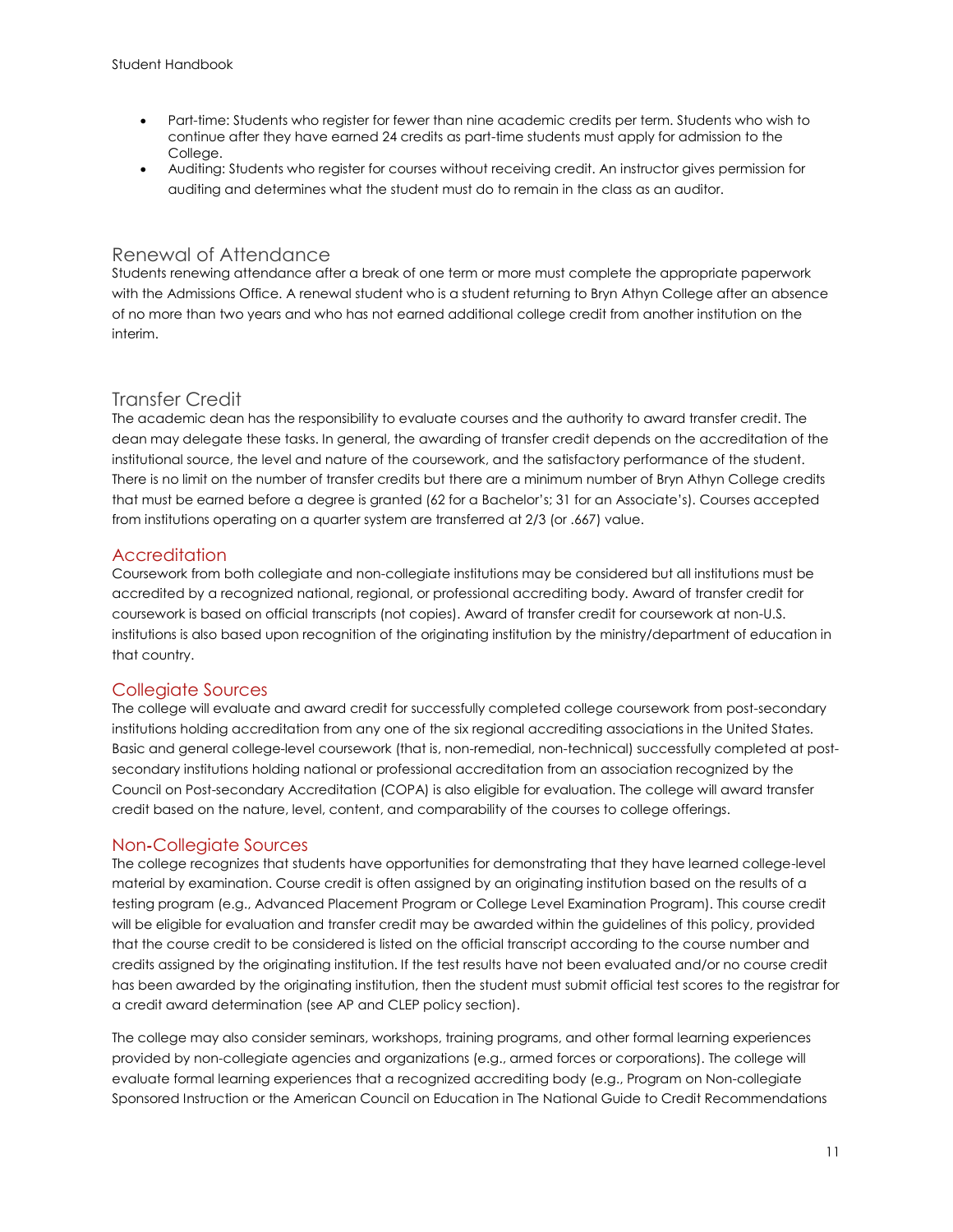for Non-collegiate Courses) has identified, evaluated, and recommended. Similar to other credit sources the college will assess the nature, level, content, and comparability of the course to college offerings.

#### <span id="page-11-0"></span>Level and Nature of Coursework

The college generally awards credit at the same level as credit was granted at the originating institution (e.g., a first year course will transfer in as 100-level, a second year course as 200-level). Exceptions to this general rule include a second college writing course which usually transfers in as Writing 202 and introductory physics courses which often transfer in as Physics 210/211.

The college does not award credit for courses clearly intended to be a review of secondary school material. These courses are often designated "remedial," "learning support," or "developmental." Included in this category are selected orientation and study skills courses, speed reading and note taking courses. For the same reasons, English as a Second Language courses are not eligible for evaluation or the awarding of transfer credit. Vocational courses are generally not eligible for evaluation.

#### <span id="page-11-1"></span>Academic Performance

Credits for college-level courses must be completed with a grade of "C-" (1.7) or higher. The college will not award transfer credit for coursework that has not been completed (e.g., given a grade of "I" or "in progress"), nor for coursework from which the student has withdrawn (e.g. grades of "W", "WP", "WF"). The college does not award transfer credit for courses that were audited or given pass/fail grades (e.g. grades of "P", "S", "U", or "CR").

#### <span id="page-11-2"></span>**Procedure**

Potential transfer students may receive a preliminary, unofficial transfer credit assessment before admission. After admission, the registrar will determine course acceptability and credit hour values based on official transcripts and course descriptions. Coursework deemed acceptable based on its source, level, nature, and student performance will be posted to the student's permanent record. The college will usually assign distribution or elective credit, except when transferred courses align with certain identified courses or after consultation with an area head regarding specific cases.

Specific Equivalent Credit: The College will award specific equivalent credit when an acceptable course matches one of the following Bryn Athyn College courses or when consultation with an area head regarding specific cases suggests specific equivalence is appropriate:

Anthropology 110: Intro to Cultural Anthropology Business 141: Accounting I Business 142: Accounting II Comp Science 180: Structured Programming Economics 131: Macroeconomics Economics 132: Microeconomics Fine Arts 120/220: Metal Work I & II Fine Arts 125: Photography Fine Arts 130/230: Ceramics I & II French 101/102: Introductory French I/II Geography 110: World Regional Geography German 101/102: Introductory German I/II Greek 110/111: Beginning New Testament Greek I/II Hebrew 110/111: Beginning Hebrew I/II Latin 110/111: Beginning Latin I/II Math 130: Introduction to Statistics Math 150: Calculus I Math 151: Calculus II Music 113/114: Music Theory I & II Philosophy 101: Critical Thinking Philosophy 210: Ancient Greek Philosophy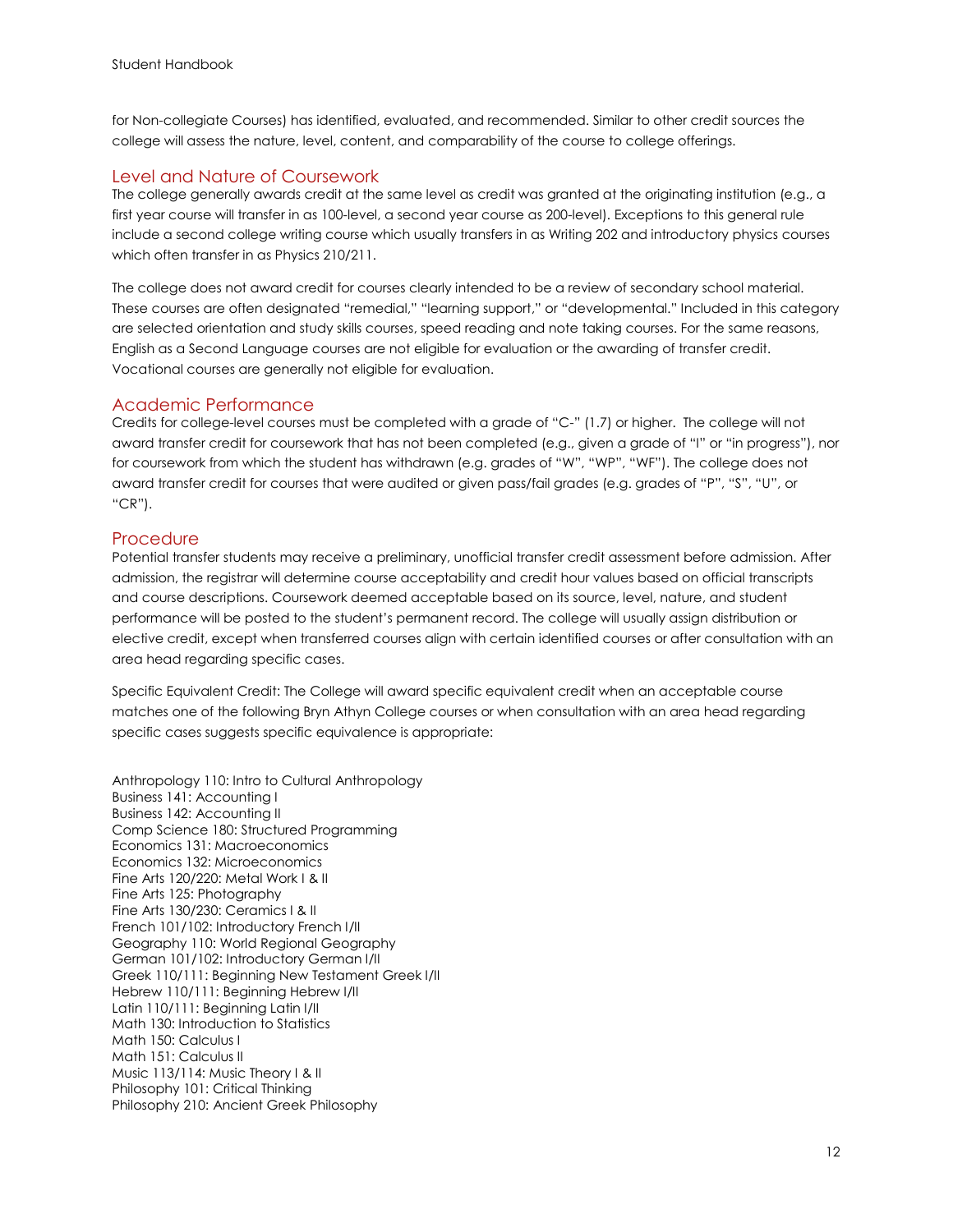Philosophy 211: Modern Philosophy Psychology 101: Introduction to Psychology Spanish 101/102: Introductory Spanish I/II Theater 110: Intro to Performing Arts Theater 150: Dramatic Performance Writing 101: Expository Writing

Students who transfer courses as specific equivalents should note that the credit transfer process does not evaluate transfer courses for fulfilling skill requirements in the Core Program.

- *Distribution Credit*: Credit counts toward degree and is accepted in a particular discipline. Distribution credit will apply to most courses. Students that transfer courses with distribution credit can work with the head of their major to see if those courses can fulfill any specific degree requirements.
- *Elective Credit:* Credit counts toward degree but is not assigned a particular discipline.

#### Transfer Credit and Core Requirements

Courses from accredited institutions that transfer in with specific equivalent credit or distribution credit generally satisfy core perspective requirements. Courses accepted as a specific equivalent to a Bryn Athyn College course that satisfies a core perspective requirement will also satisfy that particular requirement. Courses accepted for distribution credit in a core perspectives discipline satisfy that perspective requirement as long as the course is at least three credits.

Consideration for core perspective credit will be accomplished as courses are considered for transfer credit. If they are accepted as specific equivalent or distribution credit in a particular discipline, they fulfill the core perspective requirement in that discipline. In order to facilitate progress toward a degree, students who transfer in more than 55 credits are required to complete only two of the three specialized core perspective requirements: civil, moral, and worldviews. Up to one of these two can be transferred in at the discretion of the registrar in consultation with the faculty member in charge of the civil, moral, and worldviews perspectives.

Because of the particular criteria in IL, PP, QR, and W courses, skill components are not normally satisfied through transfer, though students who have sufficient documentation of skill components in transfer courses, as well as evidence of skill outcomes, may appeal to the core committee. If successful, the student will get a "pass" rather than a specific score in the skill area. Core requirements in language may be satisfied through evidence of proficiency via transfer courses or qualifying scores in standardized or in-house tests. See the BAC Programs and Organization Bulletin for further details.

Students seeking core skill credit should contact their advisor to get assistance in contacting the appropriate skill area head and completing the Core Skill Transfer Credit Form available from the registrar. The information specified on the form will be considered by the core committee and, if the transfer course meets the core skill criteria, a score of "P" will be recorded and the requirement satisfied. Transfer students may also satisfy core skill requirements through proficiency tests. They should consult with their advisor about proficiency test procedures.

#### <span id="page-12-0"></span>Test Credit

Bryn Athyn College gives advanced standing and various types of credit at the 100-level for some Advanced Placement (AP), International Baccalaureate (IB), and College Level Examination Program (CLEP) tests. For specific information about AP tests, see the Advanced Placement Credits information at http://www.brynathyn.edu/academics/catalog/test-credit.html. For information about IB, contact the college registrar. Bryn Athyn College accepts a maximum combined total of 31 credits from AP, IB, or CLEP tests. Bryn Athyn College accepts a maximum of 12 CLEP credits which count towards the 31 total. Students may seek CLEP credit for work done prior to enrollment at Bryn Athyn but may not pursue CLEP credit after beginning course work at the College. CLEP may not be used to replace, duplicate, or challenge a course grade. CLEP credit is accepted according to the following guidelines:

- Score of 50 or higher
- Accepted at 100-level distribution credit in the designated discipline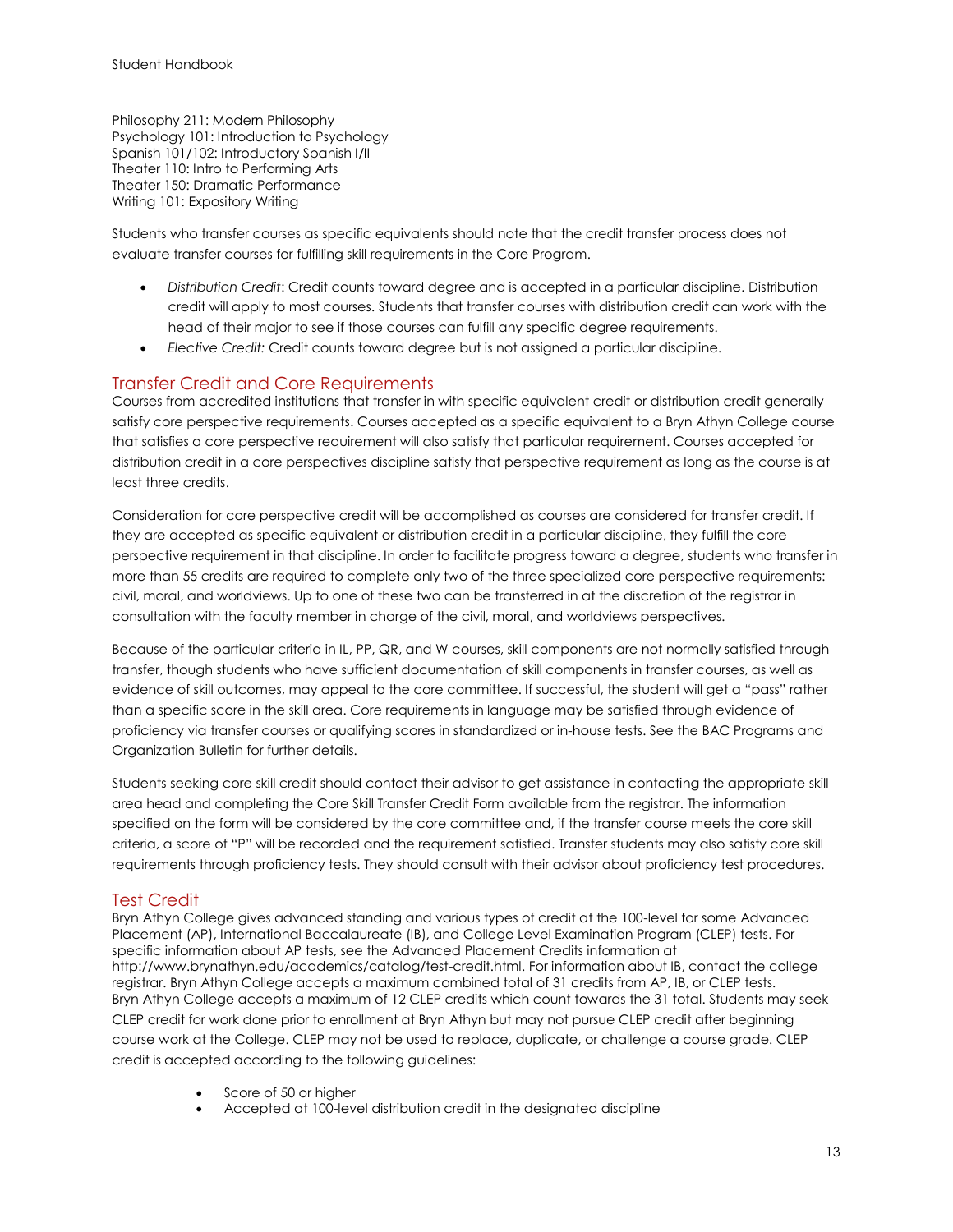• Limited to 3 credits per subject area

The following CLEP areas are not accepted:

- General examinations (only subject examinations will be considered)
- Humanities subject area

# <span id="page-13-0"></span>Fees and Assistance

The actual cost for educating a student per year at Bryn Athyn College is currently double the amount billed to a student for regular full time fees and room and board. Because of the school's substantial endowment and contribution income, the fees per student are considerably lower than the cost. Fees are maintained at the current level to assure fiscal soundness in accordance with the College's annual budget.

For those who cannot afford the required fees, federal and state aid, grants, and loans are available based on student need.

#### <span id="page-13-1"></span>Student Fees\*

<span id="page-13-2"></span>The costs for tuition, fees, and room and board are outlined below:

#### 1. Tuition

The tuition fee per year of three terms in the College is \$17,325.

#### <span id="page-13-3"></span>2. Fees

Fees are intended to help meet the cost of classroom supplies and teaching tools, information technology services, laboratory fees, social activities, athletic supplies, etc. The fee per year of three terms in the College is \$1,284.

#### <span id="page-13-4"></span>3. Board and Room Fees

Regular room and board charges for all resident students are \$10,773 per year of three terms.

#### <span id="page-13-5"></span>4. Summary of Fees

The following tabulation summarizes the total fees per year:

|                                   | Yearly     | Per Term   |
|-----------------------------------|------------|------------|
| Fees                              | \$1,284    | \$428      |
| Tuition                           | \$17,325   | \$5,775    |
| <b>Total per Day Student</b>      | \$18,609   | \$6,203    |
|                                   |            |            |
| Room                              | \$5,386.50 | \$1,795.50 |
| <b>Board</b>                      | \$5,386.50 | \$1,795.50 |
| <b>Total per Resident Student</b> | \$29,382   | \$9,794    |
|                                   |            | $\ast$     |

\*These fees are subject to revision.

#### <span id="page-13-6"></span>Special Fees

#### <span id="page-13-7"></span>Part-Time College Students

The tuition fee for a part-time student is \$661 per credit. In addition, all part-time students will pay a comprehensive fee of \$55 per credit hour. The total per credit fee is \$716.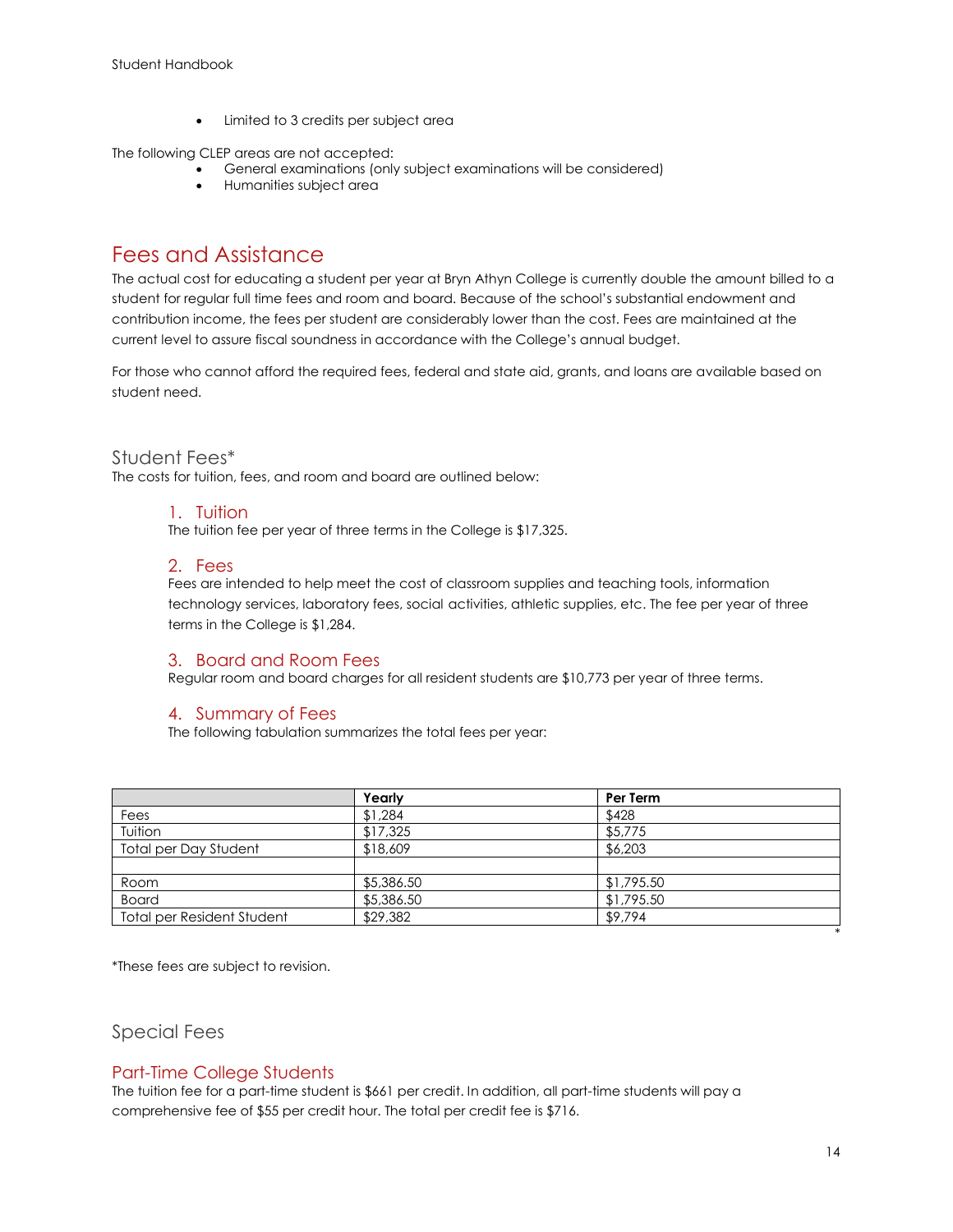Part-time students aged 55 years and older may apply to the College Office for a reduction in fees. A 50% discount on the tuition fee may be granted. The discount does not apply to the comprehensive fee.

#### <span id="page-14-0"></span>Auditors

The tuition fee per term for an auditor is \$280 per credit, plus any cost of materials supplied to the student or auditor. In general, studio and laboratory courses are not open to auditors. Senior citizens (60 and up) may audit classes for \$140 per credit on a space-available basis.

#### <span id="page-14-1"></span>Graduation Fee

The graduation fee is charged to students receiving baccalaureate or associate degrees. The fee covers cost of diplomas, purchase of cap and gown, and the graduation dinner. The cost is \$70 for Bachelor recipients and \$60 for Associate degrees. Those who receive a Bachelor degree will receive a refund of \$10 after they have returned the hood. If a student does not plan to participate in graduation activities the cost of a diploma only is \$30.

#### <span id="page-14-2"></span>Enrollment and Registration Deposits

All new students, including transfers, are required to submit a non-refundable enrollment deposit of \$200 to reserve a place in the new entering class. Due by May 1st.

All returning students are required to submit a non-refundable registration deposit of \$100.00 towards the next academic year's tuition. Due by March 28th.

#### <span id="page-14-3"></span>Resident Student Housing Security Deposit

All residents are required to submit a housing security deposit of \$250.00 prior to the first time they move into oncampus housing facilities. This deposit will be refunded to the student when they are finished attendance at Bryn Athyn College, as long as they have no charges for damages to their room, and no outstanding balance due on their student account.

#### <span id="page-14-4"></span>Miscellaneous Expenses

The above fees do not include the costs of travel, text books, laptop computers, educational trips, clothing, student association dues, recreation, student health center charges, or housing on-campus during vacations. The total of these costs per student varies widely, but a yearly minimum is roughly estimated at \$3,550.

#### <span id="page-14-5"></span>Overload Credits

Students who take overload credits (above 14.5 per term) are charged the part-time per credit rate for these credits in addition to the standard full time fees. Students may apply federal student aid to these additional fees if they are eligible, but no Bryn Athyn College need-based financial aid is available to assist with the cost of overload credits. Also, the tuition remission benefit will not apply to the expense of overload credits. Students must pay for these additional credits through arrangement with the Bursar's Office, typically by modifying their payment arrangement for the term to cover the additional fee. See the policies about payment of fees below.

#### <span id="page-14-6"></span>Education Coursework at Bryn Athyn College

Education Courses taken at Holy Family: Students accepted into the Education program who complete required student teaching requirements for their degree through a consortium agreement with Holy Family University will pay Holy Family University tuition and fees for that semester (\$14,228 for 2014-15). Education students should confer with the College's Education Department Head and the Financial Aid Office to verify how this affects them on a term by term basis.

## <span id="page-14-7"></span>Payment of Fees

Students are required to make arrangements to pay fees for the academic year by August 1st. Initial billing for the payment due will be mailed to the student by July 11th. Students starting in the winter or spring terms are required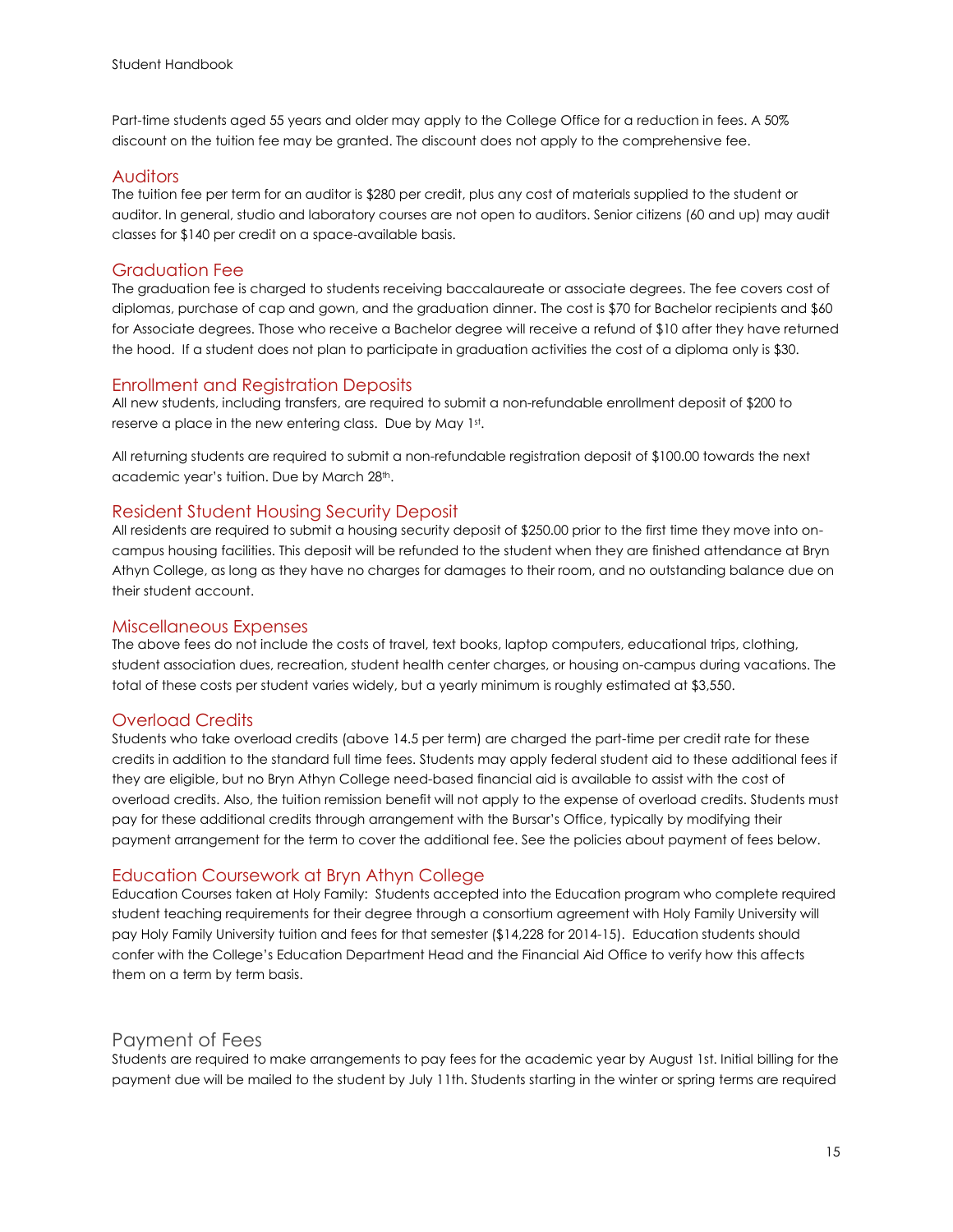to make payment arrangements by their first day of classes. Failure to make the required payment will delay admission to classes.

Due dates for fall, winter, spring, and summer bills are published by the bursar's office on the Bryn Athyn College website [\(www.brynathyn.edu\)](http://www.brynathyn.edu/).

An extended payment plan is available from Tuition Management Systems, Inc. whereby the parents or student may spread payment for the full year of student fees over the course of twelve months (starting May 2014), eleven months (starting June 2014), ten months (starting July 2014), nine months (starting August 2014), or eight months (starting September 2014). All extended payment plans start on the 1st or the 25th of each month and end in April 2015. Single term payment plans are also available for students who start in winter and spring. There is a nominal fee of \$50 for the extended plans, and \$40 for single term plans. Information about TMS can be obtained via their website, www.afford.com/brynathyn, or by calling 1-800-722-4867.

Students who have an outstanding balance due or are not following a payment plan will not be allowed to register for courses or receive transcripts until the balance is paid. Students having trouble making payments are strongly encouraged to communicate their problem to the Financial Aid Office to get help and avoid punitive action.

## <span id="page-15-0"></span>Bookstore Voucher Policy

Students may apply for a bookstore voucher for a given term up to the amount of \$300 if their financial aid exceeds their tuition and fee charges for that term, so that they may purchase books in advance of their actual financial aid disbursement (which occurs 3 weeks into each term).

#### <span id="page-15-1"></span>Eligibility Requirements:

- All necessary financial aid documents must be completed with the Financial Aid Office
- Student has no outstanding balance due to Bryn Athyn College
- Student has filed the FAFSA and has an EFC of \$5,157 or below (also the EFC threshold for Pell recipients) with sufficient federal, state, institutional aid, scholarships, and/or certified loans that exceed their tuition and fee charges for the term they are requesting the voucher for.
- Student is registered for classes and is enrolled as a full time student.

#### <span id="page-15-2"></span>How to Apply:

Student must complete and sign the Bookstore Voucher Request Form and return to the Bursar's Office in the Brickman Center (PO Box 462, Bryn Athyn, PA 19009 or bursar@brynathyn.edu). They need to specify the amount (up to \$300) and the term for which they are requesting the voucher.

Students may submit voucher requests any time before the second week of each term, as long as they have signed their Financial Aid Acceptance Form. Requests after the second week of term will not be considered, as financial aid disbursements occur the third week of each term.

#### <span id="page-15-3"></span>How it Works:

If a student is approved by the Bursar's Office for a bookstore voucher, the amount that they are approved for will be loaded on their Campus Cash card within two days after the request is approved by the Bursar's Office. They will then be able to swipe their Campus Cash card for books and educational supply purchases at the bookstore.

#### <span id="page-15-4"></span>Additional Important Information:

Students will be notified by email of whether or not the voucher was approved.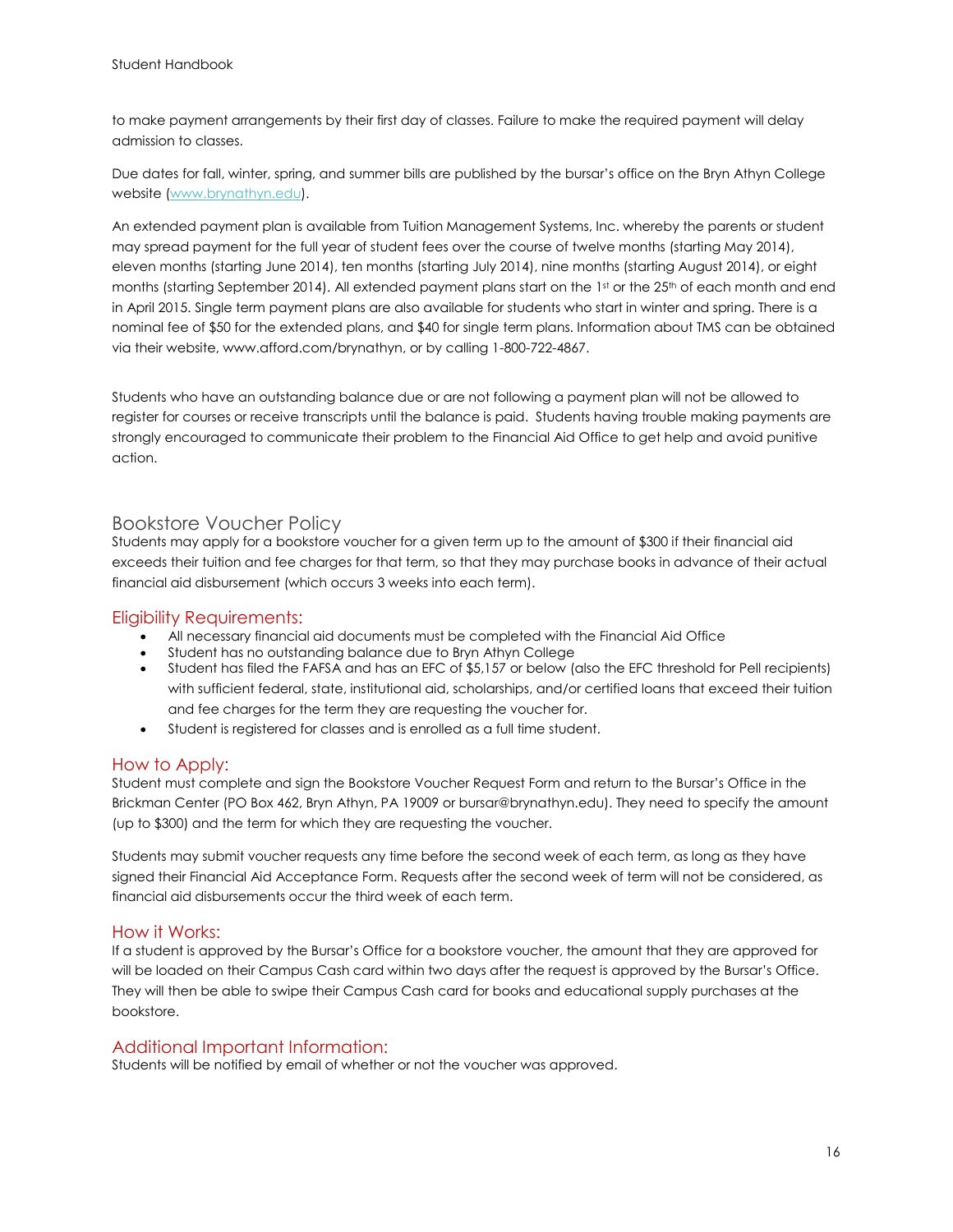#### <span id="page-16-0"></span>**Conditions**

If a student becomes ineligible for financial aid, or their aid eligibility is otherwise affected after they receive the bookstore voucher (i.e. change in enrollment status), the student may owe Bryn Athyn College. Students must understand that they are responsible for repayment of any balance due to Bryn Athyn College.

#### <span id="page-16-1"></span>Refunds

#### <span id="page-16-2"></span>**Withdrawal**

If a student withdraws for any reason, the payment of those fees which have come due is not subject to cancellation or reduction. However, upon written application, and entirely at the option of Bryn Athyn College, the following refunds may be allowed:

- Withdrawal within the 1st week —75% of tuition and room costs for the term.
- Withdrawal within the 2nd week—50% of tuition and room costs for the term.
- Withdrawal within the 3rd week—25% of tuition and room costs for the term.
- No refund of tuition or room costs after the 3rd week.

Comprehensive fee prorated to the end of the week during which the student withdraws.

All institutional assistance is prorated based upon actual fees charged.

Federal financial assistance is adjusted based on the conditions and timing of the student's withdrawal, according to the regulations of the U.S. Department of Education. All unearned funds are required by law to be returned. Mid-term withdrawals may result in the student owing unearned funds to the college or the Department of Education. Students who are concerned about how a mid-term withdrawal might affect their balance are encouraged to contact the Financial Aid Office.

Board fees prorated to the end of the board week in which the student withdraws, plus an overhead charge made by the food service organization.

Payment of refunds will be made only after the end of the term during which a student withdraws from school.

#### <span id="page-16-3"></span>Moving to Part-time

If a student changes from full-time to part-time status during the eligible refund period (the first three weeks of the term), the tuition bill will be prorated such that the student is charged the full-time rate up to the date of the change, and the part-time rate from the date of the change through to the end of the term. Changes in status after the end of the eligible refund period (third week) will not result in an adjustment to the tuition bill.

A resident student who moves to part-time and therefore is no longer living in campus housing may be subject to the room and board refunds stated above.

#### <span id="page-16-4"></span>Financial Aid

Financial aid is available for those students who need financial assistance. Financial aid is available to degreeseeking students who have been offered admission to the College; however, admission does not guarantee receipt of financial aid.

Financial aid is based on a three-point philosophy:

- Parents have the primary responsibility to pay for their children's education, and will, as they are able, contribute funds for such education.
- Students, as well as their parents, have a responsibility to help pay for their education.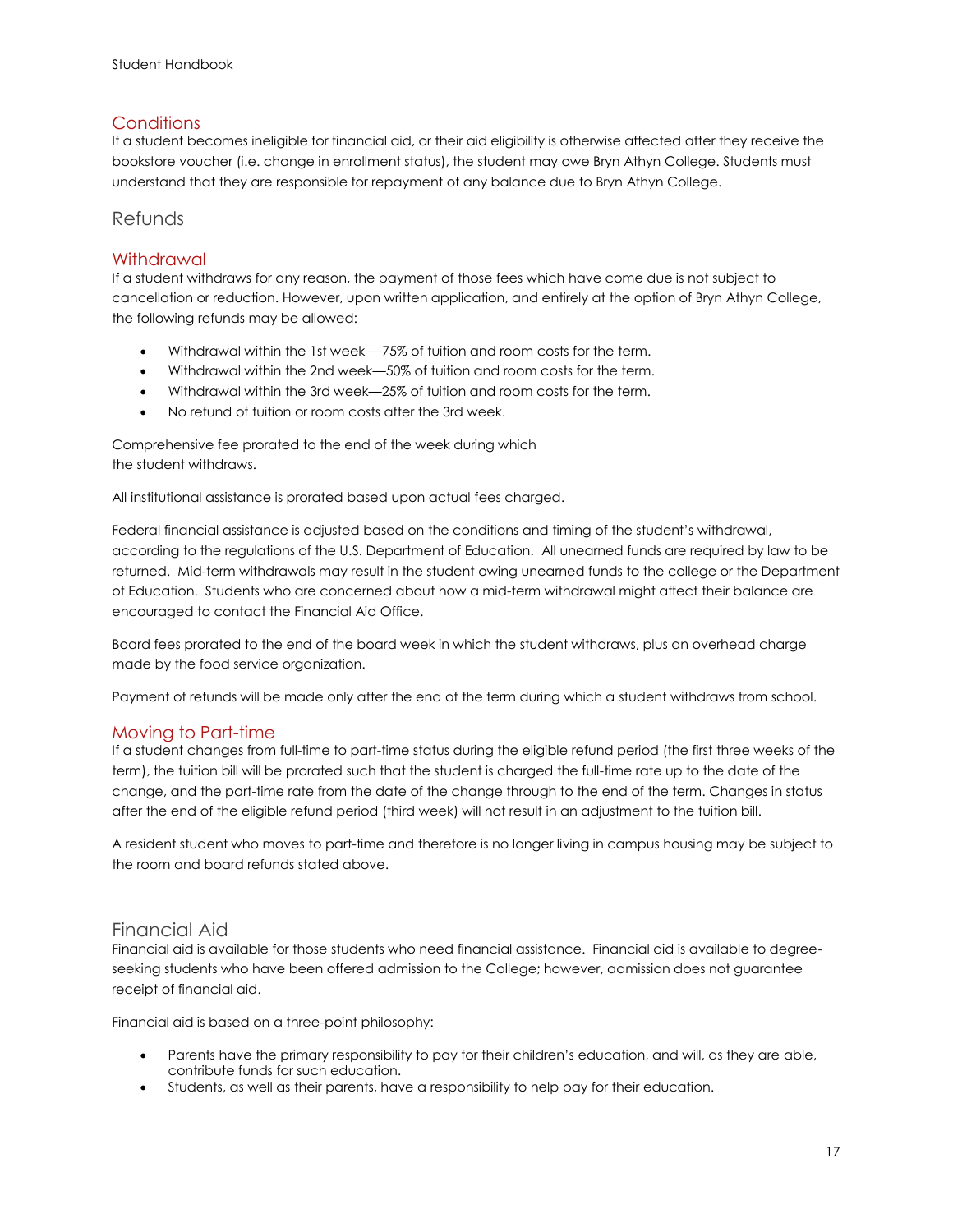A need analysis system must evaluate families in a consistent and equitable manner, while recognizing that special circumstances can and do alter a family's ability to contribute.

Financial aid is awarded on the basis of a family's expected family contribution and demonstrated financial need as computed from the information supplied in the Free Application for Federal Student Aid (FAFSA). The parents of a dependent student are considered financially responsible for College costs under federal and state definitions. As such, they are responsible for financial arrangements to cover the costs of tuition, room, board, fees and other educational expenses. Their financial information is taken into account when determining eligibility for financial aid awards for dependent students.

Under a separation or divorce agreement, the parent who provides more than half of the student's support will be the financially responsible parent. However, we encourage both parents to accept financial responsibility of their child's educational costs.

## <span id="page-17-0"></span>Independent (Self-Supporting) Students

Bryn Athyn College uses the federal definition of Independent Students. Students will be considered independent if they meet one of the following criteria:

- was born before January 1, 1991
- is married as of the date he/she applies
- will be a graduate or professional student at the start of the award year
- is currently serving on military active duty for purposes other than training
- is a veteran of the U.S. Armed Forces
- has dependents other than a spouse
- was an orphan, foster child, or ward/dependent of the court at any time since the age of 13
- is an emancipated minor or in legal guardianship or was when he/she reached the age of majority in his/her state
- was determined at any time since July 1, 2013, to be an unaccompanied youth who was homeless or self-supporting and at risk of being homeless.

## <span id="page-17-1"></span>Applying for Financial Aid

U.S. citizens and permanent residents apply for financial aid by completing the Free Application for Federal Student Aid (FAFSA) at www.fafsa.ed.gov. The Bryn Athyn College school code is 003228.

International students must submit the International Student Financial Aid Application and International Student Certification of Finances to be considered for institutional financial aid.

Financial aid is awarded on an annual basis; thus a student must reapply each year to be considered for aid. The priority deadline to submit a FAFSA for the fall term is February 15 for incoming students. The priority deadline is March 15 for returning students. The FAFSA deadline for students who begin their attendance in the winter or spring terms is one week before the start of classes. FAFSAs received after the priority deadlines will be fully considered for federal aid eligibility, however, institutional funds are limited and may not be available after these dates.

## <span id="page-17-2"></span>Financial Aid Special Circumstances Appeals

Because unique circumstances or changes in families' financial situations may not be reflected in the FAFSA, families may submit the Special Circumstances Appeal form and supporting documentation to the Financial Aid Office for consideration. An Appeals Committee meets to determine if additional financial aid is warranted. Special circumstances may include:

- Loss of employment by parent.
- Separation or divorce of parent.
- Death of a major wage earner.
- Loss of untaxed income, such as Social Security Benefits, etc.
- High out-of-pocket medical expenses.
- High tuition expenses for other dependent siblings.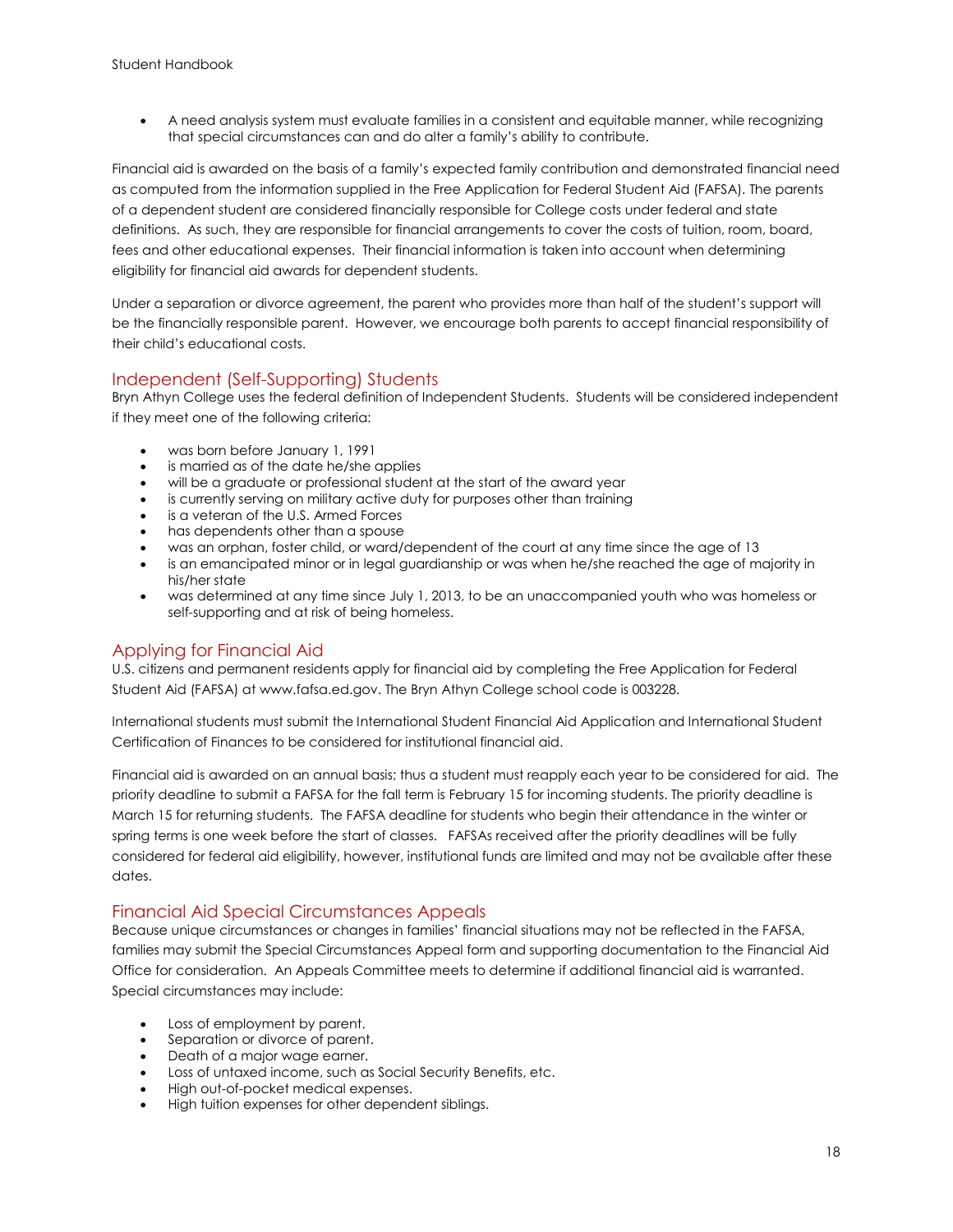#### <span id="page-18-0"></span>Financial Aid Eligibility

To be considered eligible for financial aid, students must be degree-seeking students. Exchange students are not eligible for financial aid. To maintain financial aid eligibility, students must meet Satisfactory Academic Progress standards.

#### <span id="page-18-1"></span>Satisfactory Academic Progress

Satisfactory Academic Progress (SAP) is used to define successful completion of coursework toward a degree to maintain eligibility for student financial aid. This policy is applied in the same way to students receiving federal or institutional financial aid. Students must meet both qualitative and quantitative standards.

#### **Qualitative Standard:**

Students must maintain a cumulative 2.00 grade point average (GPA).

#### **Quantitative Standards:**

Pace of Completion: Students must successfully complete at least 67% of all credits attempted. The pace of completion is calculated by dividing the total number of credit hours the student has completed by the total number of credit hours attempted. For example, a student who has earned 21 credits out of 27 credits attempted would have a 78% completion rate (21/27=.78).

Maximum Timeframe: To remain eligible for federal financial aid, students must complete a degree program within the maximum allowable timeframe (150% of the normal timeframe) based on student status and program. For example, a full-time student has 6 years or 18 terms to complete a B.A. program. Note that while students are eligible for federal aid for up to 6 years, institutional grant aid is limited to a maximum of 5 years or 15 terms.

Pennsylvania State Grant Eligibility for PA residents: Full-time students must successfully complete a minimum of 24 credits per year (8 per term) to remain eligible for PA state grants. Part-time students must successfully complete 12 credits per year (4 per term). State grants are limited to a maximum of 4 years.

#### **Satisfactory Academic Progress Assessment**

The Financial Aid Office monitors the progress of all students receiving federal, state, or institutional aid, and will verify that each student is meeting the requirements of SAP at the end of each academic year (or after three completed terms). All terms are included in a student's assessment, regardless of whether or not the student received aid.

*Course Repeats:* When a student repeats a course to replace a low or failing grade, a record of every grade remains on the transcript, but only the highest grade is used to calculate the cumulative GPA. Repeated courses are counted as attempted credits in the assessment.

*Withdrawals:* Withdrawals or classes dropped before the end of the fifth week will not be included in the academic progress assessment. Classes dropped or withdrawn after the fifth week will be counted as attempted credits in the assessment.

*Incompletes:* All 'incompletes' must be approved by the academic dean. Students have four weeks from the end of the term to complete the work of the course, otherwise the 'incomplete' automatically becomes an "F" and is counted in the assessment.

*Transfer students:* Transfer credits are included in the assessment of the quantitative standard as long as the courses count toward the current degree program. Grades from transferred coursework are not included in the calculation of the cumulative GPA; however, only courses in which the student received a "C-"or higher are accepted for transfer.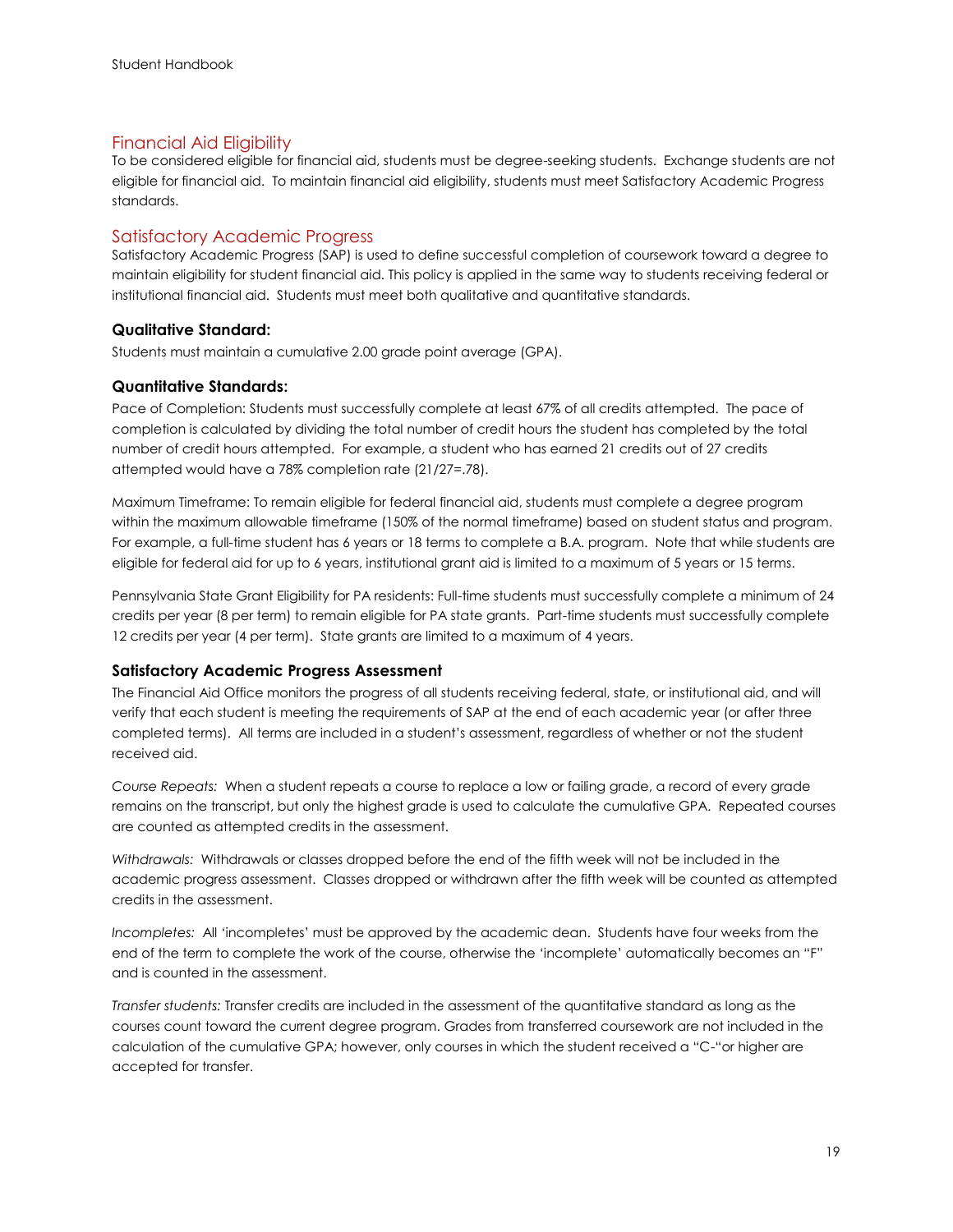*Change of Academic Program*: When a student changes from one degree program and enters another, all coursework completed up to that point is still included in the SAP assessment.

*English Language Learner Coursework:* ELL courses will be counted in SAP assessments.

#### **Failure to Meet SAP Requirements:**

If the Financial Aid Office determines that a student has failed to meet SAP standards at the end of the academic year (or completion of three terms), the student immediately becomes ineligible for aid. The student will be notified of the change in eligibility within two weeks of the assessment (typically mid-June).

#### **Re-Establishing Eligibility for Financial Aid**

A student who has not met SAP standards is encouraged to consult with his/her advisor and the academic dean in order to make a clear plan for regaining eligibility. This plan will include the number of credits the student must successfully complete and the GPA that must be earned in the subsequent term to meet SAP standards.

Students may regain eligibility for aid by continuing with courses to bring their performance back into compliance with SAP standards. Students who are ineligible for aid due to an adverse SAP ruling do not have to wait until the end of the academic year to be reevaluated; they may ask the Financial Aid Office to review their record at the end of each term until their record is successfully brought back into compliance with SAP standards.

Students may choose to take courses at another institution to regain compliance. (See SAP Assessment, Transfer Students.)

#### **SAP Appeals**

A student who fails to meet SAP standards may submit a written appeal to the Financial Aid Office within one month of being notified. An appeal may be submitted on the basis of circumstances beyond the student's control such as: injury, illness, the death of a family member, or other special circumstances with appropriate documentation. The appeal must explain why the student failed to make SAP and what has changed that will allow the student to make SAP. The appeal will be considered by the Financial Aid Office in consultation with the Academic Dean. If the appeal is granted, the student may be placed on an academic plan to establish criteria the student must meet to make SAP. The student will be eligible to receive financial aid during the term for which the appeal was granted. The financial aid office will review the student's progress at the end of the probationary term.

## <span id="page-19-0"></span>Financial Aid Awards

#### **Federal Financial Aid– Title IV Funding**

Pell Grants – Pell Grants provide need-based grant aid, and are generally available to students whose Expected Family Contribution on the FAFSA is \$5,157 or less, although final eligibility depends on individual circumstances. Pell Grants do not require repayment. Part-time students are eligible for Pell grants.

Federal Supplemental Education Opportunity Grants – These funds are awarded to Bryn Athyn College annually based on availability of federal funds. The College, in turn, awards the FSEOG funds as supplemental need-based aid to students who are eligible for federal student aid. Priority is granted to Pell recipients with the most financial need. FSEOG awards do not require repayment.

Federal Direct Loans - Subsidized Direct Loans are offered to students who still have financial need after all other financial aid is considered. With a subsidized loan, the federal government pays the interest on the loan until the student enters repayment. Unsubsidized Direct Loans are offered to students whose financial need has been met, and interest accrues on the loan while the student is in school. The amount and type of the loan(s) are determined by financial need and class level. Repayment on Direct Loans begins six months after a student graduates, withdraws, or drops below half-time enrollment. Direct Loans are reduced by 1% to cover origination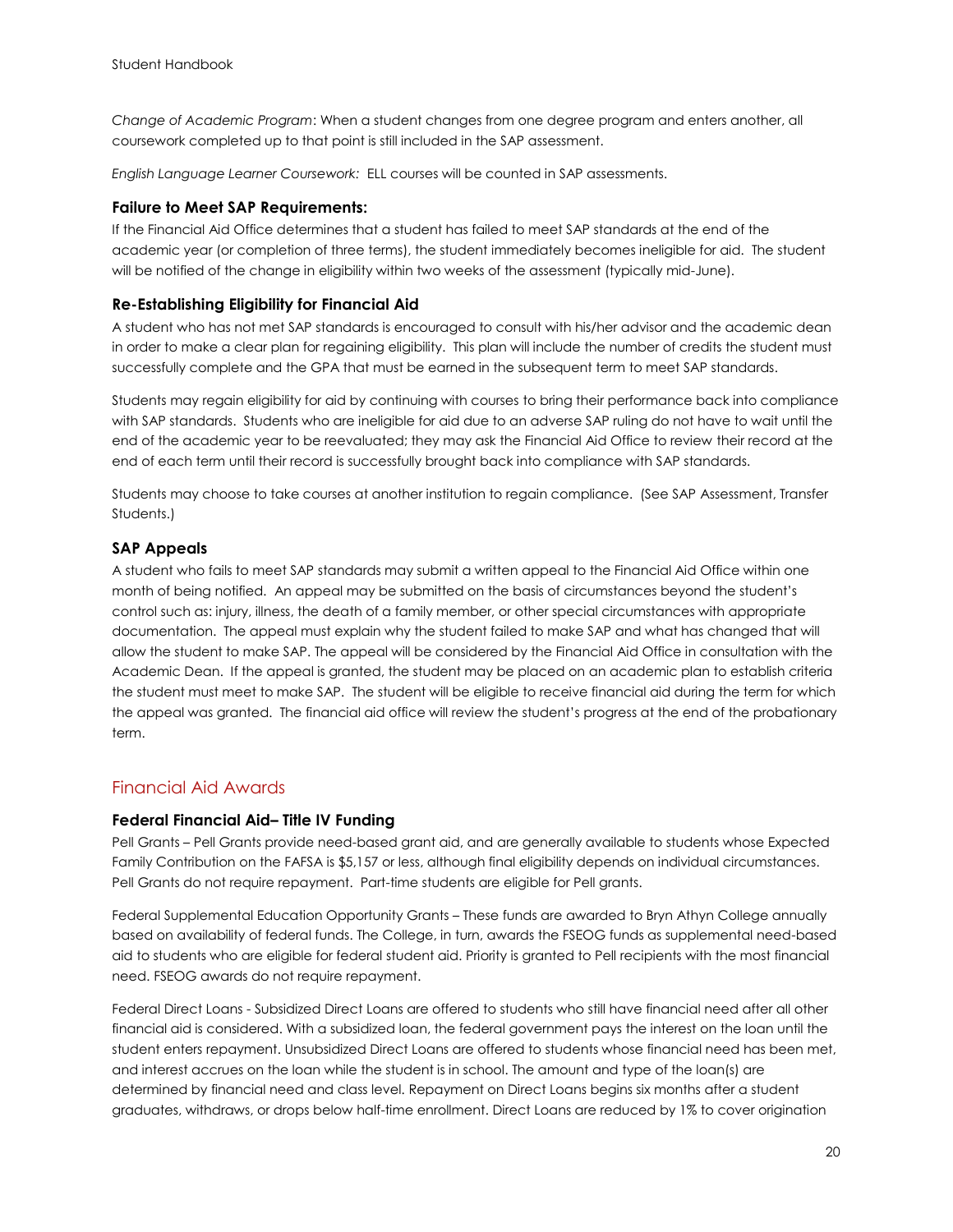and default fees required by the government. Parent PLUS Loans are available for credit-worthy parents. Students must be attending at least half-time (4.5 credits) to be eligible for Stafford Direct Loans.

#### **Pennsylvania State Financial Aid**

The Pennsylvania Higher Education Assistance Agency (PHEAA) offers state grants to students who are legal residents of Pennsylvania. PHEAA determines eligibility based on the student's FAFSA. The FAFSA must be submitted to PHEAA by May 1. Students must be taking at least 4 credits to be eligible for PA state grants. For more information, visit [www.pheaa.org.](http://www.pheaa.org/)

#### **Bryn Athyn College Merit Awards/Scholarships**

The Admissions Office reviews all college applicants for merit scholarship eligibility. Students who are awarded Bryn Athyn College merit scholarships must maintain full-time status, good academic standing, and the GPA listed in their award letter. Merit awards are incorporated into need-based financial aid awards (if applicable) and are limited to 4 years of study.

Students who did not qualify for a merit scholarship upon admission may be eligible for a \$3,000 annual merit scholarship if they have a cumulative 3.25 GPA or higher after 3 completed terms. The student must maintain fulltime status, good academic standing, and a minimum 2.5 GPA to retain the scholarship in subsequent academic years.

Those students who go to part-time status or take time off will have their merit scholarship reinstated when they return to full-time, provided they have met the GPA criteria.

#### **Outside Scholarships**

Students are required to notify the Financial Aid Office of any outside scholarships or grants. These grants are incorporated into students' financial aid packages.

#### **Bryn Athyn College Need-Based Grants**

Institutional financial aid grants for tuition or housing may be available when aid from other sources does not fully meet the student's financial need. Need is determined from information provided in the FAFSA for domestic students or the International Student Financial Aid Application for international students. Need-based grants are available only to full-time students.

Bryn Athyn College's limited institutional funding is derived from contributions from the annual fund, the Theta Alpha, and from the following endowment funds:

The Academy Scholarship Fund; S.S. and H.K. Lindsay Fund; Phoebe Bostock Fund; Vera Pitcairn Fund; C.E. Doering Fund; Charles S. Smith Fund; Wilhelmina Doering Fund; Fred Synnestvedt Fund; Captain Dandridge Ebert Fund; Richard A. Walter Fund.

#### **Work Study Program**

Work Study at Bryn Athyn College is designed for students with financial need to help pay a portion of their college expenses. Students may work up to 10 hours per week during the academic year. Specific work study positions and hours depend on position availability, student qualifications and responsibility, student class schedule, and supervisor needs. Students with work study eligibility are given first priority for jobs on campus. All positions within the program must be approved by director of student employment. Students should note that paid internships are not part of the work study program and therefore do not count against the maximum of 10 hours per week of work study. Students may arrange to pay a portion of their tuition and fees via an automatic payroll deduction over the course of the academic year.

#### **New Church Grant**

A student will be eligible for a New Church Grant, which will not require repayment, if: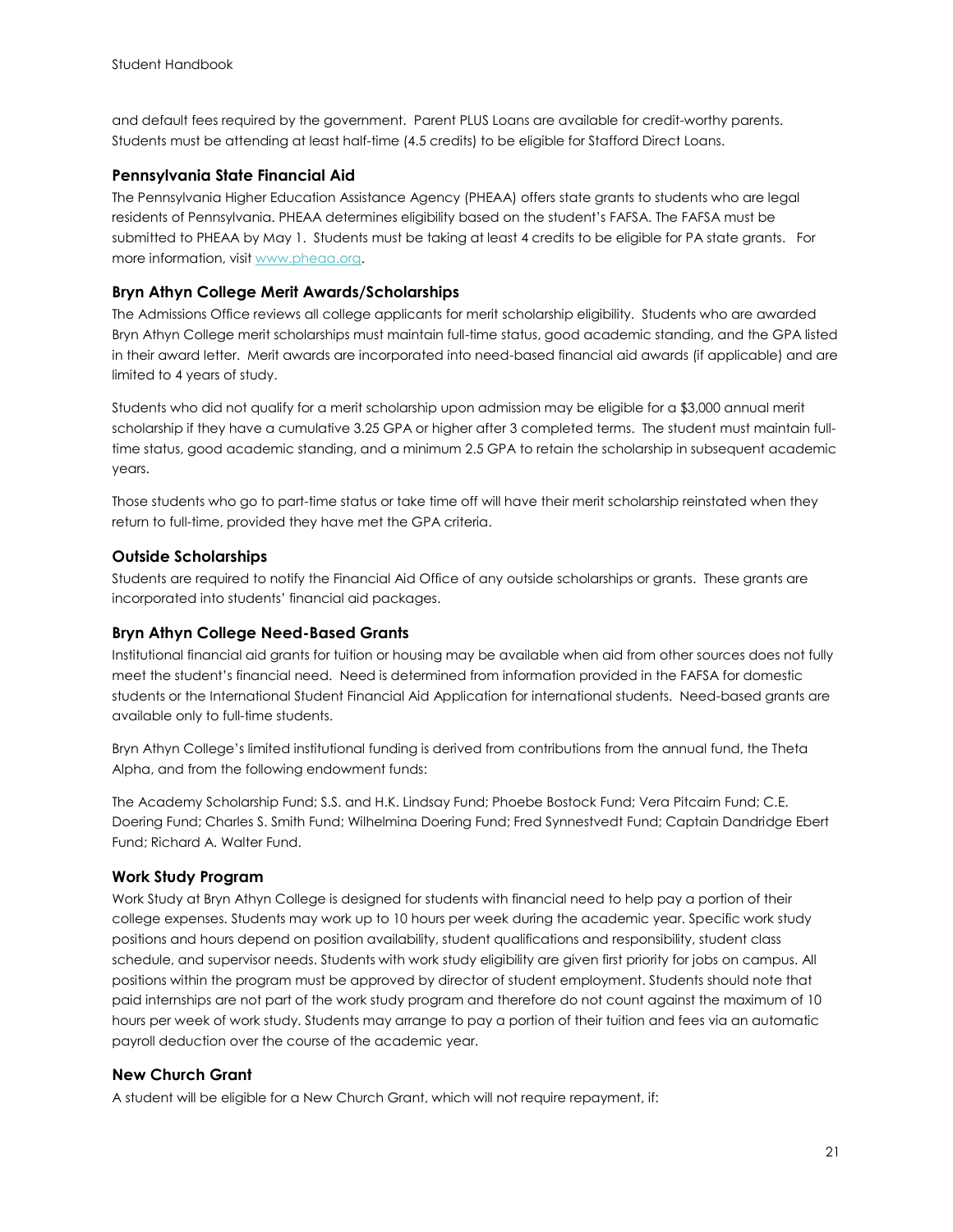- o He or she has been baptized into the faith of the General Church of the New Jerusalem or into one of the following sister New Church organizations: The Lord's New Church (Nova Hierosalyma), The Swedenborgian Church of North America (Convention), the General Conference of the New Church (UK and New Zealand), the Swedenborg Association of Australia, the New Church in Australia, or any other recognized New Church organization; or
- o At least one of the student's parents is a member of the General Church of the New Jerusalem or one of the sister New Church organizations listed above.

New Church Grant applications must be submitted annually. These grants may applied only toward tuition. Parttime students are eligible to receive pro-rated New Church grants.

#### **New Church Housing Grant**

In 2014-15, resident freshmen and returning resident sophomores who are eligible for the New Church Grant will also receive a New Church Housing Grant of \$1,000.

#### **Tuition Remission**

Tuition-remission eligible students must submit the Tuition Remission Form annually. Submission of the FAFSA is not required to receive tuition remission. However, to be considered for need-based institutional or government aid, including optional student loans, students must complete the 2014-15 FAFSA.

#### <span id="page-21-0"></span>Financial Aid Disbursements and Credit Balances

Bryn Athyn College operates on a three-term system, so financial aid is disbursed in thirds. Federal aid, including loans and grants, is disbursed the third week of each term.

Students with a credit balance on their accounts will receive a check for the amount of the credit balance approximately 10 days after aid is disbursed.

#### <span id="page-21-1"></span>Financial Aid Policy for Education Majors – Holy Family Consortium Agreements

When all Education coursework is completed, students seeking state certification are eligible to do their senior teaching through Holy Family University by taking EDSUN 402/404 (15 credits). A consortium agreement allows Bryn Athyn College students to attend Holy Family on a full-time basis for either the Fall or Spring semester. Students must complete a consortium agreement form, available from Bryn Athyn College's Financial Aid Office, in order to participate. This form must be completed and returned to the Financial Aid Office at least two weeks before the Holy Family tuition fees are due for the term.

Students will pay Holy Family University tuition and fees for that semester (\$14,228 in 2014-15). Bryn Athyn College will submit payment to Holy Family on the student's behalf, and the student will then be billed for the Holy Family fees via their Bryn Athyn College student fee account. Any financial aid for which the student is eligible may be applied to these fees. Students are responsible to pay amounts not covered by financial aid.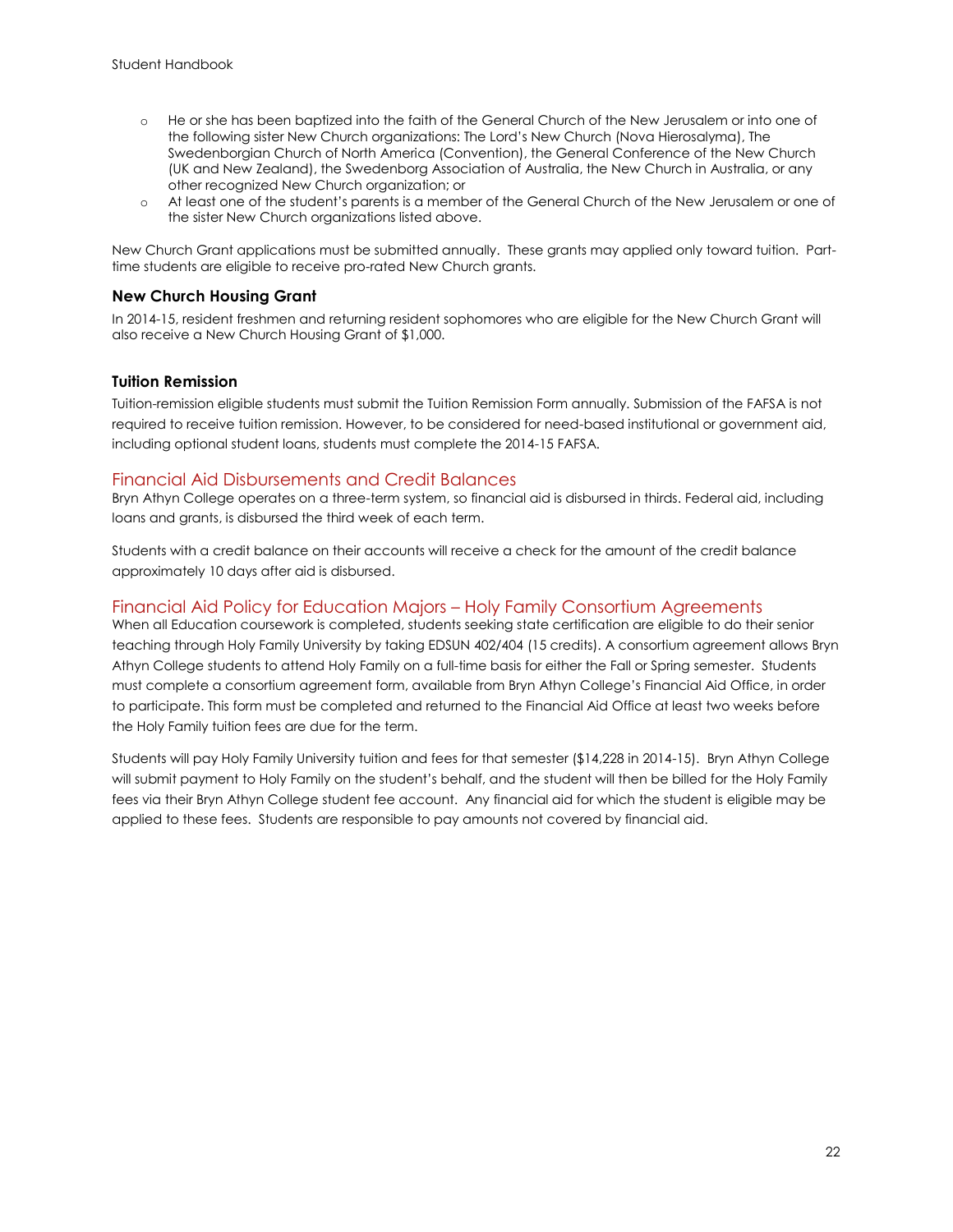# <span id="page-22-0"></span>Academic Policies

#### <span id="page-22-1"></span>Student Responsibility

Students are responsible for familiarizing themselves with all academic policies in this document.

#### <span id="page-22-2"></span>Registration

The registrar conducts registration periods prior to the beginning of each term. At these times, students can confirm or change their course selections. In the spring term, the registrar conducts a registration period for the next academic year.

Course registration at Bryn Athyn College is considered a contract, binding the student for the entire term. Many commitments are based upon the enrollment anticipated at the beginning of the term. A tuition deposit of \$100 is required prior to registering for classes for the upcoming academic year.

Full-time first year students are required to register with their academic advisors during registration periods as shown in the calendar for the school year. Students pay a \$100 late fee and have any existing registration removed if they do not register on time. All other students are required to register online during the registration periods or meet with their advisor. Online registration will only be made available during the registration periods. Students who have outstanding fees and fines anywhere on the campus (see Fees and Assistance section) or lapsed health insurance (see Health Insurance Policy section) may be prohibited from registering for classes until these matters are resolved.

Students may not take courses above their year level or take courses without the stated prerequisites without the permission of the department chair. Students seeking permission to take a course above their year level should work through their academic advisor to obtain permission.

#### <span id="page-22-3"></span>Advising

Before registering for courses, each full-time or degree-seeking student is assigned an advisor. Advisors help students plan their programs and can assist with registration each term. It is the student's responsibility, however, to understand residency, Core Program, and degree requirements and to plan for the fulfillment of those requirements. Advisors are also available to help students with any academic problems that arise during the term and to refer students to a variety of support services.

## <span id="page-22-4"></span>Residency Requirements

The residency requirements explained below complement and in some cases overlap major and core program requirements. Students who do not complete required residency courses (e.g., writing, religion) will not be permitted to continue as full-time students unless they register for and complete residency requirements in the next academic term. Residency requirements are more than simply items on a checklist; they are an integral part of the life and mission of the institution. The college community as a whole expects all students to participate readily in these courses.

## <span id="page-22-5"></span>Quantitative Reasoning (QR)

All entering students take a QR proficiency test, which determines placement in the QR program. Students must take Mathematics 101 or place out of it prior to taking any QR-designated courses.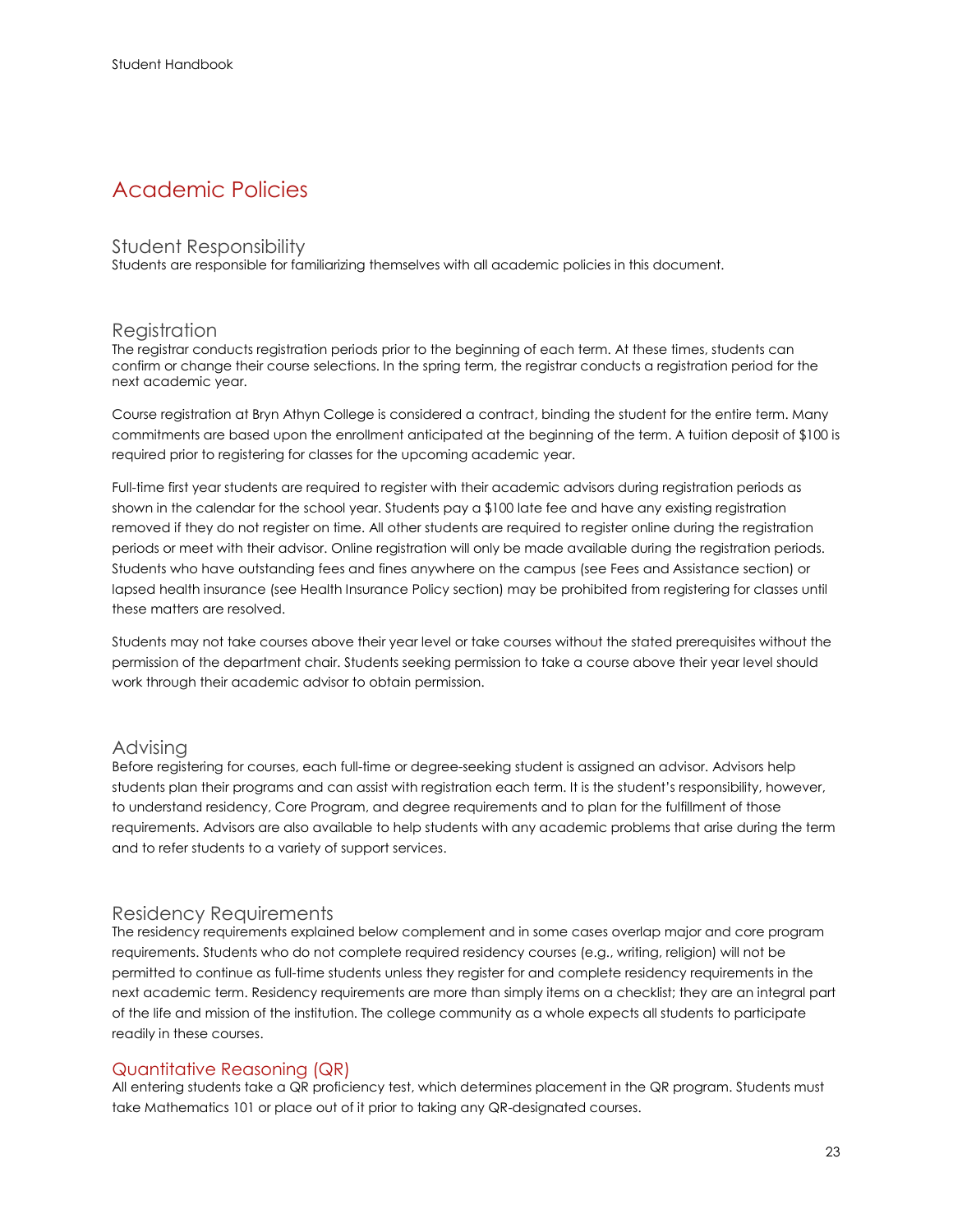#### <span id="page-23-0"></span>Religion

Religion residency requirements apply while students are in residence; religion residency requirements may overlap the spiritual perspective requirements of the Core Program.

o Full-Time Students. Students in attendance for four years must pass either Religion 101 or 110 and attempt another 15 religion credits, as follows:

| <b>Resident Terms</b> | Religion Requirements for Full Time Students                                                                                                                                         |  |  |
|-----------------------|--------------------------------------------------------------------------------------------------------------------------------------------------------------------------------------|--|--|
| $1 - 3$               | Attempt Religion 101 or 110 and 3 more credits                                                                                                                                       |  |  |
| $4-6$                 | Attempt 6 credits                                                                                                                                                                    |  |  |
| $7-9$                 | Attempt 3 credits                                                                                                                                                                    |  |  |
| $10+$                 | Attempt 3 credits                                                                                                                                                                    |  |  |
| Notes:                | Attempting a course requires receiving a grade at the end of the term (not<br>a.<br>WP, WF, or W).                                                                                   |  |  |
|                       | If Religion 101 or 110 is not passed in a student's first year, it must be retaken in<br>b.<br>subsequent years in addition to the required attempted credits until it is<br>passed. |  |  |
|                       | Students in their third or fourth years may not take 100-level religion courses,<br>C <sub>1</sub><br>except by permission of the chair of the Religion Department.                  |  |  |

- o Part-Time Students. At least six credits in religion must be included within each 31 credits attempted in residence for first- and second-year students. At least three credits must be included within each 31 credits attempted in the third and fourth years.
- o Study Abroad Students. Bryn Athyn College students attending other universities for one or two terms during an academic year must attempt at least three credits of religion courses in the term(s) they are inresidence at Bryn Athyn College.
- o Transfer Students. Incoming students must pass either Religion 101 or 110. Incoming students who transfer more than 10 credits beyond the minimum for their year level must attempt at least three religion credits in the year they arrive, as follows:

| Transfer Credits | Religion Residency Requirements for Transfer Students in Their First Year of Enrollment                                                                                                            |  |  |
|------------------|----------------------------------------------------------------------------------------------------------------------------------------------------------------------------------------------------|--|--|
| $1 - 10$         | Attempt 6 credits (including Religion 101 or 110, if available)                                                                                                                                    |  |  |
| $11 - 30$        | Attempt 3 credits (Religion 101 or 110, if available)                                                                                                                                              |  |  |
| $31 - 41$        | Attempt 6 credits (including Religion 101 or 110, if available)                                                                                                                                    |  |  |
| $42+$            | Attempt 3 credits (Religion 101 or 110, if available). See Note c.                                                                                                                                 |  |  |
| Notes:           | Attempting a course requires receiving a grade at the end of the term (not<br>$\alpha$ .<br>WP, WF, or W).                                                                                         |  |  |
|                  | If Religion 101 or 110 is not passed in a student's first year of enrollment, it<br>b.<br>must be retaken in subsequent years in addition to the required attempted<br>credits until it is passed. |  |  |
|                  | Students transferring 42+ credits should be aware that the Core Program's<br>$C_{\star}$<br>spiritual perspective requirement is including 12 credits in religion courses.                         |  |  |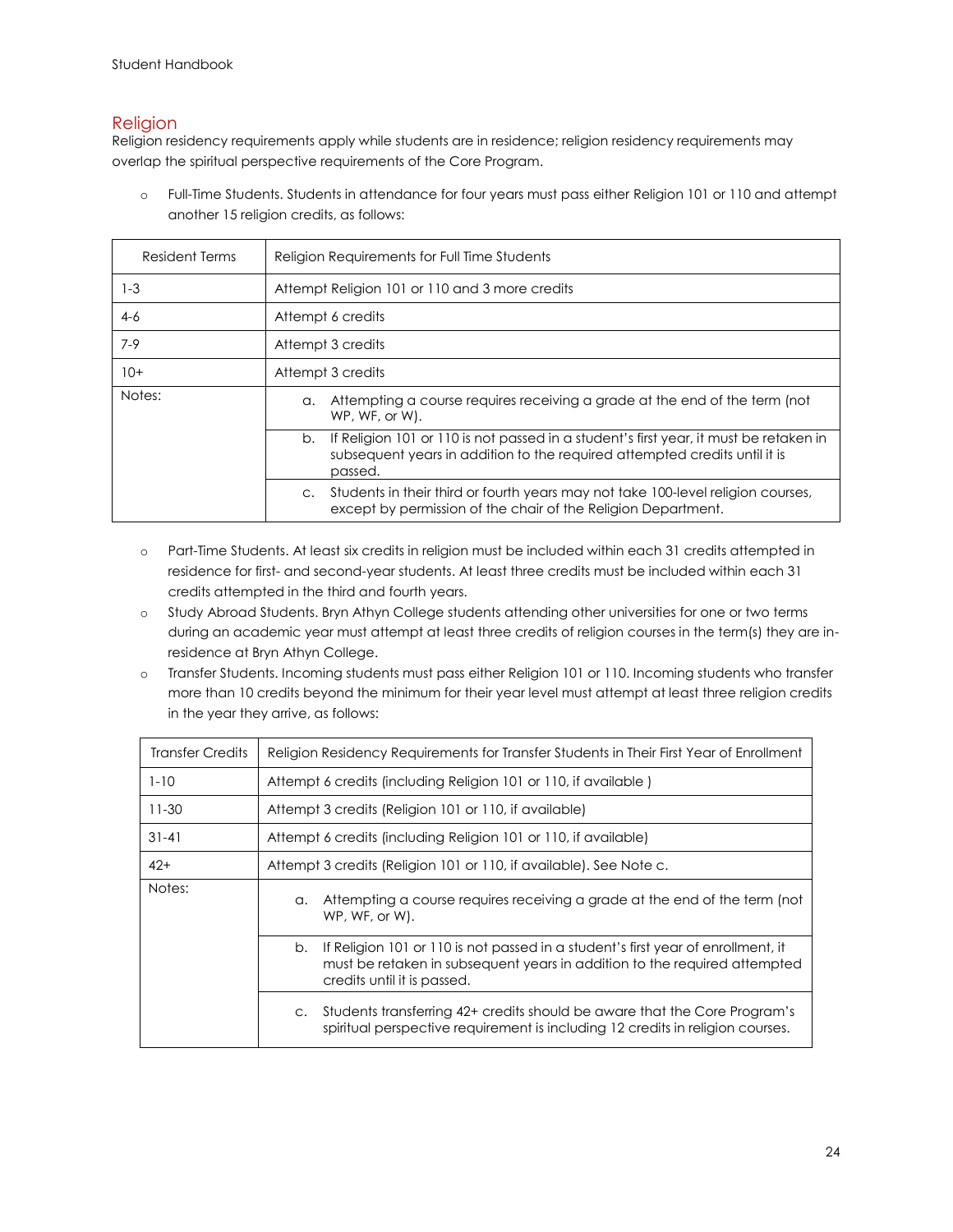#### <span id="page-24-0"></span>**Writing**

Writing 101 & 202. All full-time students must take Writing 101 in their first year and Writing 202 by the end of their second year. Freshmen are permitted to take Writing 202 only if they (a) passed out of Writing 101 with an AP English score of 5, or (b) earned at least an A- in Writing 101.

Students for whom English is a second language take Writing 101 and 202 in the second year. In their first year ELL Students are automatically enrolled in Writing 100. Those students who believe they do benefit from taking Writing 100 can request a diagnostic essay to demonstrate writing proficiency. The director of the writing program administers and grades the diagnostic essay. After passing the diagnostic essay, students can discuss a waiver with the director of academic support to take Writing 101 in the first year instead of the second year.

#### <span id="page-24-1"></span>Residency for Degrees

The associate in arts degree requires a total of 62 credits; a minimum of 31 must be Bryn Athyn College credits and the last 27 must be in residence. A bachelor's degree requires at least 124 credits; a minimum of 62 must be Bryn Athyn College credits and the last 27 must be in residence. Exceptions will be made in the final 27 credits-inresidence requirements for those students in approved internships or approved courses or programs taken at other institutions.

## <span id="page-24-2"></span>Course Load

The average credit load for full-time students is eleven credits per term. Fewer than nine academic credits per term places a student on part-time status. Full-time students should complete at least 31 credits each year in order to reach the minimum 124 credits for graduation and maintain full eligibility for student loans. In addition, to qualify for various kinds of financial aid, students must make Satisfactory Academic Progress (SAP) toward a degree (See Fees and Assistance section for details). Students receiving Bryn Athyn College scholarships must maintain full time status each term and fulfill the requirements of their award letter.

Full-time tuition payment or tuition remission covers 14.5 credits per term. Additional credits, or portions thereof, are billed at the part-time rate. No student may take an overload of more than 2.5 credits (17 total). The cost of overload credits (i.e. above 14.5 per term) is not eligible for grant aid from Bryn Athyn College's financial aid fund. Students must pay for these additional credits through arrangement with the Bursar. Please refer to the Fees and Assistance section for additional information.

#### <span id="page-24-3"></span>Dropping and Adding Courses

Courses may be added during the first week of the term only. Individual courses may be dropped (with no record on the transcript) through the sixth week of the term. After the sixth week, and before the ninth week, dropped courses will be recorded as Withdrew Passing (WP) or Withdrew Failing (WF) as determined by the instructor. A "WF" counts as a failure (F) when computing GPA; "WP" has no impact on the GPA. Courses may not be dropped after the eighth week; if a student withdraws from an individual course after the eighth week, an "F" is recorded on the transcript. Tuition and fees are not refundable when courses are individually dropped unless the drop results in a change of status from full to part-time and occurs before the end of the third week of the term (see Fees and Assistance section).

First-year students must meet with their advisors to add or drop courses. Other students may add and/or drop courses through the registrar or through their advisor. Students should notify their advisors of any changes to registration.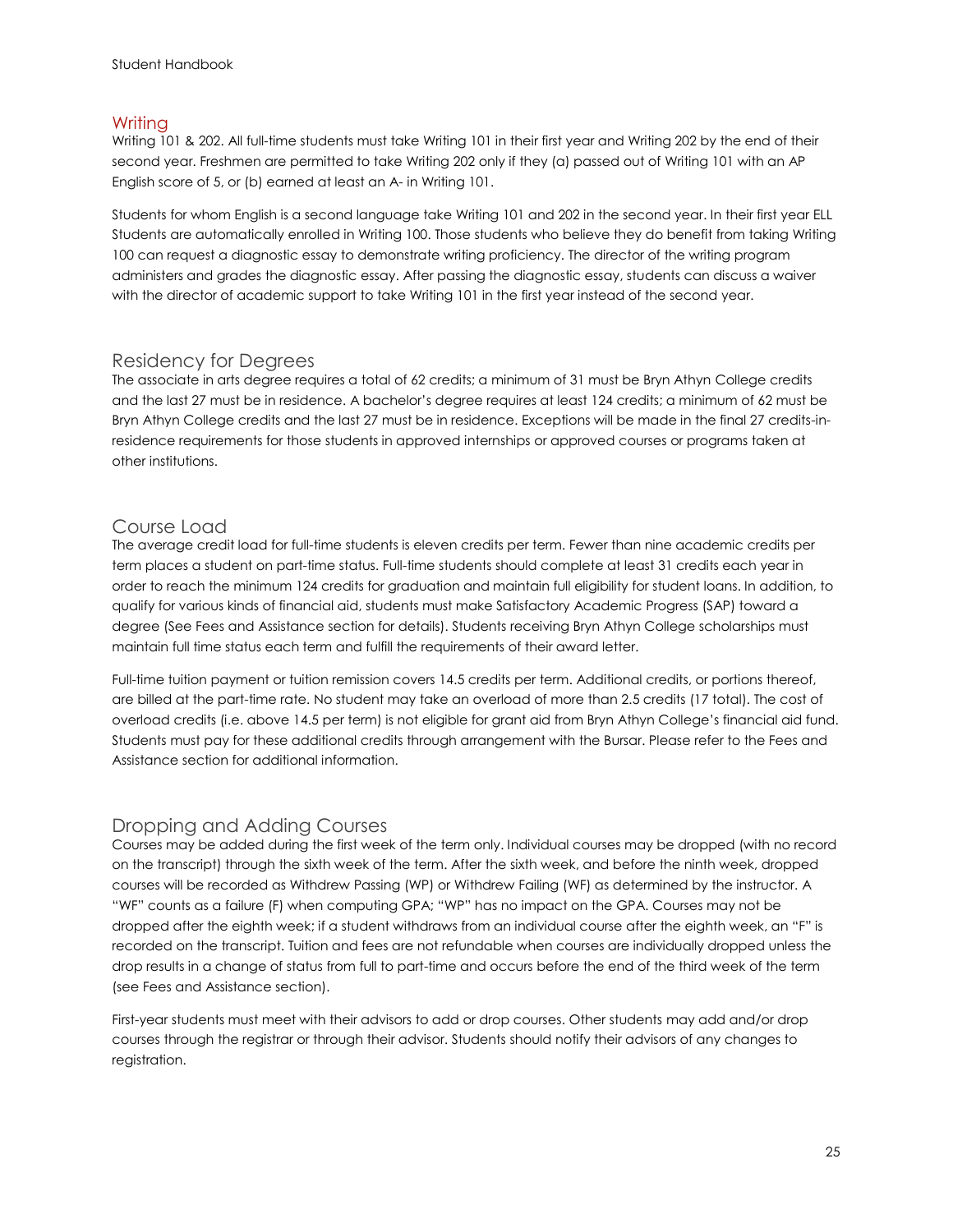## <span id="page-25-0"></span>Independent Studies

The purpose of independent studies is to allow students who have demonstrated their ability to do solid work at the collegiate level, and who have the capacity to work on their own, to do course work outside of the catalog offerings. Independent studies are not intended for covering material in existing courses at times other than when the course is scheduled.

The initiative for an independent study usually comes from the student. It might in some cases be suggested by a faculty member or by the student's advisor. The preliminary plan for the independent study can arise through informal discussion with the advisor or a potential faculty supervisor.

Qualifications: Any student proposing an independent study must have completed at least 31 credits and have a GPA of at least 2.7. Students who undertake independent studies must be able to work independently between meetings with the instructor.

Formal Proposal: A student wanting to do an independent study must submit a proposal to the appropriate department chair during the week prior to registration for the term in which the independent study is to occur.

Registration cannot occur without the prior approval of the department chair and the academic dean. Academic departments are under no obligation to meet requests for independent studies. Proposals for independent studies must include the following: Course title & number (299 or 399); academic term; credit to be awarded; supervising faculty member; general statement of material to be covered; a completed independent study card (available at the College Office). Guidelines for independent study proposals are available at the College Office.

The student should submit the proposal to the supervising faculty member at the time of registration for the term of the independent study. At this time the student will also submit the independent study card (signed by the department chair and instructor) to the College Office. Independent studies must be approved by the academic dean before they are offered.

Syllabus: Before the end of registration the student will, in consultation with the supervising faculty member, prepare a syllabus for the course for submission to the department chair and College Office. The syllabus should meet Bryn Athyn College standards and include, in addition to the information in the proposal: the goals of the independent study and specific learning objectives; material to be covered; graded assignments/returns; preliminary bibliography, where appropriate; schedule of meetings and assignments; performance criteria and method of evaluation.

## <span id="page-25-1"></span>Internships

Students are encouraged to take advantage of internship opportunities to explore career options or for selfexploration. Internships may be paid or unpaid and generally last an entire term, but other schedules can be arranged with faculty approval. While students will be offered guidance and contacts in designing an internship, the student is responsible for securing internship openings.

We expect our interns to represent Bryn Athyn College with integrity and professionalism. Students are eligible for internships once they have completed two full terms at Bryn Athyn College, have earned a cumulative GPA of 2.70 or better, and are in good standing (i.e., not on probation for academic deficiency, academic misconduct, or disciplinary reasons).

Each program has unique internship requirements, which may include papers and/or presentations, but all require a formal learning plan with specific goals and a reflective component such as a field journal.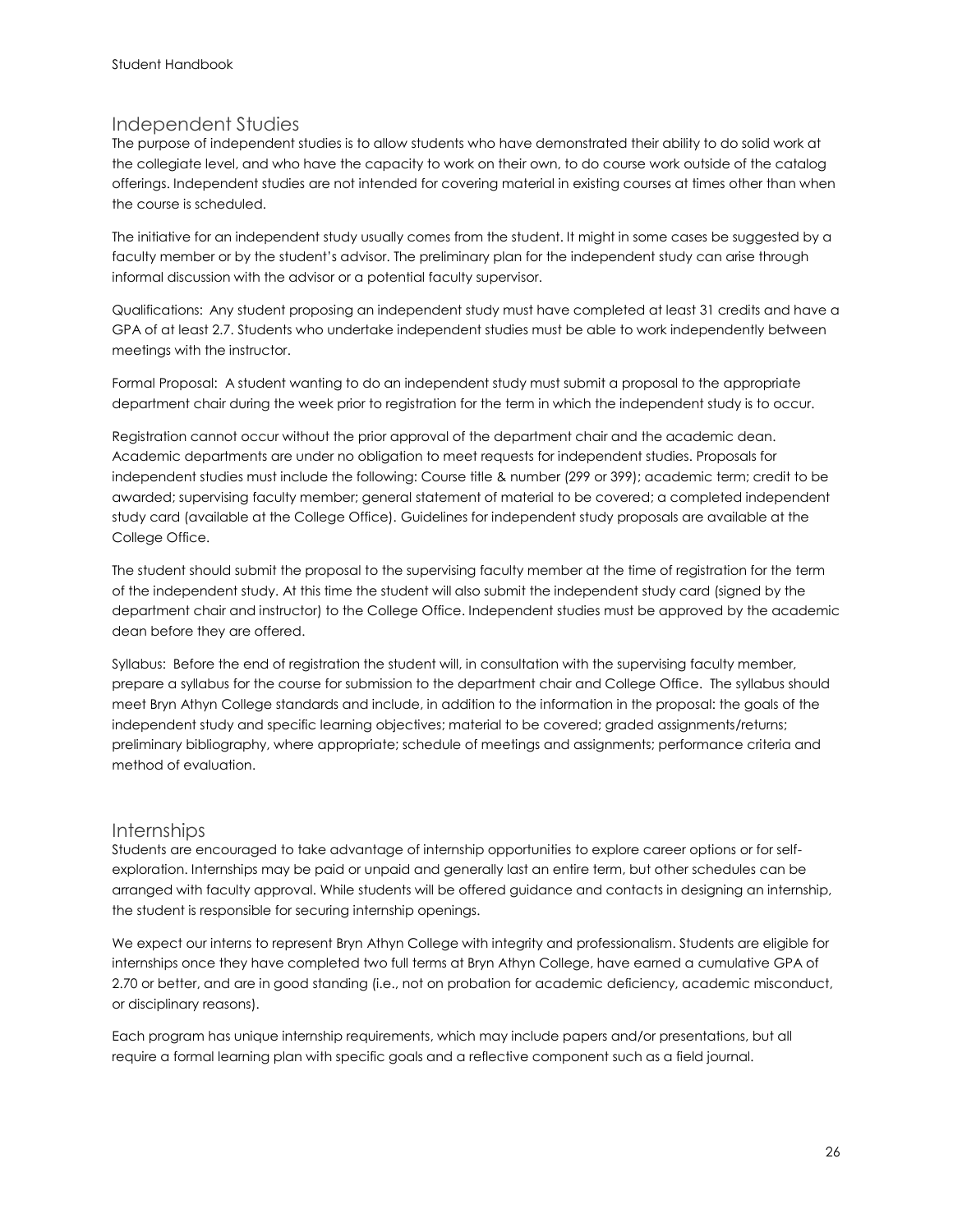Internships are generally awarded credit at 50 hours per credit, thus a 3 credit internship requires 150 hours. Students can earn up to 3 credits per term via internships but only a total of 12 internship credits can be applied toward the credit requirement for a baccalaureate degree.

## <span id="page-26-0"></span>Internship Variants and Related Policies

General internships (EE198): For 100-level general internships added to a regular academic load, students apply to the Director of Experiential Education. All general internships require a learning plan, reflective component (e.g., journal), and a summary or analytical component (e.g., essay, paper, or presentation). Students earn variable credit (up to 3 per term) depending on hours completed.

Major-related internships (298/398 levels): For major-related internships added to a regular academic load, students apply to the faculty member in charge of the subject area or, in some cases to the Director of Experiential Education. All major-related internships require a learning plan, reflective component (e.g., journal), and a summary or analytical component (e.g., essay, paper, or presentation). Students earn variable credit (up to 3 per term) depending on hours completed.

Summer internships: Summer internships are Bryn Athyn College courses and are recorded for the summer session. Students pay an internship fee equivalent to 0.5 credits, regardless of the number of credits earned, plus any additional costs needed to cover faculty oversight, as relevant. The registration deadline for summer internships is May 1. Internships performed during the summer may not be recorded in a term other than the summer session, even if preparatory work is undertaken in an earlier term. Students earn variable credit (up to 3 per term) depending on hours completed.

Distance Internships: Students can conduct internships at a distance from the campus but as part-time students since they will not be able to take a regular academic load. Students earn variable credit (up to 3 per term) depending on hours completed but the summer internship fee structure applies (see above).

#### <span id="page-26-1"></span>**Withdrawal**

If a student wants to leave the college completely before the end of a term, the student must complete the withdrawal process. Dropping courses does not constitute an official withdrawal. To officially withdraw, the student must complete an "Intent to Withdraw" form (available at the College Office) and submit it to the registrar. Once the form is submitted and approved by the academic dean, the student's courses will be recorded as Withdrew (W). A "W" has no impact on the GPA—no credit or grades are awarded for a term in which the student withdraws. Failure to complete a withdrawal form will result in grades being recorded for that term's courses and continued billing. Students absent from the college for at least one term must complete the appropriate renewal of attendance paperwork with the Admissions Office.

Registration at Bryn Athyn College is considered a contract, binding the student for the entire term. Many commitments are based upon the enrollment anticipated at the beginning of the term. When a student officially withdraws from all courses, any refund of tuition will be governed by the policy outlined in the fees and assistance section of this document.

When a student who received Federal Title IV financial aid withdraws, the unearned portion of these awards will be returned to Federal Title IV financial aid programs. Federal Title IV financial aid includes the Federal Pell Grant, the Federal Supplemental Educational Opportunity Grant (FSEOG), the Federal Stafford Loan, and the Federal Parent Loan for Undergraduate Students (PLUS).

Bryn Athyn College returns any unearned portion of financial aid in accordance with federal guidelines. Students should note that the requirement to return Federal Title IV funds may result in a balance due to Bryn Athyn College subsequent to withdrawal.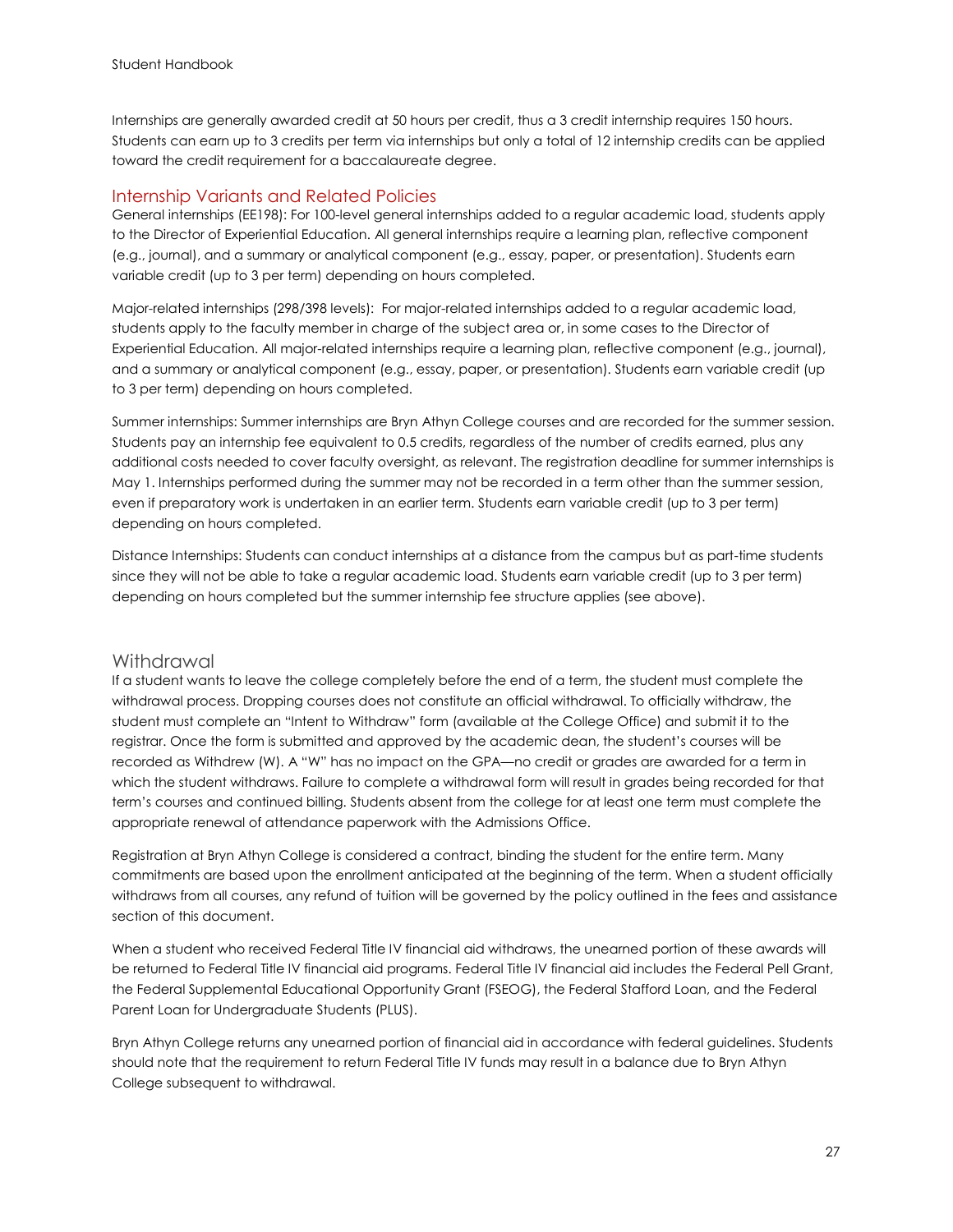## <span id="page-27-0"></span>Auditing Courses

Full-time students wishing to audit a course may do so with permission from both the department chair and the instructor's permission. This permission must be obtained before the end of the first week of a term. Each instructor sets the course's auditing policy regarding attendance, participation, and returns. After the first week of a term, students may change from credit to audit status only with the permission of the instructor and department chair. After the sixth week of the term, students changing from credit to audit status will also receive a grade of WP or WF (see Dropping and Adding Courses section). Students may not change from credit to audit status after the eighth week.

Part-time students wishing to audit a course may do so with permission of the course instructor, department chair, and academic dean and they must pay the appropriate fees (see Special Fees section).

## <span id="page-27-1"></span>Course and Grade-Related Policies

## <span id="page-27-2"></span>**Credits**

Bryn Athyn credits are awarded on a trimester basis but carry semester credit. For the average student, one credit represents a total of at least 37.5 hours of work in class activities and outside preparation. The distribution of time between class activities and outside preparation varies depending on the type of course. Typically, courses that involve lecture, discussion, or recitation require at least 12.5 instructional hours per credit. Therefore, the distribution of time is usually about one-third formal instruction and two-thirds out-of-class preparation. Credits may also be awarded for at least an equivalent amount of work in other academic activities such as laboratory work, internships, practica, or studio work.

## <span id="page-27-3"></span>**Attendance**

In general, instructors set their own policies for student attendance in courses. However, fall term 100-level courses require that students not miss more than 10% of classes without incurring a penalty in the course. All students registered or waitlisted for a course are expected to attend the first class since over-enrolled courses will drop registered students in favor of waitlisted students who attend the first class. Deans do not give permission for students to miss classes, though at times deans may inform instructors of unusual circumstances leading to absences.

#### <span id="page-27-4"></span>Rendering Assignments

All academic work must be completed at the time specified by the instructor. Work not rendered on time may be graded "F." A change in grade for work rendered late is a prerogative of the teacher, not a right of the student. Announced classroom tests or other written work or oral presentations from which a student is absent without excuse may also be graded "F."

## <span id="page-27-5"></span>Field Trips

Field trips refer to planned trips that fall outside regularly-scheduled class time and affect the course grade. Field trips can enrich courses and avoid making unreasonable demands on students' time or attendance in other courses with the following procedures:

Instructors notify the appropriate department chairs of all field trips at the start of the term. Field trips must be identified clearly in the course syllabus with information regarding how much the trip contributes to the final grade. If possible, course bulletin descriptions should mention any field trips.

The hours spent on a field trip should be acknowledged through some release from lecture/lab time, including homework time. For an approximate example, 4-6 hours of fieldtrip time might be swapped for 70 minutes of lecture (plus the 140 minutes of homework attached to the lecture) in order to respect students workload by removing something in order to offset the fieldtrip.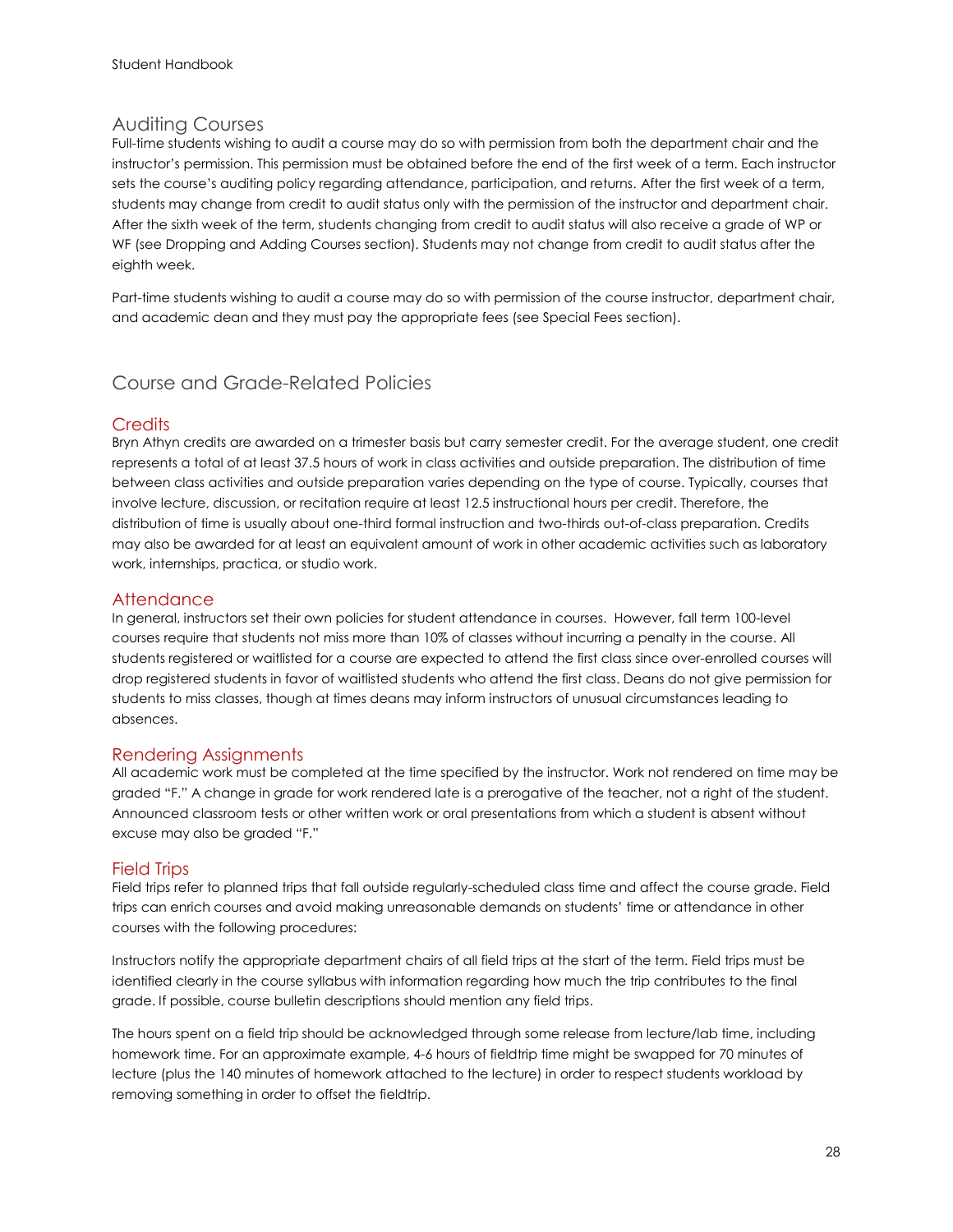In addition, courses will not include any overnight trips or "mandatory" trips. Students with unworkable conflicts should be able to opt for an alternative assignment. The alternative assignment should be clearly described in writing well in advance of the field trip date.

## <span id="page-28-0"></span>Exam Policy

Students sit for final exams at the time and place scheduled. Instructors may not reschedule exams. Only the academic dean may make exceptions, and generally only for unforeseen personal crises. Students who have three or more exams scheduled for the same day may petition the academic dean to reschedule the exams so that no more than two are on the same day.

| Letter       | <b>GPA</b> | Letter    | <b>GPA</b>                                                       |
|--------------|------------|-----------|------------------------------------------------------------------|
| $A+$ , $A$   | 4.00       | D         | 1.00                                                             |
| А-           | 3.70       | D-        | .70 (lowest passing grade)                                       |
| $B +$        | 3.30       | F         | 0.00 (Failure)                                                   |
| B            | 3.00       |           | Incomplete (see below)                                           |
| $B -$        | 2.70       | <b>WP</b> | <b>Withdrew Passing</b>                                          |
| $C+$         | 2.30       | WF        | Withdrew Failing (0.00<br>points averaged into<br>student's GPA) |
| C            | 2.00       | P         | Pass (no grade points<br>assigned)                               |
| $\mathsf{C}$ | 1.70       | IP        | In Progress                                                      |
| D+           | 1.30       |           |                                                                  |

## <span id="page-28-1"></span>Grading System

## <span id="page-28-2"></span>Incomplete

When for reasons beyond their control, such as serious illness, students do not complete a course as scheduled, their work may be marked Incomplete ("I"). This work must be completed by the end of the fourth week following the term in which the "I" is given; otherwise the "I" will automatically be changed to "F." Granting an incomplete is strictly at the discretion of the academic dean, in consultation with the instructor; all incompletes must be approved by the academic dean. Coursework required to complete a course and move from an "I" to a grade is entirely the student's responsibility. Instructors are not expected to set up extra meeting times for students with an Incomplete.

Failure in a required course means that the course must be repeated successfully before the student will receive a degree. A failed elective course does not require either make-up or substitution. Students who fail a required course at Bryn Athyn College and then pass an equivalent course elsewhere satisfy the requirement once the credits transfer, but the failing grade is not replaced. To replace a Bryn Athyn College grade a student must retake the course at Bryn Athyn College.

A Pass/Fail option to the regular grading system is offered on a limited basis to encourage registration in a course that the student might otherwise avoid as too difficult. The option thus invites intellectual curiosity and mature response apart from grades. It is open at time of registration to regular students in good standing and is limited to one course in a term and two courses in the academic year. The pass/fail option applies only to courses taken as elective credit, not for any required courses for degrees or for residency. A Pass is not computed in the GPA; a Fail will be computed in the GPA. Students should be aware that Pass/Fail courses generally do not transfer for credit.

## <span id="page-28-3"></span>Repeating Courses

Students may repeat courses to replace a failing or a low grade. A record of every grade remains on the transcript, but credit is awarded only once, using the highest grade to calculate cumulative GPA. Certain courses are designated in the course bulletin as repeatable; they may be taken twice for credit. Note that there may be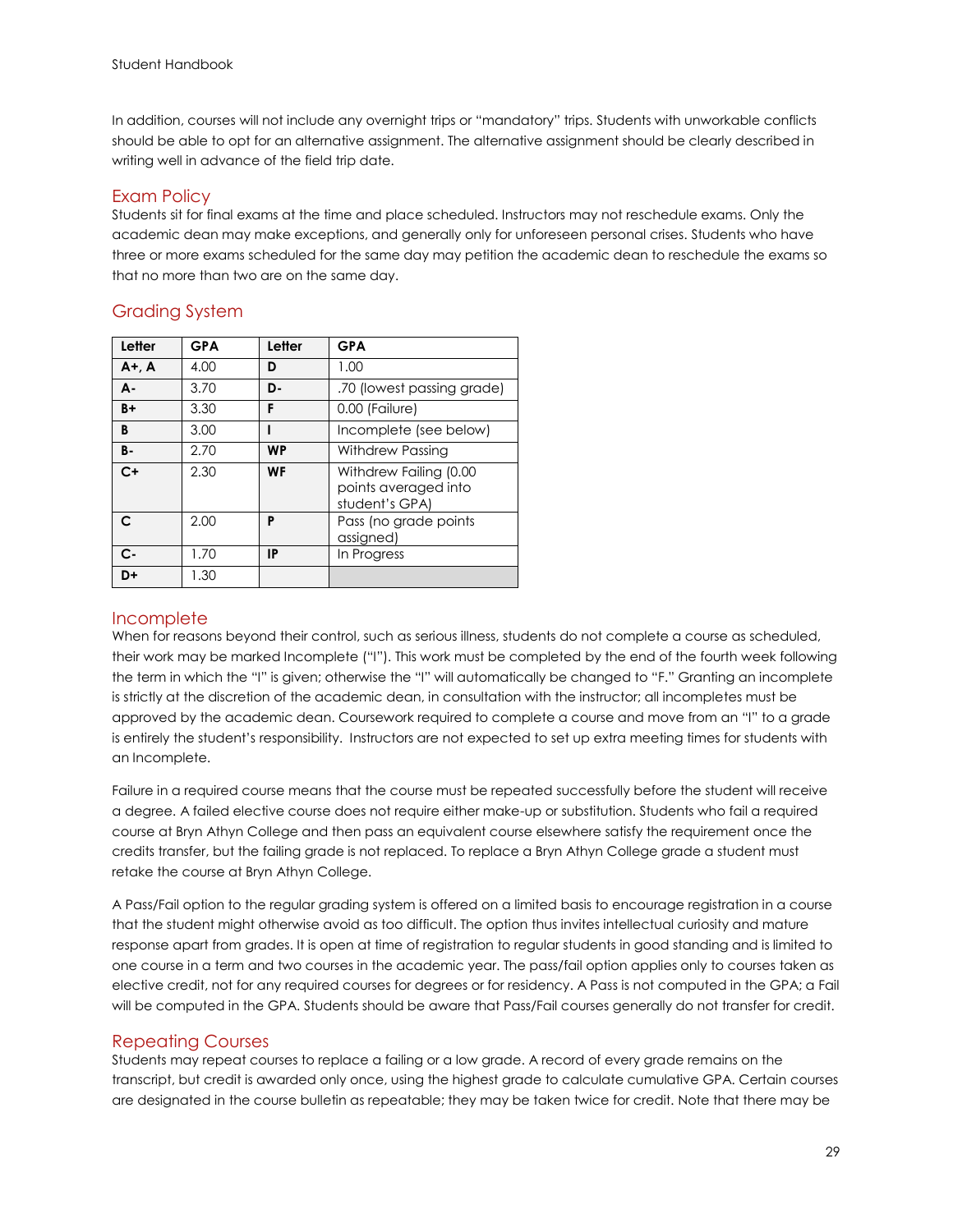limits on the number of credits that can be applied to degree requirements in certain areas (e.g., 12 internship credits). If a student chooses to receive credit only once in a course that may be repeated for credit, then the highest grade is used for cumulative GPA purposes.

## <span id="page-29-0"></span>Grade Point Average (GPA)

Grade points earned in a course are calculated by multiplying the number of credits by the grade point number corresponding to the grade earned. A student's overall grade point average is calculated by dividing the total of earned grade points by the total term credits of courses taken. The following is an example of how to compute the grade point average for a term:

| Course       | Grade | Points   | Credits | <b>Total Points</b> |
|--------------|-------|----------|---------|---------------------|
| Writ101      |       | 0.00     | xЗ      | $= 0.00$            |
| Bio110       | B+    | 3.30     | x 4     | $= 13.20$           |
| <b>Ed128</b> |       | . 70. ،  | xЗ      | $= 5.10$            |
| Hist117      | Α     | 4.00     | xЗ      | $= 12.00$           |
| PE127        | A-    | 3.70     | x 1.5   | $= 5.55$            |
|              |       | $= 14.5$ |         | $= 35.85$           |

(Divide total grade points by total number of attempted credits. GPA here would be 35.85 divided by 14.5 = 2.47, and credits earned would be 11.5.)

## <span id="page-29-1"></span>Academic Honors

A Dean's List will be posted following the close of each term showing the names of all students who have earned an average of 3.50 or better for the term and who have taken at least 11 academic credits for that term. Courses graded "P" do not count towards Dean's List. Students with any Incompletes will not be eligible for Dean's List for that term.

Candidates for the associate in arts, bachelor of arts, or bachelor of science degrees who have a cumulative grade point average of 3.50 or better and who have been approved for graduation by the faculty will be awarded associate in arts degrees "with distinction" or bachelor of arts or bachelor of science degrees "cum laude."

The faculty may grant awards based on scholarship, contributions to the college's intellectual life, and affirmation of the institution's distinctive principles.

## <span id="page-29-2"></span>Grievance Procedure: Grades

Bryn Athyn College recognizes that problems or disagreements over grading will occasionally arise. It is usually in the best interest of both the institution and the student to resolve such problems as soon as possible at the lowest possible administrative level. In order that students may be assured fairness in the consideration of such problems, a process of appeal and review to higher levels of authority has been established. The objectives of this process are to ensure that students have the opportunity to present grievances regarding academic actions or inactions by members of the faculty, and that the college has a consistent way of resolving those grievances in a fair and just manner.

The student should first attempt to resolve his/her grievance informally by discussing it with the faculty member involved. Satisfactory resolution can usually be achieved at that level. If the matter is not resolved to the student's satisfaction, the student may seek further review by submitting a statement of the problem in writing to the appropriate department chair. The statement should include an explanation of the problem, a listing of the facts relevant to it, a summary of any action or attempted resolution undertaken by the student, and a description of the desired resolution. The statement must be presented to the department chair within fifteen (15) days of the occurrence of the problem. The department chair will then meet with both the student and the faculty member to discuss the grievance. After reviewing all relevant information, the department chair will inform the student in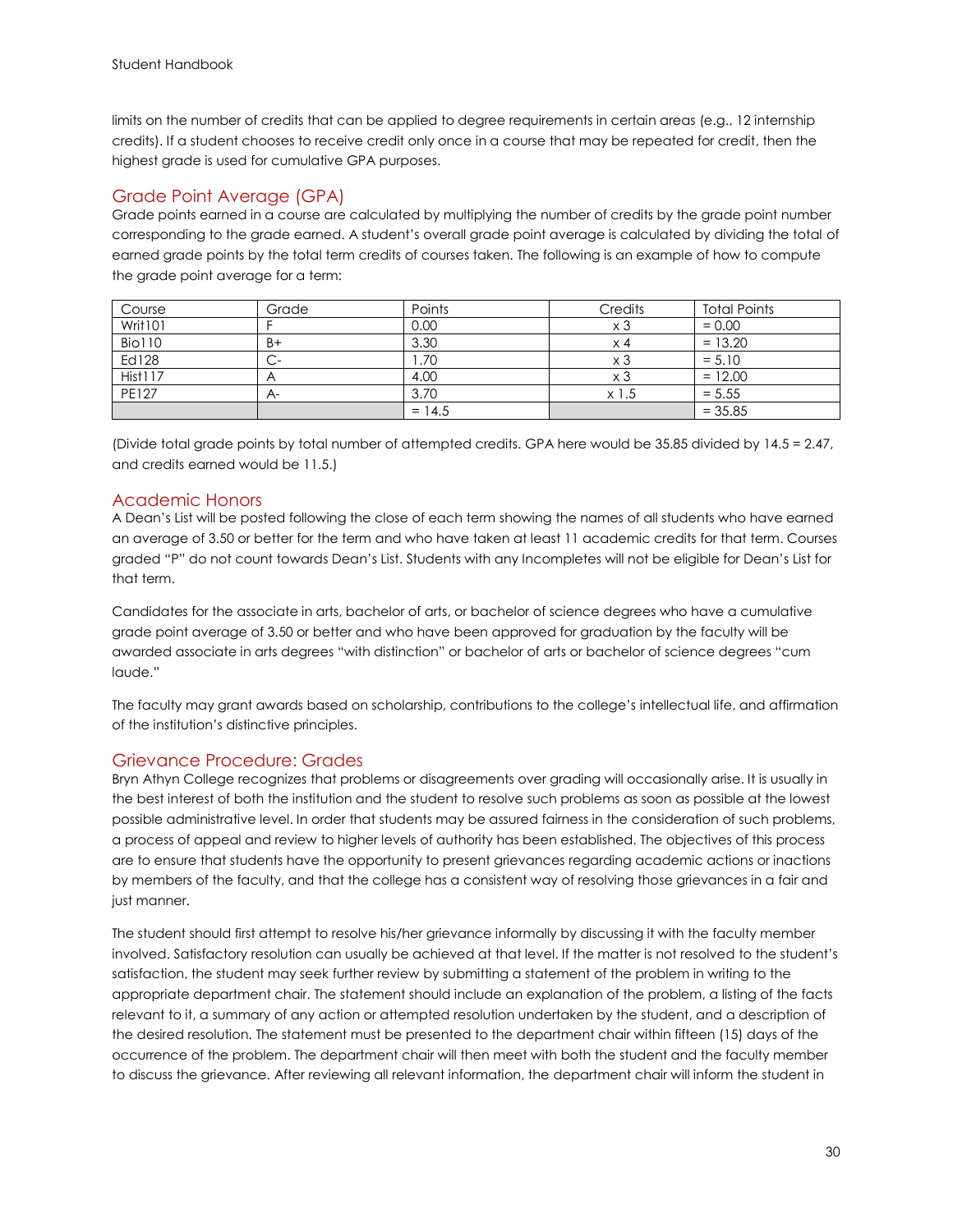writing of his/her decision regarding the grievance, normally within ten (10) working days after receiving the statement.

If the decision of the department chair does not resolve the matter to the student's satisfaction, the student may request further review by submitting a statement of the problem in writing to the academic dean. The statement should include an explanation of the problem, a listing of the facts relevant to it, a summary of any action or attempted resolution undertaken by the student, and a description of the desired resolution, along with a copy of the department chair's decision. The statement must be presented to the academic dean within five (5) days after the date of the department chair's decision. Whether to accept such request and review the grievance is within the sole discretion of the academic dean. If the dean accepts the request, she/he will inform the student in writing of her/his decision regarding the grievance within ten (10) working days after receiving the statement. The decision of the academic dean is final, and there is no further appeal following the dean's decision.

## <span id="page-30-0"></span>Academic Progress

#### <span id="page-30-1"></span>Advancement

Students who attempt nine academic credits in a term are considered full time for the term. Students who earn at least 31 credits each year will meet the minimum 124-credit baccalaureate requirement in four years.

Advancement to second-year status. Students who earn 31 credits advance to second-year status. Students admitted on a provisional basis will be assessed individually and may be advanced to second year status with fewer than 31 credits completed.

Major Declaration. Students should declare a major by the end of their fifth term. All students must apply to a baccalaureate program by the first April after accumulating 50 credits in order to register for courses in the next academic year. Students who do not apply to a major will be blocked from registering for courses until they complete an application [note that an application to a major does not require acceptance]. Students seeking only an Associate in Arts degree are not required to declare a major.

Advancement to third-year status. Second-year students who earn 62 credits advance to third-year status.

Advancement to fourth-year status. Third-year students who earn 93 credits advance to fourth-year status.

#### <span id="page-30-2"></span>Satisfactory Academic Progress

All students must make Satisfactory Academic Progress (SAP) toward a degree to maintain eligibility for student financial aid. This requirement applies in the same way to students receiving any kind of aid whether it is federal, state, or institutional. Students must meet both qualitative and quantitative standards (see the Fees and Assistance section for details).

#### <span id="page-30-3"></span>Academic Deficiency

Students who experience academic difficulties need both feedback and support. The academic support program is addressed elsewhere in this publication. Bryn Athyn College takes three formal feedback actions based on student academic deficiencies such as low GPA and failed courses. These actions do not reflect incidents of academic misconduct which are addressed elsewhere in this publication (see Academic Misconduct section).

A student who maintains a cumulative and term GPA of at least 2.00 each term is considered to be in academic good standing and is eligible for continued enrollment. If a student performs poorly, the academic dean places him/her on Academic Probation or Academic Suspension, depending on the severity of the problem. These actions are noted on the student's transcript and remain part of the student's academic record. Transcripts also note when students move off probation. Students who are on academic probation or academic suspension are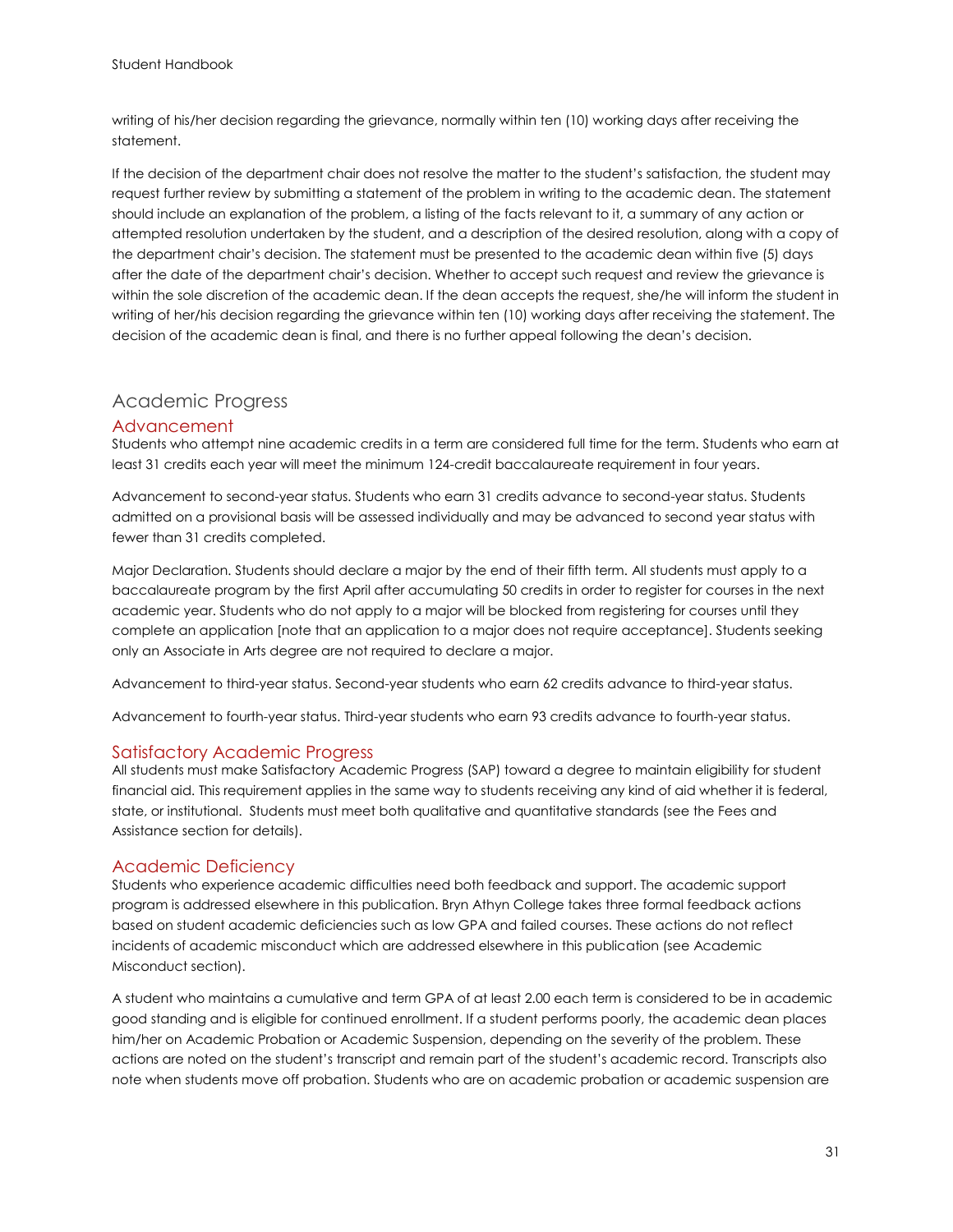not in good academic standing. Not being in good standing hampers progress in degree programs, disqualifies students for internships and study abroad, and affects eligibility for financial aid.

#### **Actions**

Academic Alert: Students are given an Academic Alert if their cumulative GPA is below 2.30. Students with an Academic Alert are expected to meet with their advisors to devise a plan for improving their cumulative GPA, including possible remedies such as retaking courses with a low grade, using the academic support program, improving study habits, and adjusting workload and other demands on their time. Students move off of academic alert when the cumulative GPA rises to 2.30 or better. (Academic Alert status is not noted on the transcript.)

Academic Probation: Academic probation is an indication of serious academic difficulty and applies when a student's GPA for a term falls below 1.50 or cumulative GPA falls below 2.00. Students whose performance warrants academic probation will be notified that they may maintain student status after successfully completing an appeal for probation that includes a commitment to utilizing the academic support program. The form for the appeal is included with the probation notification. The appeal must be completed, with assistance from the student's academic advisor, and submitted to the academic dean before the end of the second week of the new term. The student's records are tentatively annotated to reflect probationary status during the appeal process. Failure to complete the appeal results in academic suspension with all fees due per the fees and refunds policies (see Fees and Assistance). Once the academic dean approves a probationary period, the student will be restricted to a course load of no more than 12 credit hours until the student returns to good academic standing by raising their cumulative GPA to at least 2.00.

Academic Suspension. A student may be placed on academic suspension if that student's cumulative GPA is below the minimum required for continued enrollment (see table below), if the student's performance requires academic probation action for two successive terms, or if the student disengages from the academic life of the college (e.g., a term GPA below 1.0, failure to attend classes, or failure to complete probation paperwork). The period of suspension is six months following a first suspension. Following a second suspension, the period of suspension is one calendar year. In order to re-enroll, a suspended student must show evidence of ability to complete an academic program (e.g., satisfactory performance at another institution or satisfactory performance in employment) and complete the appropriate paperwork with the Admissions Office. A student suspended for a third time will not be considered for re-entry.

| <b>Total Credits Attempted</b><br>(includes all credits attempted plus<br>transfer credits or credits earned by exam,<br>e.g., AP) | <b>Cumulative GPA for Academic</b><br>Suspension | Minimum GPA required on<br>remaining credits to get to 124 with<br>$\alpha$ 2.00 |
|------------------------------------------------------------------------------------------------------------------------------------|--------------------------------------------------|----------------------------------------------------------------------------------|
| $1-27$                                                                                                                             | Less than 1.00                                   | 2.26 (assuming a 1.0 GPA & 27<br>completed credits)                              |
| 27.5-54.5                                                                                                                          | Less than 1.50                                   | 2.35 (assuming a 1.5 GPA & 54<br>completed credits)                              |
| 55-81.5                                                                                                                            | Less than 1.75                                   | 2.41 (assuming a 1.75 GPA & 81<br>completed credits)                             |
| 82-108                                                                                                                             | Less than 1.90                                   | 2.49 (assuming a 1.9 GPA 108<br>completed credits)                               |
| 109 or higher                                                                                                                      | Less than 1.95                                   | 2.38 (assuming a 1.95 GPA & 115<br>completed credits)                            |

All decisions concerning academic standing are made by the academic dean. The academic dean may require a student to sign an academic contract to help ensure sufficient support.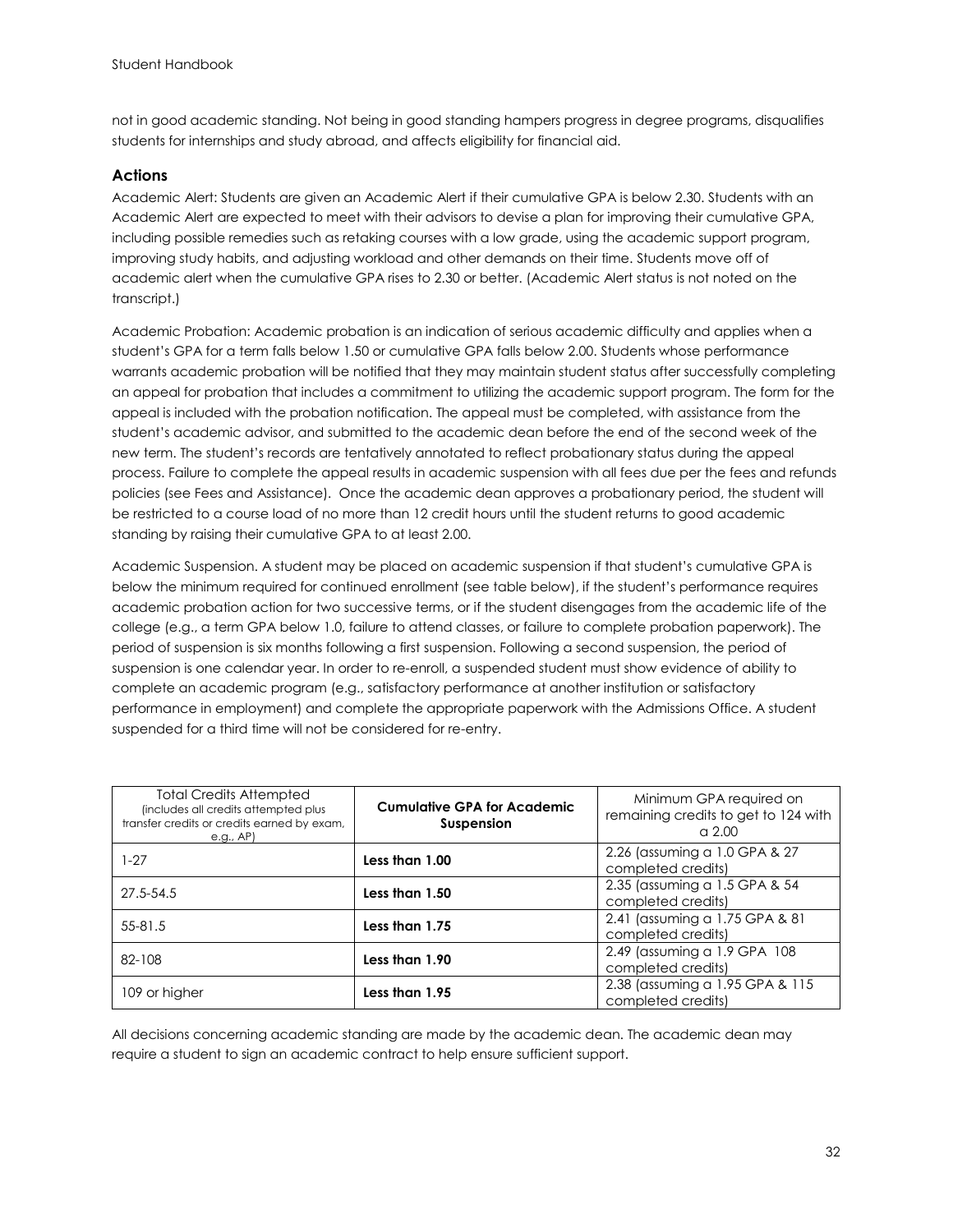#### **Appeal Procedure: Suspension Due to Academic Deficiency**

A student wishing to appeal an academic deficiency suspension must send a written appeal to the academic dean in writing within three days of receiving his or her official notification of suspension explaining why probation would be a more appropriate action. The academic dean will convene an appeal panel consisting of three core faculty members and/or senior administrators. The panel will provide counsel for the academic dean's final decision, which will be communicated to the student as soon as possible but within a week of the appeal. Suspended students may also appeal for an early return not later than four weeks prior to the start of a term.

## <span id="page-32-0"></span>Academic Support Program: ACE

The Academic Career Excellence (ACE) program consists of several academic support centers and a limited peer tutoring program. The academic support centers provide assistance in math, science, writing, and study habits.

- o Math Center. The Math Center is open each week to help any student with math homework or test preparation.
- o Writing Center. Students request appointments to get help with paper assignments, with general grammatical questions, or with any part of the writing process. Writing tutors are ready to meet with students at a time that works for the student. Our aim is to teach writing skills; we do not act as an editing service.
- o Supported Study. We typically host 6 hours each week of supported study in Brickman Hall. This program is designed primarily for students in academic jeopardy (on warning, probation, or admitted provisionally), but is open to any student in need of academic support or a quiet place to work. A tutor is available to answer questions and support students in establishing a routine of study.
- o Science Center. Students seeking help with understanding their science classes or homework can attend a weekly session with an instructor in the science lab, or can set up an individual time to meet with the instructor.

In addition, students can obtain assistance with research questions from the library staff. By inquiring at the front desk in the library, a student will be helped with using the search engines or with other research-related questions by a trained staff person.

A limited, institutionally-funded peer tutoring program is also available for students in danger of losing good academic standing status. Students who qualify for this assistance will be assigned to an appropriate peer tutor by the Director of Student Support. Students may also request tutoring at their own expense and the Director of Student Support will assist in locating a tutor.

Students will be referred to the academic support program as follows:

- o **First Term Students.** Based on initial feedback from instructors in the 3rd or 4th week of a term, students deemed at risk of failure (e.g., poor academic performance, attendance problems) will be expected to meet with their advisor to devise a different approach to academics. Based on mid-term feedback from instructors, students at risk of failure will be required to meet with their advisor to discuss a formal plan that includes using the academic support program.
- o **Subsequent Terms**. Students given an Academic Alert are expected to meet with their advisors to devise a plan for improvement that makes use of the academic support program. Students eligible for Academic Probation must submit an appeal for probation that commits to using the academic support program (see Academic Support section).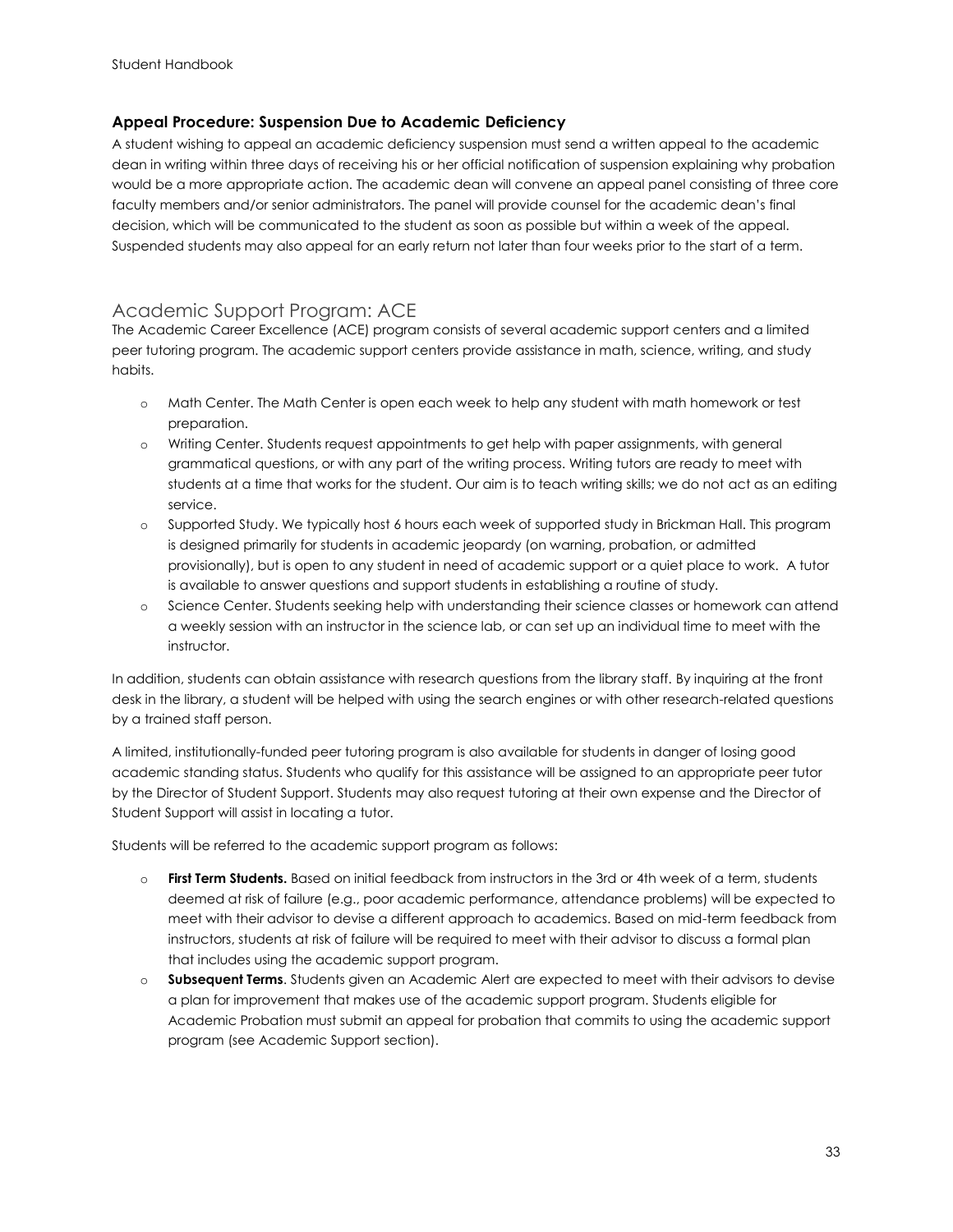## <span id="page-33-0"></span>Academic Misconduct

Students who engage in any form of academic misconduct fail to meet Bryn Athyn College's expectations for academic integrity. There are several categories of academic misconduct, discussed further below. Students are responsible for knowing what constitutes academic misconduct and for seeking clarification if they are unclear about it.

## <span id="page-33-1"></span>**Categories**

- a. **Cheating.** Cheating is the misrepresentation of one's work or one's abilities, often in a testing situation. It includes such things as the use of impermissible and/or unacknowledged materials, information, or study aids in any academic activity. Using books, notes, calculators, conversations with others, etc. when their use is restricted or forbidden, constitutes cheating. Similarly, students may not request others (including commercial term paper companies) to conduct research or prepare any work for them. Students may not submit identical work, or portions thereof, for credit more than once without prior approval of the instructor to whom the work is being submitted for the second or subsequent time.
- b. **Fabrication.** Fabrication is the falsification or invention of any information or citation in an academic work. "Invented" information may not be used in any laboratory report or other academic work without authorization from the instructor. It is improper, for example, to analyze one sample in an experiment and "invent" data based on that single experiment for several more required analyses. Students must also acknowledge the actual source from which cited information was obtained. A student should not, for example, reproduce a quotation from a book review and claim that the quotation was obtained from the book itself.
- c. **Plagiarism.** Plagiarism is the representation of the words or ideas of another as one's own in any academic work. To avoid plagiarism, every direct quotation must be identified by quotation marks or by appropriate indentation and must be cited properly according to the accepted format for the particular discipline or the teacher's instructions. Acknowledgment is also required when material from any source is paraphrased or summarized in whole or in part in one's own words. A footnote acknowledging only a directly quoted statement does not suffice to notify the reader of any preceding or succeeding paraphrased material. Information that is common knowledge, such as names of leaders of prominent nations, basic scientific laws, etc., need not be cited; in addition to materials specifically cited in the text, other materials that contribute substantially to one's understanding of the subject should be acknowledged as Works Consulted. Sometimes plagiarism can be a subtle issue. Students are encouraged to discuss any questions about what constitutes plagiarism with the faculty member teaching the course.
- d. **Denying others access to information or material.** It is a violation of academic integrity to deny others access to scholarly resources or to deliberately impede the progress of another student or scholar. Examples of violations of this type include giving other students false or misleading information; making library material unavailable to others by stealing or defacing books or journals; deliberately misplacing or destroying reserve materials; and altering someone else's computer files.
- e. **Facilitating Violations of Academic Integrity.** It is a violation of academic integrity for a student to aid others in violating academic integrity. A student who knowingly or negligently facilitates a violation of academic integrity is as culpable as the student who receives the impermissible aid, even if the former student does not benefit from the violation.

## <span id="page-33-2"></span>**Actions**

All faculty members are required to report every incident of academic misconduct to the academic dean. The academic dean, or designee, discusses the incident with the student, explains the academic repercussion (automatic failing grade for the assignment; possible failure of the course per the instructor's course policy), and takes one of the following actions: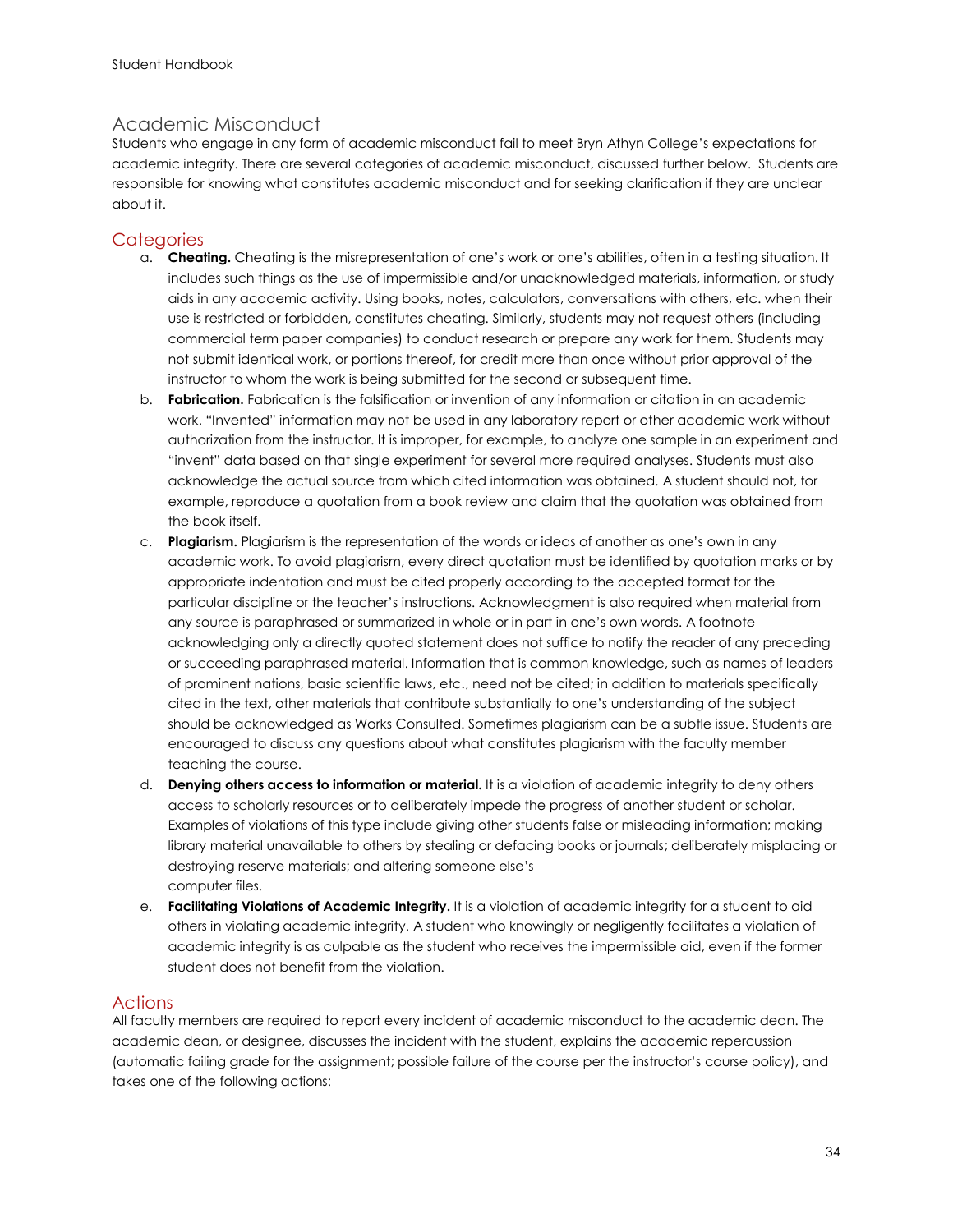**Academic Misconduct Warning.** Minor incidents of academic misconduct (e.g., a mis-quote or statement not properly cited) result in the student being warned and may jeopardize eligibility for financial aid. Warning status is in effect for at least one term and a record of this warning is maintained as long as the student is enrolled. The record is maintained confidentially and separately from other records and when the student leaves Bryn Athyn College that record is destroyed.

**Academic Misconduct Probation**. A second minor incident of academic misconduct or a first incident of a more serious nature results in the student being placed on probation for at least one term and reduces eligibility for financial aid for the subsequent term of enrollment. Records of this action are maintained the same as above.

**Academic Misconduct Suspension.** A third minor incident of academic misconduct or second more serious incident results in the student being suspended for at least one academic term and reduces financial aid for the current and the subsequent terms of enrollment. In addition, a major incident of academic misconduct (e.g., an entire paper plagiarized or a cheating scheme executed) can result in immediate suspension. In addition, Bryn Athyn College reserves the right to remove, at any time, students whose conduct it regards as detrimental to themselves or to the institution. Students renewing attendance after suspension must complete the appropriate paperwork with the Admissions Office. Neither Bryn Athyn College, the Academy of the New Church, nor any of its officers or directors shall be under any liability for such removal.

Students who are on misconduct probation, or misconduct suspension are not in good academic standing. Not being in good standing hampers progress in degree programs, disqualifies students for internships and study abroad. Academic misconduct probation decreases eligibility for financial aid; academic misconduct suspension removes eligibility for financial aid.

Students are notified in writing by the academic dean of any academic misconduct action taken against them and of their right to appeal the action through a grievance procedure.

#### <span id="page-34-0"></span>Grievance Procedure: Misconduct

Any student wishing to appeal the academic misconduct action must notify the academic dean in writing within seven days of receiving his or her official notification of misconduct action. Once the academic dean receives written notification from a student that he/she wishes to appeal an academic misconduct action, within seven days the dean must convene an appeal panel consisting of the academic dean (non-voting chair), three selected faculty members or administrators, and three representatives from student government. The panel follows the procedure below:

- The academic dean calls the meeting to order, reviews the procedures, and stresses the importance of confidentiality in order to protect the student involved.
- The academic dean presents the facts of the case to the panel.
- The student making the appeal has the right to explain his/her actions and reasons for appealing the action.
- Panel members may ask questions of either the academic dean or the student making the appeal for the purpose of clarification regarding the facts of the case.
- After all questions have been addressed, the student making the appeal is dismissed.
- The academic dean discusses with the panel his/her reasoning for issuing the misconduct action.
- The academic dean recuses him/herself so that the members of the panel can deliberate on the appropriateness of the misconduct action.
- The panel members vote by written ballot whether to affirm or modify the misconduct action. A decision to modify the misconduct action should be based on clear and convincing evidence that the action was inappropriate given the facts of the case.
- If a majority of the panel votes to modify the misconduct action, a second vote by written ballot is taken to suggest the modified action. If a majority does not vote to modify the misconduct action, the action stands.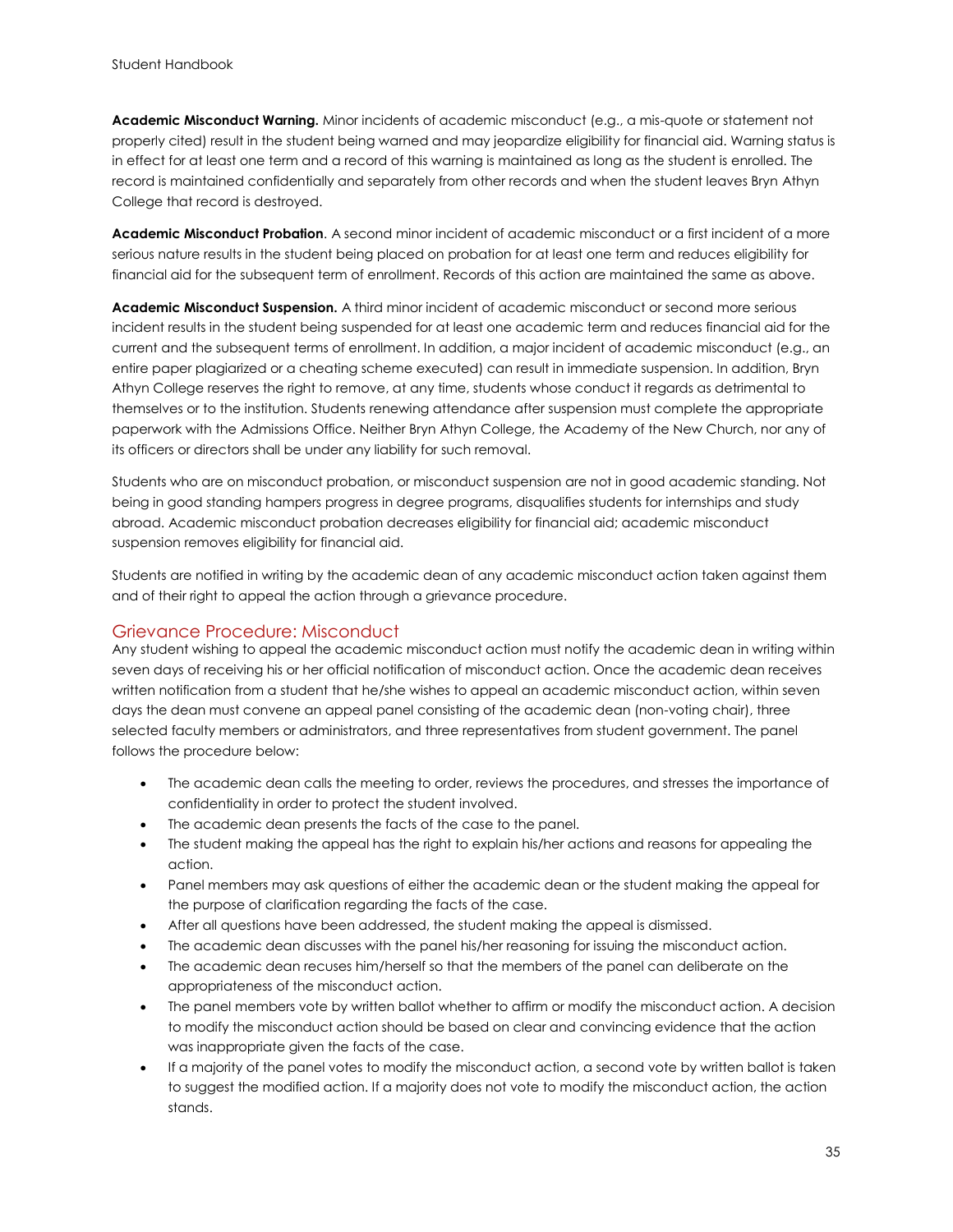- The academic dean is invited back into the room to be informed of the outcome of the vote.
- The academic dean may or may not accept the panel's counsel.
- The academic dean notifies the student of the outcome of the appeal in writing within 24 hours of the adjournment of the meeting.

## <span id="page-35-0"></span>Records

#### <span id="page-35-1"></span>**Privacy**

Bryn Athyn College complies fully with the Family Educational Rights and Privacy Act (FERPA) of 1974, as amended, and hereby makes public notification of the law. Students with questions about this notice or about FERPA should contact the registrar, Casey Schauder at casey.schauder@brynathyn.edu or 267-502-4828, or direct questions to the U.S. Department of Education, c/o Family Policy Compliance Office, U.S. Department of Education, 400 Maryland Ave., SW, Washington, D.C. 20202-5901, 202-260-3887,

(http://www.ed.gov/policy/gen/guid/fpco). Students have the right to file a complaint with the U.S. Department of Education concerning alleged failures by Bryn Athyn College to comply with the requirements of FERPA. Students may file a written complaint by writing to the Family Policy Compliance Office at the address above.

FERPA affords students certain rights with respect to their education records. These rights include:

- The right to review and inspect his/her own education records. A student has the right to inspect and review his/her own education records within forty-five (45) calendar days of the date the registrar receives a request for access to the records. A student seeking to inspect and review his/her own educational records must make a written request to the registrar at casey.schauder@brynathyn.edu. The written request must identify the record(s) he/she wishes to inspect. Upon receipt of such written request, the registrar, or his/her designee, shall make arrangements for access and shall notify the student of the time and place where the records may be inspected. If the records are not maintained by the registrar, then he/she shall advise the student of the correct official to whom the request should be made.
- The right to request the amendment of his/her own education records. If a student believes that his/her own education records contain inaccurate or misleading information or otherwise violates the student's privacy rights under FERPA, the student may submit a request, in writing, to the registrar, seeking an amendment of the record. The written request should identify the part of the education records that the student wants changed and should specify why it is inaccurate or misleading or otherwise violates the student's privacy rights. Within a reasonable time after receiving such a written request, the college shall decide to either amend the education records as requested or shall notify the student that it has decided not to amend the records and that the student has the right to a hearing regarding the request for amendment. Additional information regarding the hearing procedures will be provided to the student when he/she is notified of the right to a hearing.

In general, a student's education records must be protected and not made available in order to protect the student's privacy. Therefore, a student's personally identifiable information contained in his/her education records may not be released to a third party, including family members, without written authorization of the student, except to the extent that FERPA authorizes disclosure without such consent. There are several exceptions to the restriction on disclosure. To obtain information regarding all of the circumstances under which disclosure may occur in accordance with FERPA law and regulations, contact casey.schauder@brynathyn.edu or visit the U. S. Department of Education, Family Policy Compliance Office (FPCO) website at http://www.ed.gov/policy/gen/guid/fpco. Four common exceptions follow:

1. Health or safety emergency. FERPA permits the disclosure of information from student education records "to appropriate parties in connection with an emergency if knowledge of the information is necessary to protect the health or safety of the student or other individuals."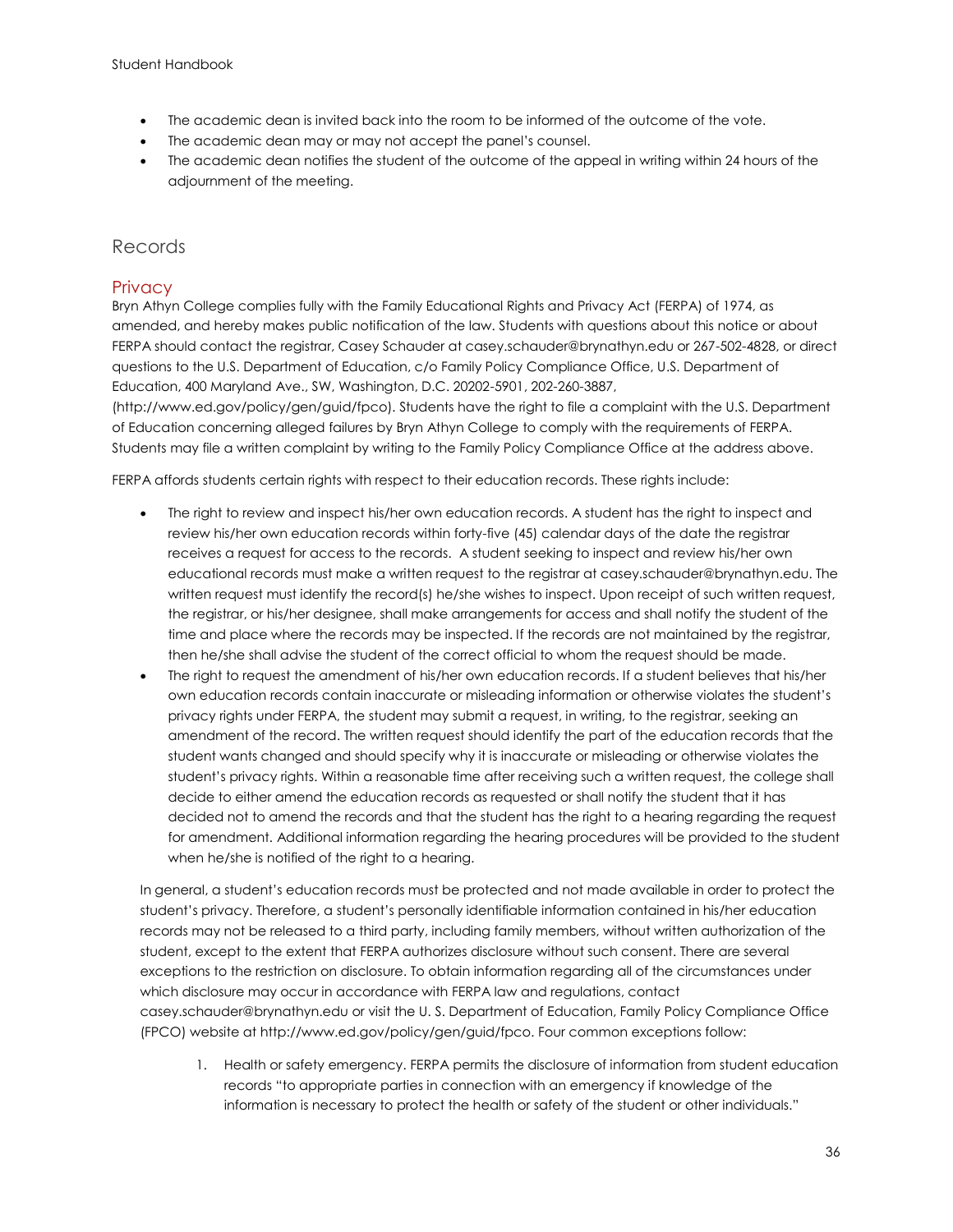Safety concerns warranting disclosure could include a student's suicidal statements or ideations, unusually erratic and angry behaviors, or similar conduct that others would reasonably see as posing a risk of serious harm. This exception does not authorize "knee-jerk" or (in most cases) "broadcast" disclosures, but a limited disclosure to a limited number of people, made on the basis of a good-faith determination in light of the facts available at the time, is highly unlikely to be deemed a violation of FERPA, even if the perceived emergency later turns out, in hindsight, not to have been one. In general, and when reasonably possible, the initial disclosure should be made to professionals trained to evaluate and handle such emergencies, such as campus mental health or law enforcement personnel, who can then determine whether further and broader disclosures are appropriate.

- 2. Parental exceptions. Once a student is in attendance at a postsecondary institution, all rights provided by FERPA rest with the student, even if the student is younger than 18 years old. Information in education records may therefore be disclosed to the parent of a college student only with the student's consent or in one of the two instances in which FERPA specifically addresses communications to parents. First, FERPA permits (but does not require) disclosures of any or all education record information to a student's parents if the student is their dependent for federal tax purposes. To rely on this exception, Bryn Athyn College must verify the student's dependent status, normally either by asking the student for confirmation or by asking the parents for a copy of the relevant portion of their most recent tax return. Second, FERPA permits (but again does not require) disclosure of information to a parent or legal guardian regarding any violation of law or of an institutional rule or policy governing the use or possession of alcohol or a controlled substance, if the institution has determined that the student committed a disciplinary violation with respect to such use or possession and the student is under the age of 21 at the time of both the violation and the disclosure.
- 3. School officials with legitimate educational interests. A school official is a person employed by Bryn Athyn College in an administrative, supervisory, academic or research, or support staff position (including security personnel and health/counseling staff and work study students); a person or company with whom Bryn Athyn College has contracted (such as an attorney, auditor, or collection agent); or a person serving on the Board of Trustees. A school official has a legitimate educational interest if the official needs to review an education record in order to fulfill his or her professional duties.
- 4. Directory information. Another exception that permits disclosure without prior written consent is disclosure of student directory information of current students. The primary purpose of directory information is to allow the institution to include this type of information in publications. Bryn Athyn College designates the following information as directory information:
	- Student's name
	- Address
	- Telephone listing
	- Electronic mail address
	- Date and place of birth
	- Photograph
	- Major field of study
	- Dates of attendance
	- Level of education
	- Enrollment status
	- Degrees, honors, and awards received
	- Participation in officially recognized activities and sports
	- Weight and height of members of athletic teams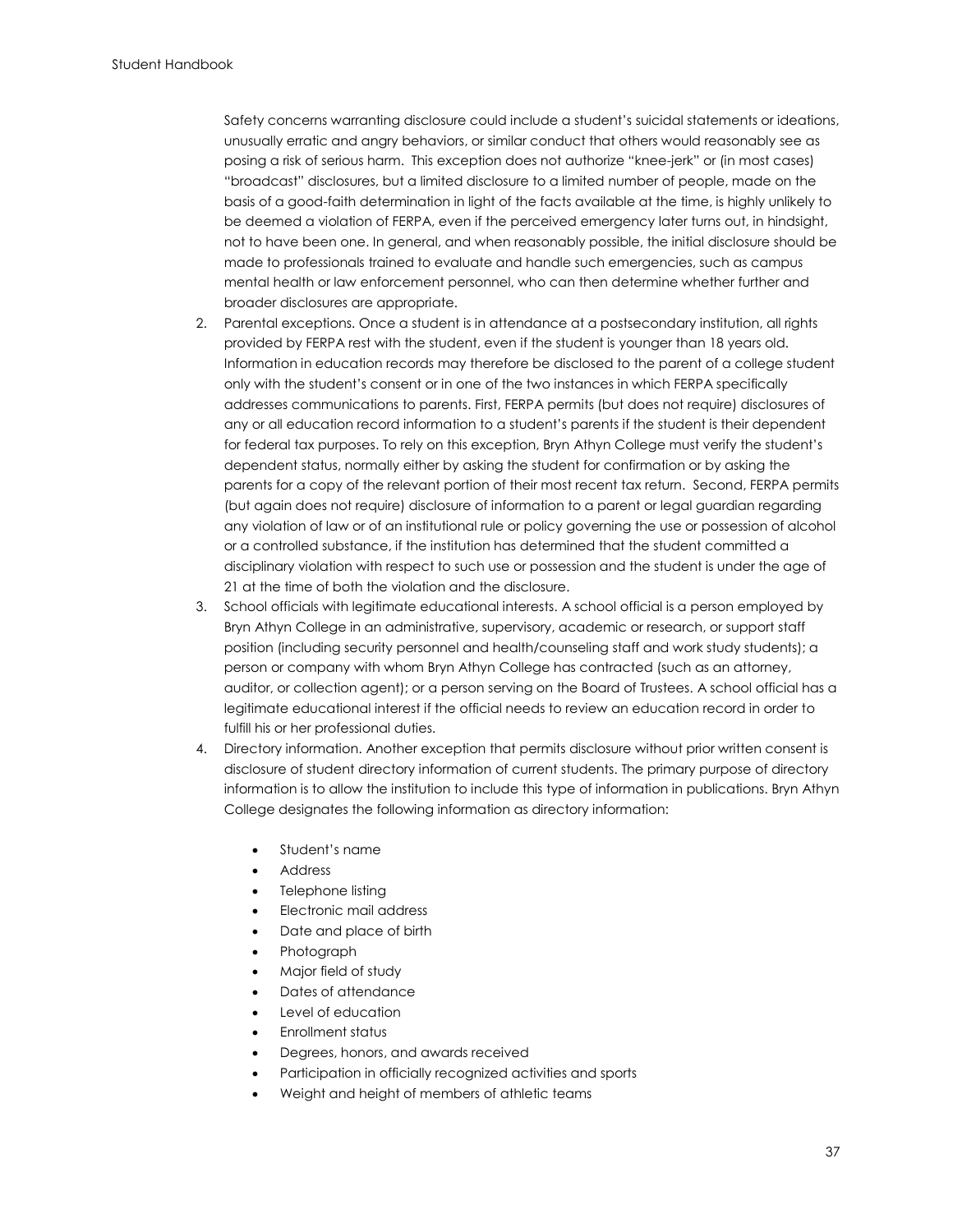• The most recent previous educational agency or institution attended

Directory information, which is information that is generally not considered harmful or an invasion of privacy if released, can also be disclosed to outside organizations without prior written consent. A student has the right to advise the institution that he/she does not wish the college to disclose any or all of the above-listed directory information without the student's prior written consent. If a student wishes to exercise that right, the student should contact the registrar writing within 30 calendars days of the date of enrollment and must specify the type(s) of directory information that the student does not want disclosed without prior written consent.

#### <span id="page-37-0"></span>**Transcripts**

Requests for transcripts should be submitted to the College Office well in advance of application deadlines. Additional transcripts must be requested upon completion of subsequent terms. Transcript request forms are available at the College Office, on the College's website, or may be obtained by mailing written requests to Transcript Requests, Bryn Athyn College, PO Box 717, Bryn Athyn, PA 19009-0717, or by calling the College Office at (267) 502-2401. The cost, payable by cash, check (made out to "Bryn Athyn College"), or charge, is \$5.00 for the first transcript and \$3.00 for additional transcripts. Same-day rush requests are \$10.00 and \$5.00 respectively. Supporting documents (e.g., course bulletins and program descriptions) can be found at the Bryn Athyn College website: www.brynathyn.edu.

#### <span id="page-37-1"></span>Syllabi

Students may request a syllabus from the College Office for any course they have taken. There is no charge for syllabi.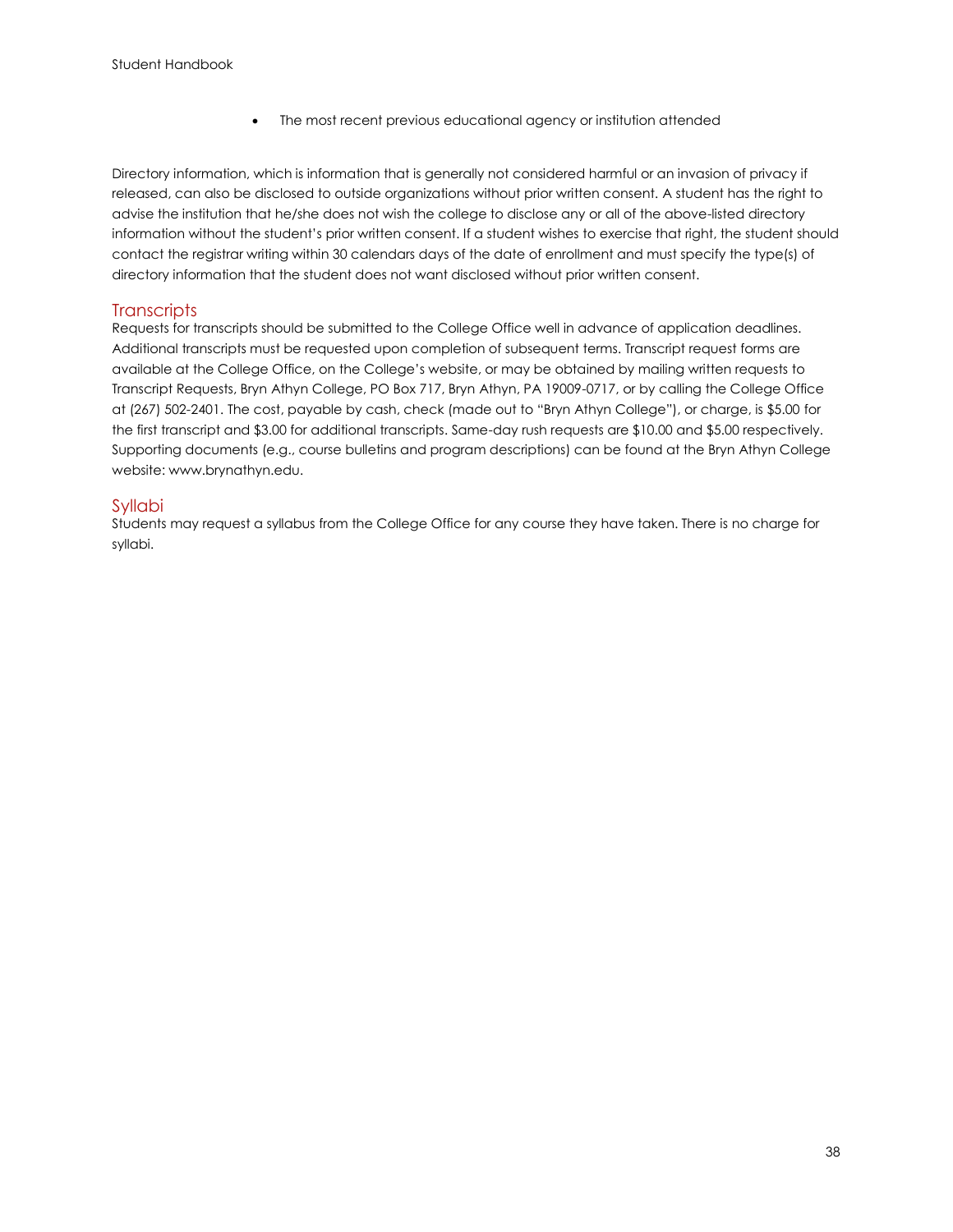# <span id="page-38-0"></span>Student Conduct and Student Life Policies

#### <span id="page-38-1"></span>Student Responsibility

Each student is responsible for knowing and adhering to all student life policies and this Code of Conduct. While the policies and code outlined in this handbook provide students with an effective set of guidelines for personal conduct, the College retains the right to instate additional policies and regulations or to modify existing ones as needs may dictate. Updated policies and regulations can be found under the Student Handbook section of the BAC Website:<http://www.brynathyn.edu/student-life>

## <span id="page-38-2"></span>Office of Disability Resources

The Office of Disability Resources at Bryn Athyn College helps to ensure equal educational access and opportunity for all members of our community. Members of the ODR staff work individually with each student to understand his or her strengths and limitations in order to develop their most effective and comprehensive accommodation plan.

In addition to working in a direct service capacity with our students, the Office of Disability Resources also collaborates with administrators, faculty, and staff to ensure that the facilitation of reasonable and appropriate accommodations for students with documented disabilities is provided. Bryn Athyn will offer reasonable and appropriate accommodations to assist otherwise qualified persons in achieving access to its programs, services, and facilities. Documentation must be submitted to ODR and an intake appointment is conducted to develop an accommodation plan directly with the student in accordance with Section 504 of the Federal Rehabilitation Act of 1973 and Title III of the Americans with Disabilities Act of 1990.

We believe that our policies and mission carry out the intent of Section 504 of the Federal Rehabilitation Act, which states:

"No otherwise qualified individual with a disability in the United States, as defined in section 7(20), shall solely by reason of his or her disability, be excluded from the participation in, be denied the benefits of, or be subjected to discrimination under any program or activity receiving Federal financial assistance.".

## <span id="page-38-3"></span>Discrimination, Harassment and Retaliation

## <span id="page-38-4"></span>Non-Discrimination, Harassment and Retaliation Statement

Bryn Athyn College is an equal opportunity institution. The college is committed to ensuring equal opportunity in all employment decisions, policies, and practices, and in connection with all educational programs and activities (including but not limited to recruitment, admissions, access to programs and course offerings, counseling, financial aid and scholarships, employment, use of facilities, housing, and college-sponsored extracurricular activities).

Bryn Athyn College will not engage in or tolerate unlawful discrimination, harassment, or retaliation on account of race, color, national origin, sex, handicap/disability, or membership in any other group protected under applicable local, state, or federal law.

For information regarding civil rights or grievance procedures, contact the office of human resources (267-502- 2632) or the dean of students (267-502-2551). For information regarding services, activities and facilities that are accessible contact the Dean of Students.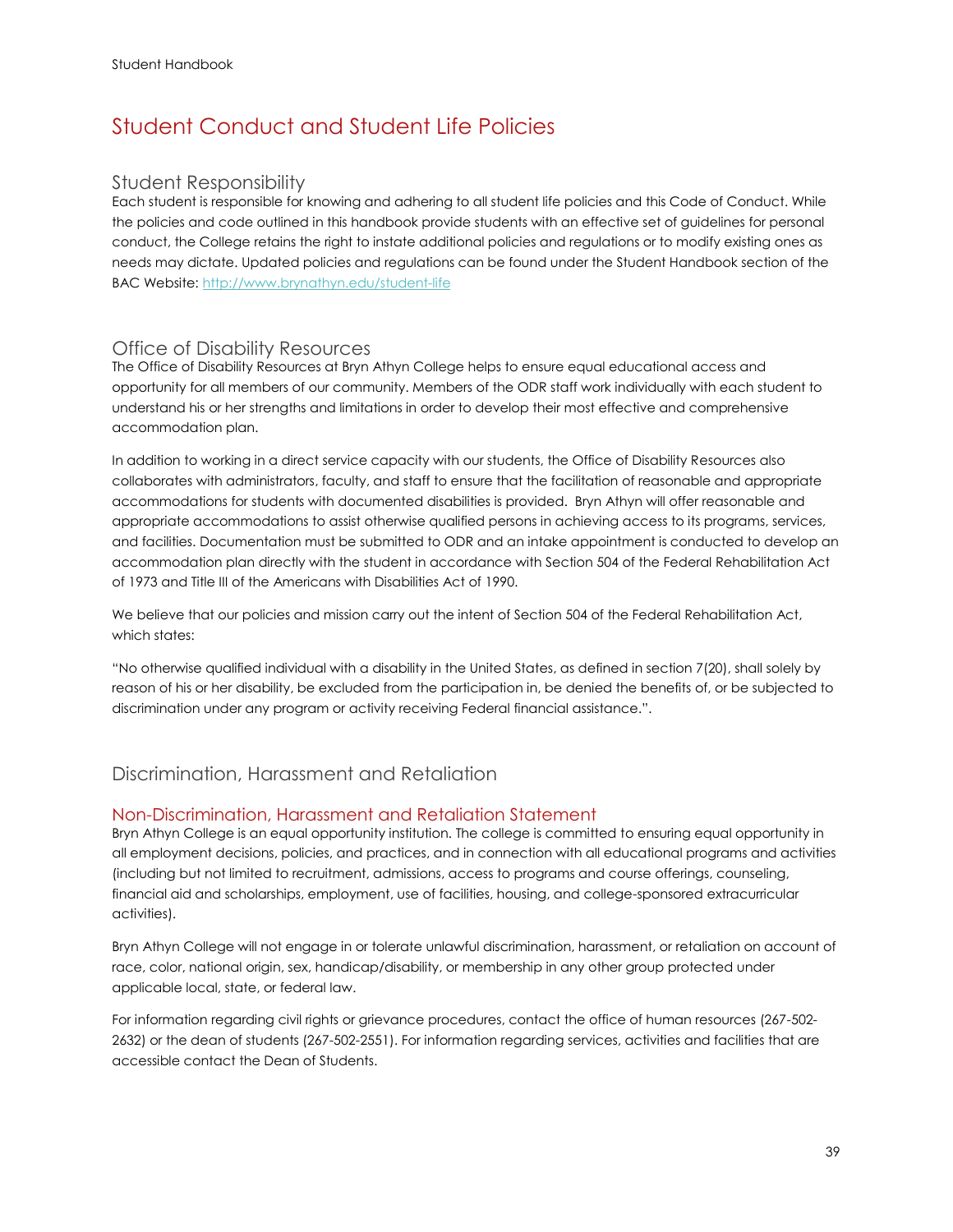#### <span id="page-39-0"></span>Harassment Policy

Bryn Athyn College will neither engage in nor tolerate sexual or any other form of unlawful harassment. By way of example only, the following behaviors and/or communications are inappropriate and as such prohibited, regardless of whether they are illegal:

- Requiring sex or the performance of sexual favors by a student as a condition for satisfying successfully the academic requirements for a course of study or for continued enrollment and participation as a student of the college.
- Requiring sex or the performance of sexual favors by a student as a condition for qualifying for or continuing in a work study program with the college.
- Requiring sex or the performance of sexual favors by a student as a condition for establishing eligibility for or enjoying any term, condition, or benefit associated with any of the college's academic or student services or programs.
- Punishing a student with regard to any term, condition, or benefit associated with any of the college's academic or student services or programs because he or she did not submit to sexual advances or making any academic, disciplinary, or other decision based on a student's submission to or refusal to submit to sexual advances.
- Sexual or suggestive pictures, photos, cartoons, emails, Internet web sites, jokes, slurs, profanity, nicknames, conversations, questions, innuendo (verbal and non-verbal), objects, and symbols; frequent and/or inappropriate comments on appearance; repeated requests for dates; excessive and/or inappropriate touch; and other inappropriate behaviors and/or communications of a sexual, suggestive, or biased nature.
- In educational instruction, there may be times when sexuality is an appropriate topic of conversation. In these situations, the discussions of sexuality and related issues (1) should be limited to educational or other legitimate purpose; (2) should be professional without being excessive in terms of focus or explicitness; and (3) should not include profanity, offensive wording or insinuation or suggestive, explicit or inappropriate humor.
- Pictures, photos, cartoons, emails, Internet web sites, jokes, slurs, epithets, nicknames, conversations, questions, objects, symbols, imitations, and other communications/behaviors which reflect negatively upon, stereotype, or disparage any protected group, e.g., any race, color, sex, national origin, age, or disability.
- Hostile, abusive or demeaning communications or behaviors related to a protected group or directed at someone because of his or her membership in a protected group.

It is important to remember that these prohibitions apply not only to oral and written communications, but also to electronic communications via the college's technology, which includes email and voicemail, Internet communications and searches, and other technology-assisted communications.

The prohibitions on inappropriate behavior set forth above apply not only on the college campus itself but also to all other academic-related settings, such as on-site locations as well as academic-related social functions. It is of no defense to inappropriate behavior that there was no bad intent, it was only a joke, or that it was not directed at any person. It is also important to keep in mind that these are only some examples of inappropriate behavior.

Any student who violates the college's harassment policy will be subject to the disciplinary actions described in the Disciplinary Action section.

## <span id="page-39-1"></span>Retaliation Policy

Bryn Athyn College will neither engage in nor tolerate unlawful retaliation of any kind against any student who makes a complaint of unlawful discrimination, harassment, or retaliation, serves as a witness, or otherwise participates in the investigatory process. As with all other provisions of this policy, all students are protected by this provision as well as restricted in terms of what they do.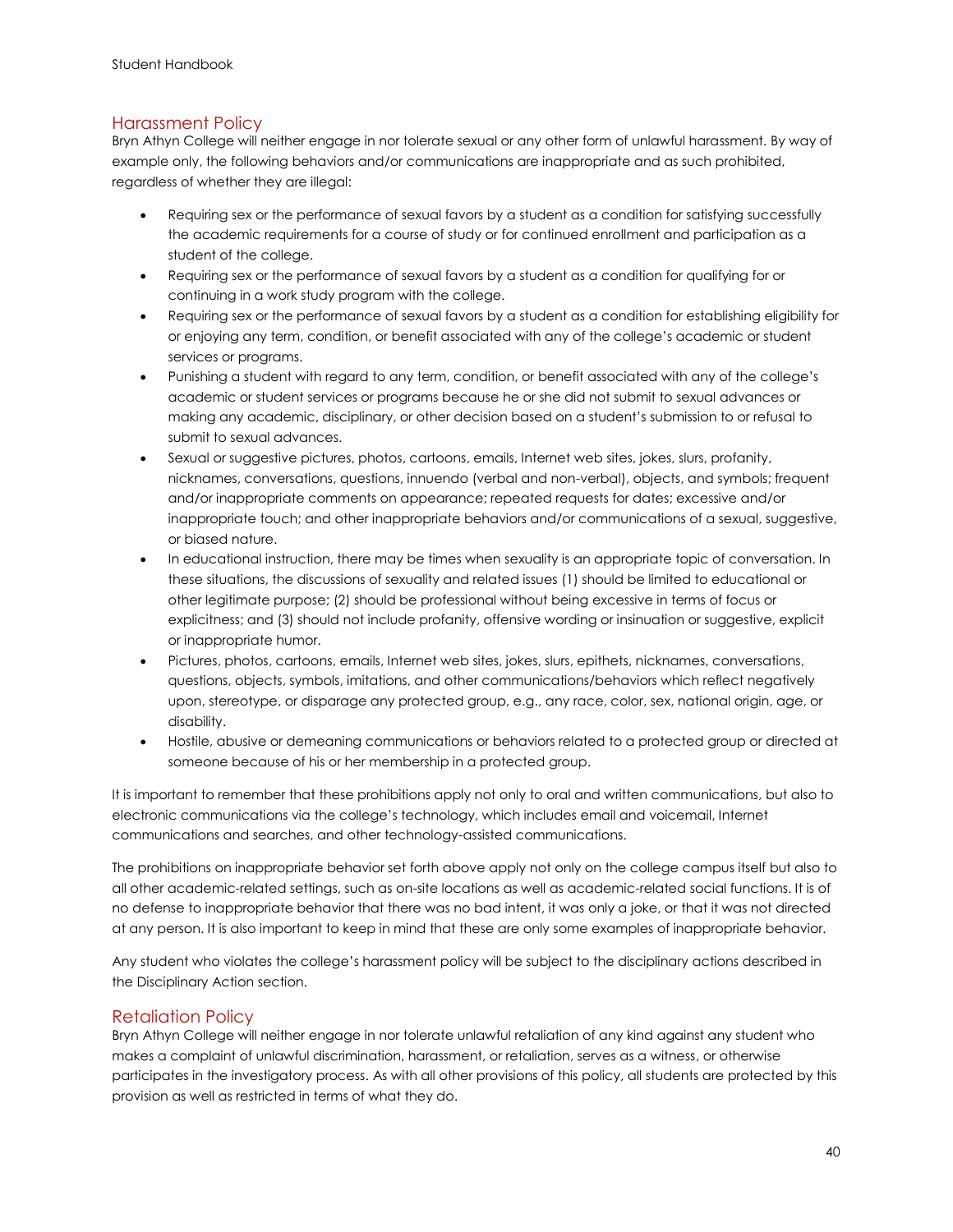It is no defense to retaliation that the complaint did not have legal merit. Generally speaking, so long as a student acts in good faith in making a complaint alleging unlawful discrimination, harassment, or retaliation, serving as a witness, or otherwise participating in the investigatory process, no adverse action can be taken against him or her because he or she made the complaint, served as a witness, or otherwise participated in the investigatory process.

Any student who violates the college's retaliation policy will be subject to the disciplinary actions described in the Disciplinary Action section.

#### <span id="page-40-0"></span>Discrimination, Retaliation, or Harassment by Employees and Non-Employees

The prohibitions set forth in this policy apply not only to the students of Bryn Athyn College but also to the college's officers, employees (including faculty members, administration, and staff) and to other non-employees with whom students may come in contact and/or interact in connection with their educational experience (such as college contractors, internship employers, and the college's vendors and suppliers). Consequently, if a student feels discriminated against, harassed (sexually or otherwise), or retaliated against by one of the college's officers, employees, or other non-employee in connection with his or her educational experience, he or she should use the grievance procedure set forth below. Conversely, the prohibitions set forth in this policy apply to the student's conduct relative to the college's officers, employees, other students, and other non-employees with whom students may come into contact and/or interact in connection with their educational experience.

#### <span id="page-40-1"></span>Social Relationships between Students, Administration, Faculty, or Staff

From time to time, students may become involved in social relationships while attending the college. Although not prohibited by law, Bryn Athyn College strongly discourages dating (or attempts at dating) or entering into relationships of a romantic or sexual nature with college faculty, administration, or staff who may have the authority to influence, directly or indirectly, any term or condition of their student status. If such a relationship develops, students are encouraged to promptly notify the dean of students (267-502-2551). The college also prohibits dating or attempts at dating between a married employee (even if legally separated) and any other person, employee or non-employee.

If a student or employee asks a student, employee, or non-employee with whom he or she has come into contact for a date and the person says "no," he or she cannot ask him or her again and again. Nor can he or she retaliate against him or her in any way. If a student or employee feels any unwelcome pressure to become involved with any student, College Officer, employee (including faculty members, administration, and staff), or other non-employee with whom he or she may come into contact and/or interact in connection with his or her educational experience (such as college contractors, internship employers, the college's vendors and suppliers, etc.), the college urges him or her to use the grievance procedure set forth below.

#### <span id="page-40-2"></span>Discrimination, Harassment, or Retaliation Grievance Procedure

If a student believes that he or she has been unlawfully discriminated against, harassed, or retaliated against by any student, college officer, employee (including faculty members, administration, and staff) or other nonemployee with whom you may come in contact and/or interact in connection with their educational experience (such as college contractors, internship employers, the college's vendors and suppliers, etc.), he or she should immediately contact the dean of students (267-502-2551) and/or Muriel Brisbon at the office of human resources, 267-502-6038, PO Box 743, Bryn Athyn, PA 19009.

Upon receipt of the complaint, Bryn Athyn College will do the following:

• Conduct a prompt and thorough investigation.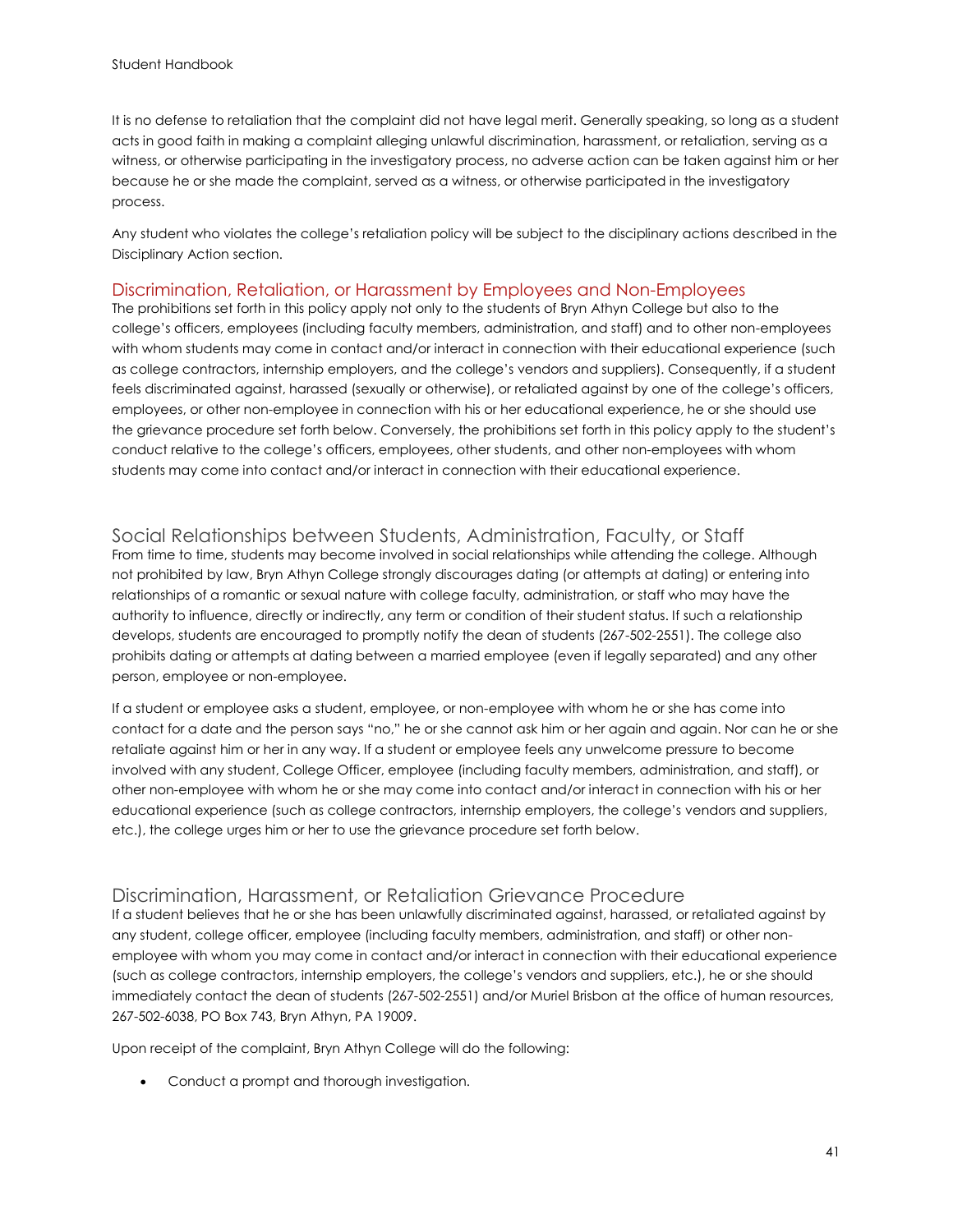- Disclose allegations only to the extent necessary to conduct the investigation and to take corrective action.
- Take corrective action with respect to any student, officer, employee (including a member of the faculty, administration, and staff), graduate, contractor, internship employer, vendor or supplier, or other non-employee who has engaged in illegal and/or inappropriate behavior, including discipline up to and including termination of his or her relationship with the college.
- Not tolerate any unlawful retaliation against anyone who makes a complaint or serves as a witness, or participates in the college's investigation.

Any student who is not entirely satisfied with how his or her complaint has been handled should contact the president of the college (Office of the President, PO Box 717 – Brickman Center, Bryn Athyn, PA 19009) in writing. Upon receipt of written notice, the president will review the original complaint, the manner in which it was addressed, and the student's concern.

## <span id="page-41-0"></span>Student Conduct and Disciplinary Action

Bryn Athyn College strives to create a campus community founded on and consistent with Christian morals. Enrollment at Bryn Athyn College is a voluntary decision, and students are expected to respect the mission and values of Bryn Athyn College and to behave in accordance with its conduct policies. Any student who violates the student conduct policies described below will be subject to the disciplinary actions described in this handbook.

## <span id="page-41-1"></span>Chapel and Convocation Attendance

Chapel is an integral part of campus life, and as such, all full-time students are required to attend either the weekly Wednesday or Friday chapel service (visiting and exchange students from other institutions are expected but not required to attend chapel). Up to three times each term, convocation is held on Wednesday in place of Wednesday and Friday chapel services (on these occasions students are required to attend convocation in place of the weekly Wednesday or Friday chapel service). Students are required to swipe their student ID card upon entering the chapel to verify attendance and to remain in attendance throughout the chapel service or convocation.

Students are permitted to miss up to a combination of three weekly chapel services (Wednesday or Friday) or convocations each term for any reason. Students should note that these permitted absences include those for scheduled appointments and illness as well as those simply at the student's choosing. Missing more than a combination of three chapel services or convocations for any reason in any given term will result in the following disciplinary action (for definitions of types of disciplinary action see the Disciplinary Action section:

- More than three chapels in one term with result in disciplinary warning.
- More than six chapels in one term will result in disciplinary probation.
- More than three chapels in any subsequent term within the same academic year may result in disciplinary suspension.

Example: A student misses a combination of four chapel services and convocations during fall term and is placed on disciplinary warning. The student then misses two more chapel services or convocations during the remainder of fall term (six total) and is placed on disciplinary probation. The student misses a combination of less than three chapel services or convocations during winter term, but misses a combination of more than three chapel services or convocations during the spring term. The student may face disciplinary suspension.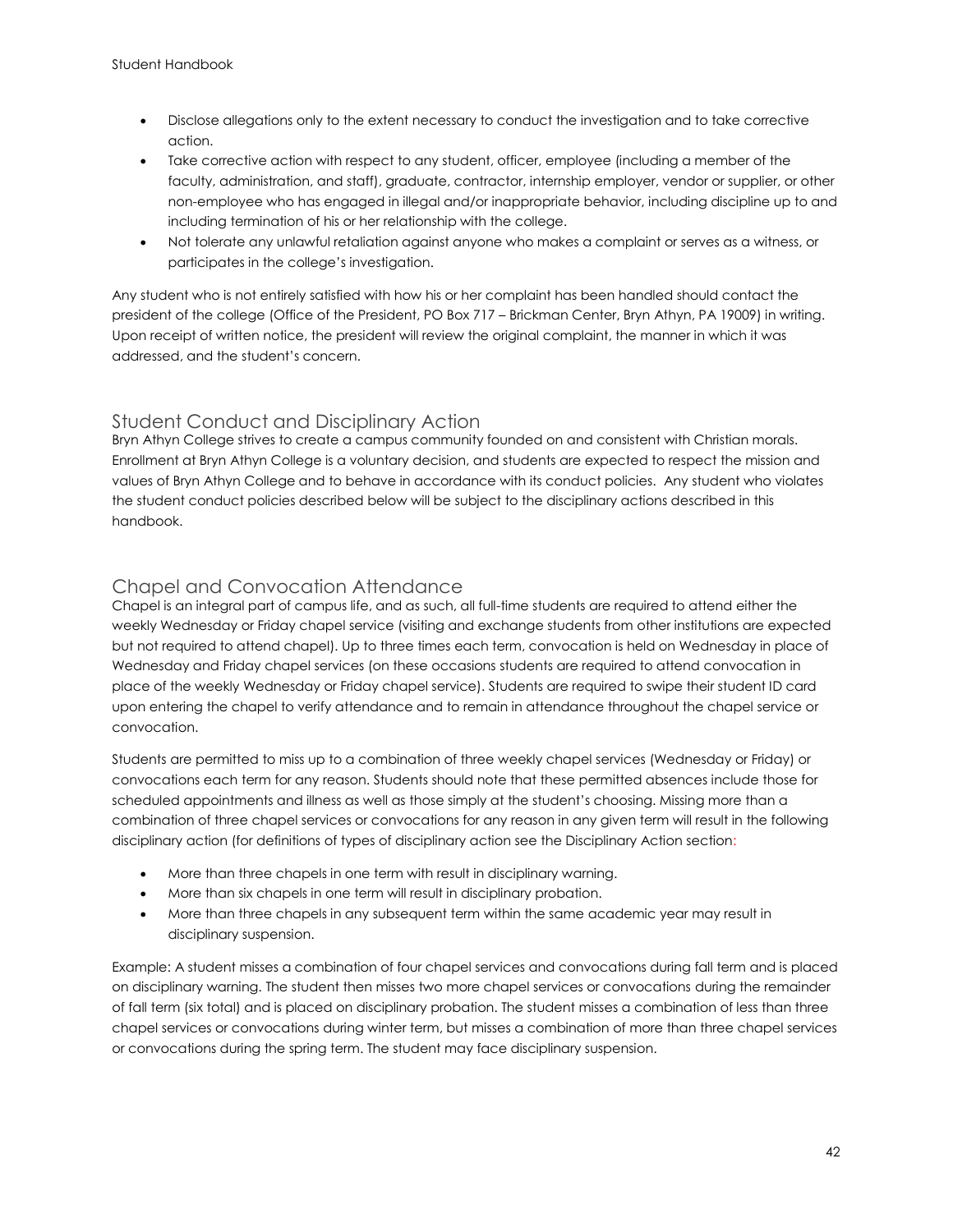Students who have a legitimate conflict with both Wednesday and Friday chapel services in a given term (e.g. internship, required observation or practical education training at another school, etc.) must apply to the dean of students in writing for an exemption to this policy.

## <span id="page-42-0"></span>Dress Code (Modesty Standard)

Bryn Athyn College recognizes the need for freedom of personal choice with regard to dress. However, modesty plays an important role in helping to foster the type of campus community the college strives to create. Therefore, students are expected to wear clothing that is appropriate and modest. Shirts must be worn at all times in public areas, except when participating in sports or recreational activities.

Shoes must be worn in all campus facilities, with the exception of residence facilities.

## <span id="page-42-1"></span>Conduct between Students

Courteous and appropriate conduct between students is vital in creating a campus community that supports respectful, charitable interaction and honors the ideals of marriage. Students are expected to act appropriately and respectfully with others, including avoiding behavior or physical contact that draws attention or makes others feel uncomfortable.

#### <span id="page-42-2"></span>Inappropriate Advocacy

Bryn Athyn College is committed to promoting an academic culture of free inquiry. While the college promotes such intellectual inquiry, students who openly engage in or encourage behavior that violates the rules governing student conduct or, more broadly, the civil law, will be subject to disciplinary action.

#### <span id="page-42-3"></span>Sexual Behavior

Bryn Athyn College strives to uphold ideals based on our understanding of the teachings for the New Church regarding the preparation for and protection of marriage between one man and one woman. Students are not permitted to engage in behavior that appears to undermine this ideal of marriage. This behavior includes but is not limited to acts of sexual intimacy outside of marriage, including engaged couples. Students who violate the policy will be subject to disciplinary action.

## <span id="page-42-4"></span>Sexual Exploitation and Sexual Violence

Bryn Athyn College is committed to a community free from exploitation and sexual violence. The college does not tolerate acts of sexual exploitation or violence, which are not only a violation of civil law, but are reprehensible as moral and spiritual disorders.

Sexual exploitation involves sexual behavior that places a person in a degrading, exploitative, abusive, or humiliating situation, including but not limited to posting photographs or videos of a sexual nature online. An act of sexual violence involves any sexual act directed against another person in which that person does not give consent or is incapable of giving consent. This includes situations where a person is not able to give consent due to consumption of alcohol and/or drugs. The definition of sexual violence can take many forms, including but limited to rape/date rape/acquaintance rape and non-consensual sexual contact/sexual assault (sexual touching or fondling by force without consent).

#### <span id="page-42-5"></span>Reporting Sexual Violence

Please see Sexual Harassment/Sexual Misconduct Policy in the online version of the Student Handbook.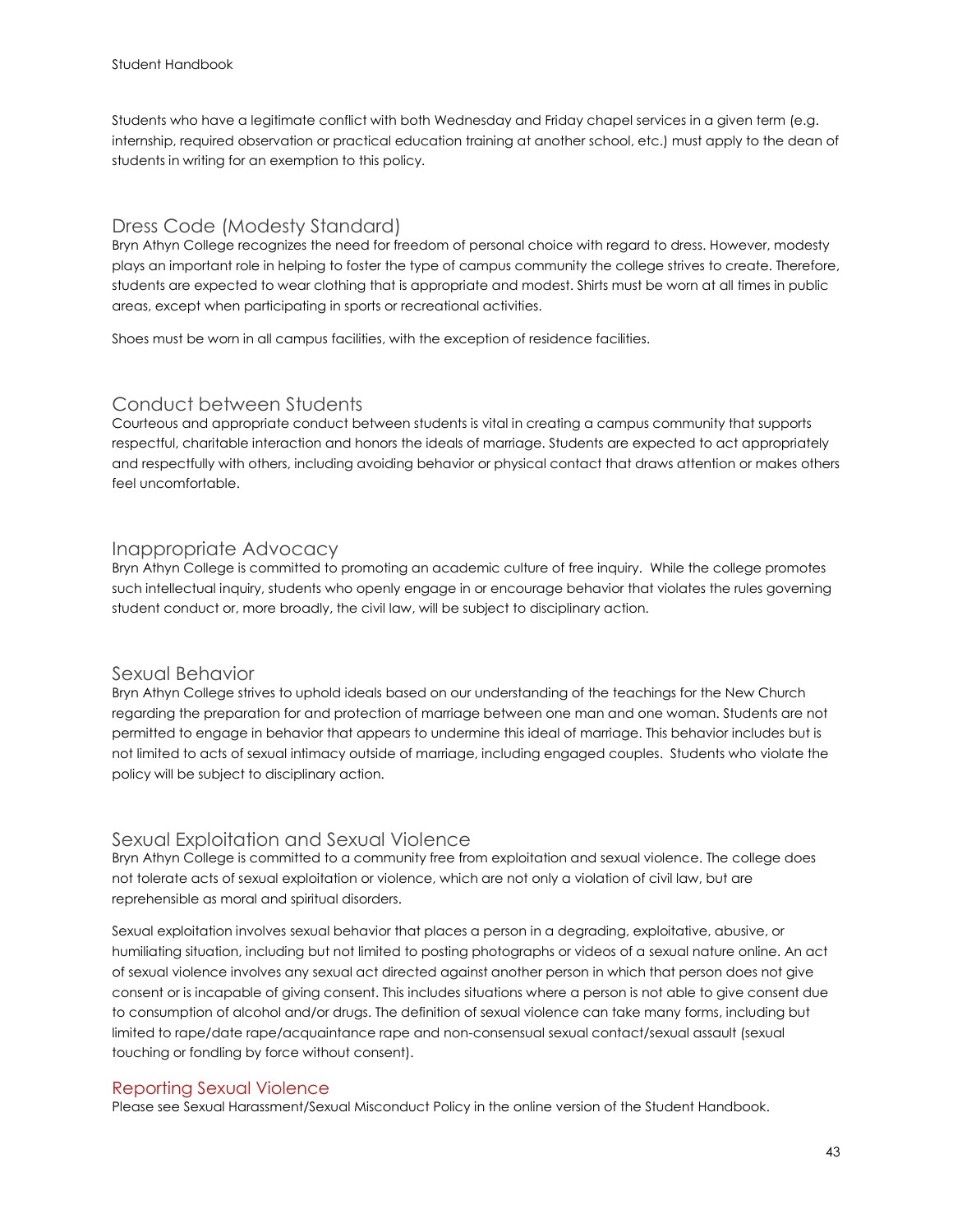#### <span id="page-43-0"></span>Harassment

See Bryn Athyn College Harassment Policy in Discrimination, Retaliation, or Harassment by Employees and Non-Employees section.

#### <span id="page-43-1"></span>Hate Language

Bryn Athyn College does not tolerate hate language. Hate language is defined as any verbal, written, or visual communication that disparages a person or a group on the basis of some characteristic including but not limited to race, gender, ethnicity, nationality, religion, or sexual orientation. This includes posting or sending hate language on the internet and through other forms of electronic communication including but not limited to Facebook, blogs, Myspace, Instant Messenger, email, and texting. Even if a particular individual or group is not mentioned by name, if that individual or group can be reasonably identified as the target of hate language, the student responsible for the hate language is subject to disciplinary action.

## <span id="page-43-2"></span>Physical Violence

Physical assault is defined as any physical contact with another person that causes that person harm, intends to cause that person harm, is harassing, or can reasonably be viewed by the person as a source of harm, regardless of whether the behavior was deliberate or whether the potential outcome was intended. Physical assault can be direct (for example, striking, shoving, or kicking another) or indirect (for example, hitting a person with anything thrown or propelled, including objects thrown from a window or structure).

## <span id="page-43-3"></span>Alcohol and Drugs

In compliance with the requirements of the 1989 amendments to the Drug-Free Schools and Communities Act (DFSCA), Bryn Athyn College developed and implemented a program to prevent the unlawful possession, use, sale or distribution of illicit drugs and alcohol by students and employees.

At all times, on and off campus, students are expected to observe the moral and civil principles consistent with the college's statement of values (see Statement of Values section). Students should avoid any conduct that reflects badly on the college or results in legal charges. In line with federal and state law, the college prohibits possession, use, sale, or distribution of any alcohol or unauthorized or illegal drugs. Furthermore:

- Students of any age may not possess, transport, use, sell, distribute or consume alcoholic beverages or unauthorized or illegal drugs either on campus and/or during any off-campus college-sponsored event or activity.
- Students may not be under the influence of alcoholic beverages or unauthorized or illegal drugs either on campus and/or during any off-campus college sponsored event or activity.
- Students may not cause or contribute to a disturbance on campus and/or during any off-campus college-sponsored event or activity, whether or not they are under the influence of alcohol or unauthorized or illegal drugs.

A student found to be in violation of any provision of this policy will be subject to disciplinary action. Disciplinary action may include but not be limited to the following: disciplinary warning, probation, suspension or expulsion; mandated evaluation and treatment, compliance with a contract, and/or required random drug testing. In addition, a student may be subject to criminal prosecution under applicable federal, state, and local laws.

Please note that marijuana is an illegal drug and is therefore prohibited under the guidelines specified above. When the odor of marijuana is detected by a residence life staff member, campus security, or other college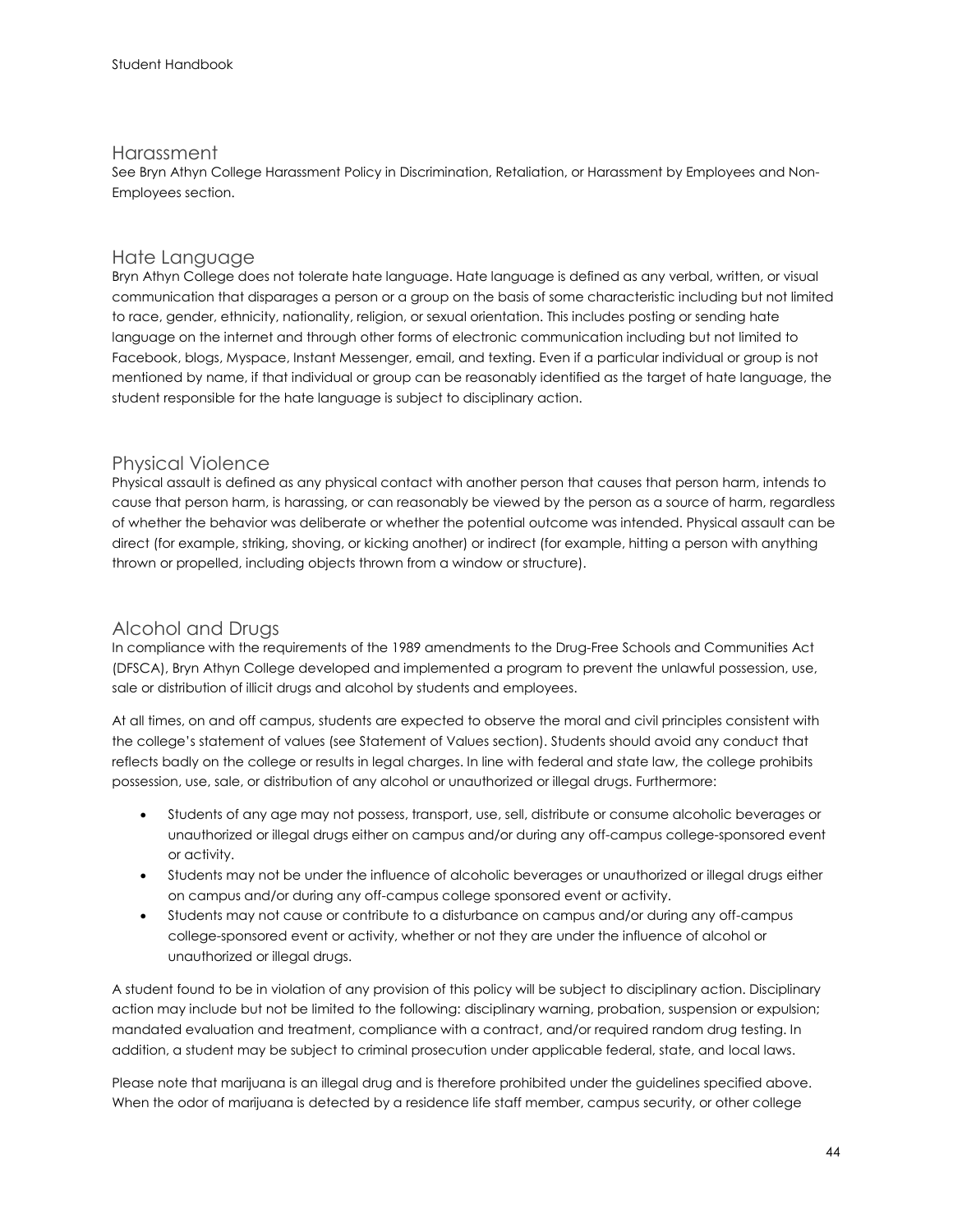personnel, it is considered sufficient evidence of the presence of marijuana. Students responsible will be subject to disciplinary action as specified above.

Legal Sanctions: The law of the Commonwealth of Pennsylvania states that it is unlawful for a person under the age of 21 to "attempt to purchase, consume, possess, or knowingly and intentionally transport any liquor or malt or brewed beverages." According to Pennsylvania law, anyone under the age of 21 who is convicted of any of these summary offenses or of possessing a fake ID will have his or her driving privilege suspended. License suspensions for underage drinking are: 90 days for the first offense, 1 year for the second offense, and 2 years for the third and all subsequent offenses. He or she will also be subject to a fine of up to \$500 and imprisonment of up to one year. Adults who buy alcohol for persons under 21 will receive a mandatory fine of up to \$1,000 - \$2,500 for the first offense and \$2,500 for the second or subsequent offenses. As part of Pennsylvania's "Zero Tolerance" law, anyone under the age of 21 driving with a blood alcohol content of .02 or higher can be charged with DUI and will face a license suspension of up to one year, fines up to \$500 for the first offense, and a possible 48 hours in jail. He or she may be required to complete an alcohol highway safety program and will likely assume court costs and higher auto insurance rates (supplemental information may also be found at the website for the Pennsylvania Liquor Control Board, http://www.lcb.state.pa.us.). Furthermore under federal law, 21 U.S.C. 844(a) the sanctions for illegal possession of a controlled substance are as follows: up to 1 year imprisonment and \$1,000 - \$100,000 fine; second conviction: 15 days - 2 years in prison, and \$2,500 - \$250,000, or both; three conviction: 90 days to 3 years in prison, a fine of \$5,000 - \$250,000, or both. However possession of cocaine based substances mandates 5 - 20 years in prison, and up to \$250,000, in fines or both, depending on the number of prior convictions and amount possessed. More information on federal law can be found at http://www.deadiversion.usdoj.gov/21cfr/21usc/844.htm.

Health Risks: There are significant health risks that accompany the use of alcohol or unauthorized or illegal drugs. 1,700 U.S. College students die annually in alcohol-related incidents. Alcohol affects coordination and impairs judgment even in small doses, at times leading to decisions that are later regretted. Even moderate consumption can damage the liver. All the body's organs are affected by alcohol and persistent heavy use can cause brain damage, chronic liver disease, and high blood pressure. Binge drinking can lead to stroke, heart disease, and cardiac death. Alcohol also impairs digestion of vital nutrients and can irritate the stomach causing ulcers, inflammation, and bleeding. There are also greater risks for depression, sleep disorders, STDs from unsafe sex, and cancer. Alcohol also exacerbates existing health problems and can decrease fertility and impair sexual functioning. Drinking during pregnancy can damage the unborn child. Heavy drinking can impair the functioning of the nervous system in relation to breathing resulting in a fatal condition, respiratory depression. Excessive drinking can cause unconsciousness, vomiting, and asphyxiation by inhaling fluids. Dependence on alcohol can develop – some individuals becoming very rapidly dependent. Alcohol use disorders affect 18 million people in the US. Once dependence is established, withdrawal can be life-threatening.

The use of drugs also carries severe health risks including sudden death, paranoia, fatigue, confusion, anxiety, depression, irritability, hallucinations, flashbacks, and psychiatric illness including schizophrenia, coma, seizures, respiratory difficulty and failure, malnutrition, cancer, HIV, other blood-borne diseases, addiction, and death by withdrawal. Specifically, the following drugs can have a variety of hazardous health effects:

- Cocaine in any form can cause sudden death from cardiac arrest. It can affect blood pressure, heart rate, breathing rate, and body temperature. Injecting cocaine with shared needles can lead to HIV infection and hepatitis.
- Marijuana increases heart rate, affects memory and comprehension, and makes it more difficult to perform tasks requiring concentration and coordination, such as driving a car.
- Methamphetamines can increase heart rate, raise blood pressure, and decrease appetite. High doses can cause tremors, delusions, paranoia, and death.
- Abuse of prescription medications including OxyContin, Ritalin, Adderall, Vicodin, and Percocet can cause very high blood pressure, irregular heart rate, and high body temperature.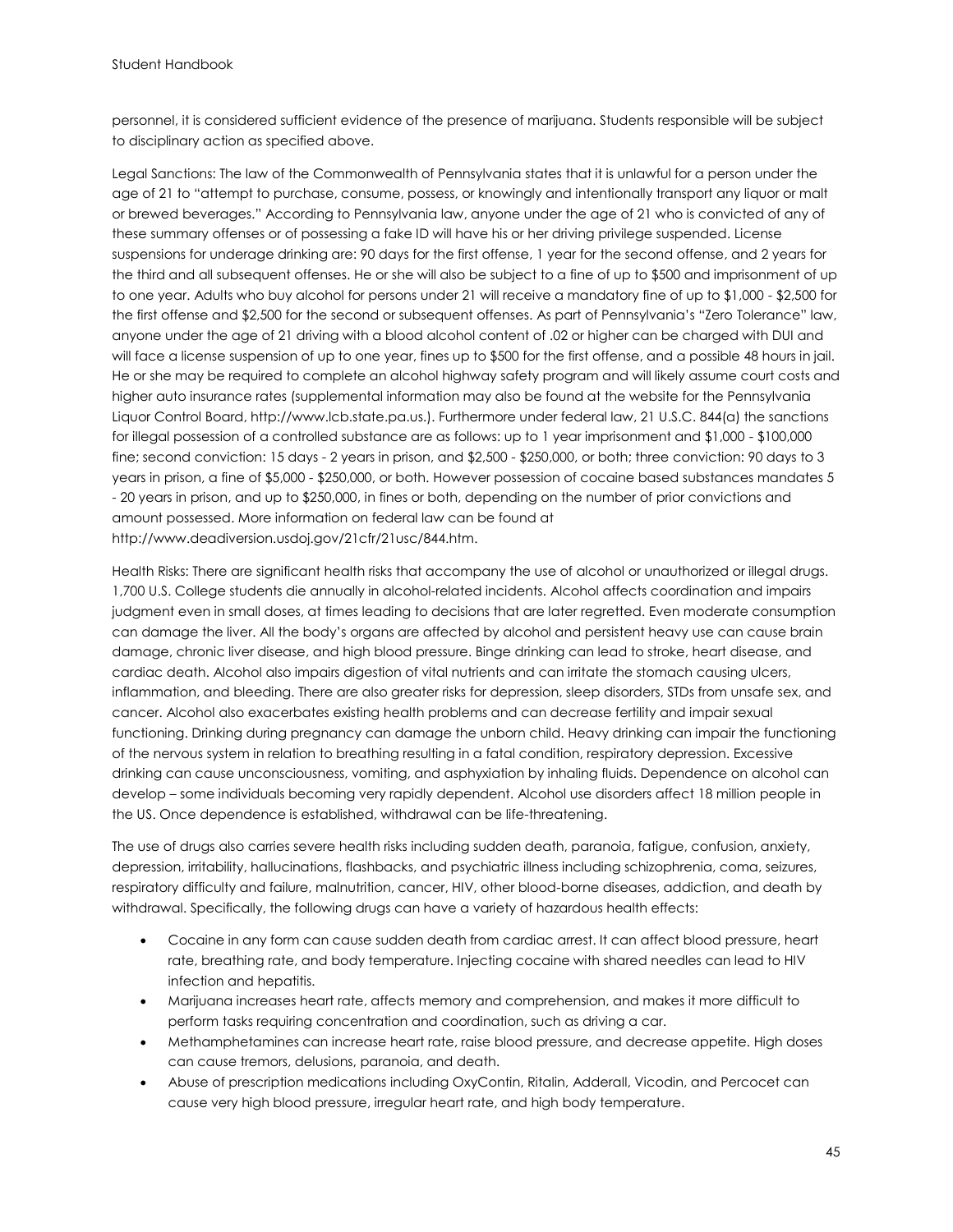- Anabolic steroid users can suffer side effects ranging from acne to liver cancer. In males, use can cause withered testicles, sterility, and impotence. Some side effects, such as heart attack and stroke, may occur years after use.
- Heroin can cause lung problems, blockages in blood vessels due to combination with impure substances. Fatal overdose can result from inability to ascertain how much pure heroin is being taken.

For more information, visit the following websites at:

http://www.collegedrinkingprevention.gov

http://rethinkingdrinking.niaaa.nih.gov

http://www.drugabuse.gov

http://www.nida.nih.gov/Infofacts

Resources: The state and community offer a variety of resources. The Pennsylvania Department of Health refers people to the Network of Drug and Alcohol Single County Authorities (SCA), which is responsible for coordinating all alcohol and other drug prevention, intervention, and treatment efforts. The Montgomery County SCA gives the following contact information for people seeking treatment for drug and alcohol abuse: Montgomery County Drug & Alcohol Treatment, 610-278-3642. There are also a number of 12 Step programs that meet in Bryn Athyn.

If a student believes he or she may have a drug and/or alcohol problem, he or she is encouraged to contact the dean of students, the chaplain, and/or one of the professional counselors provided by Bryn Athyn College.

## <span id="page-45-0"></span>Conduct on College-Sponsored Trips and Off-Campus Events

Students are expected to abide by all student conduct policies including but not limited to those regarding moral conduct, sexual behavior, alcohol, and drug use during college-sponsored trips and off-campus events.

## <span id="page-45-1"></span>Theft, Vandalism, and Care of College Property

Students are prohibited from any act involving the taking or unauthorized usage of property belonging to another student; members of the administration, faculty, or staff; and/or Bryn Athyn College. Students are also prohibited from committing willful destruction of Bryn Athyn College, public, or private property.

Students are expected to exercise care in using buildings, grounds, furniture, and equipment. Students responsible for any damage to Bryn Athyn College property will be charged a fee for replacement or repair.

Tampering with or covering smoke detectors anywhere on campus is a significant safety hazard for all individuals on campus and therefore is strictly prohibited. If a smoke detector in a student's place of residence is tampered with, it is considered his/her responsibility and he/she will be subject to disciplinary action and responsible for any damage fees.

## <span id="page-45-2"></span>Use of Campus Facilities

Students are welcome to use campus facilities during their hours of operation. Students are not permitted in campus facilities outside the established hours of operation unless supervised by a faculty member or an approved institutional representative. Students are permitted, however, to use the Brickman Center great room and dining room for study purposes outside of the building's hours of operation provided they act responsibly and follow all student conduct policies. Students are expected to keep these areas free of trash and are not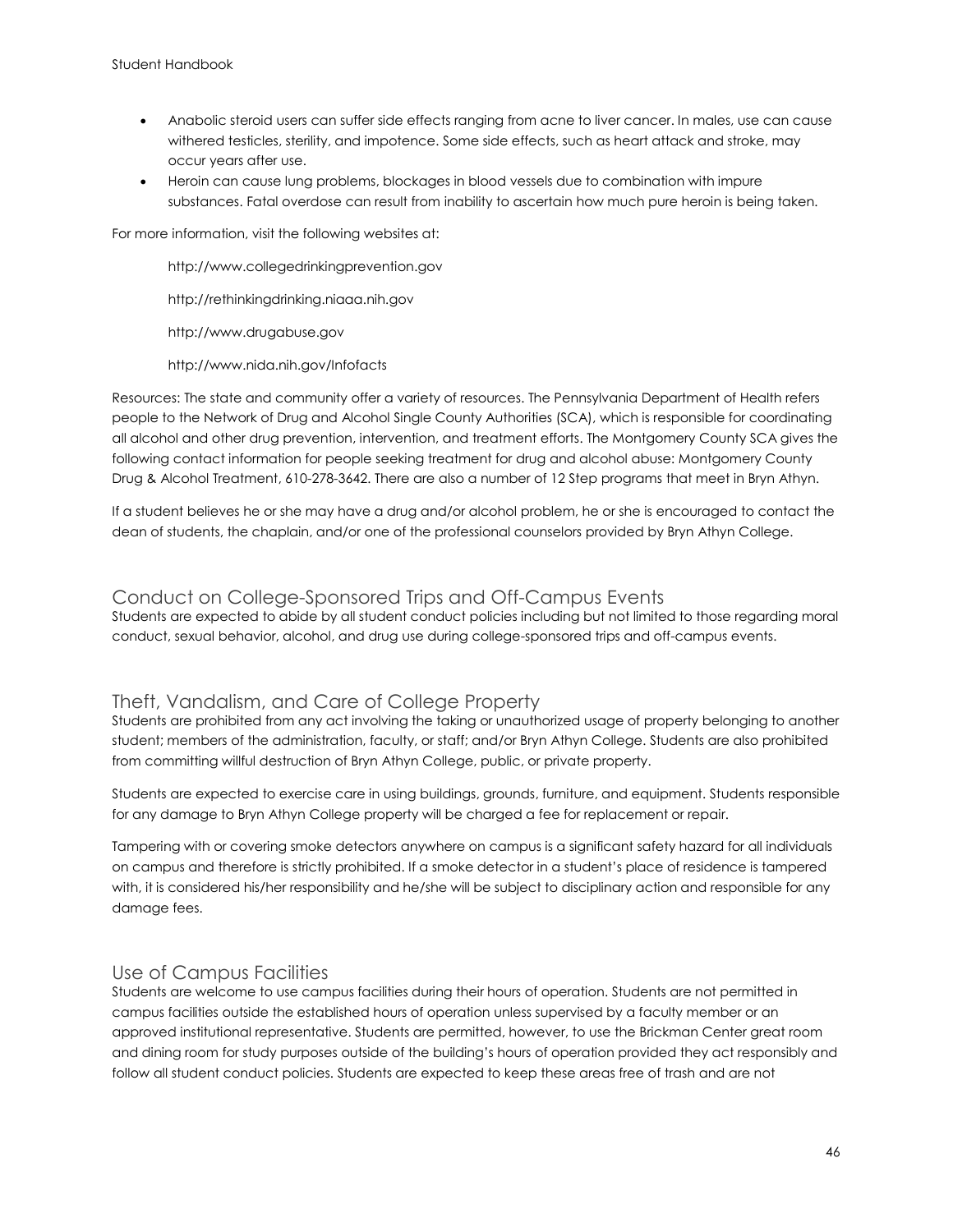permitted to bring food into the Brickman Center great room. These rooms are patrolled by campus security, who will report violations of conduct policy to the dean of students.

Events scheduled in campus facilities after normal school hours must be approved and a building permit must be submitted to Jody Maddock, director of campus services (PO Box 711 – Pitcairn Hall), two weeks in advance of the event.

## <span id="page-46-0"></span>Use of the Campus Computer Network

Bryn Athyn College promotes access to a wide range of information and computer services for academic, instructional, administrative, and research purposes. All access to Bryn Athyn College network and computer systems is granted subject to college policies as written in the student handbook, and local, state, and federal laws.

Acceptable use always is charitable, ethical, reflects academic honesty, and shows restraint in the consumption of shared resources. It demonstrates respect for intellectual property, ownership of data, system security mechanisms, and individuals' rights to privacy and to freedom from intimidation and harassment.

## **Guidelines:**

In making acceptable use of resources you must:

- Use resources only for authorized purposes.
- Protect your user ID and system from unauthorized use. You are responsible for all activities on your user ID or that originate from your system.
- Access only information that is your own, that is publicly available, or to which you have been given authorized access.
- Use only legal versions of copyrighted software in compliance with vendor license requirements.
- Be considerate in your use of shared resources. Refrain from monopolizing systems, overloading networks with excessive data, degrading services, or wasting computer time, connect time, disk space, printer paper, manuals, or other resources.

In making acceptable use of resources you must *not*:

- Use another person's system, user ID, password, files, or data without permission.
- Use computer programs to decode passwords or access control information.
- Attempt to circumvent or subvert system or network security measures.
- Engage in any activity that might be purposefully harmful to systems or to any information stored thereon, such as creating or propagating viruses, disrupting services, or damaging files or making unauthorized modifications to college data.
- Use college systems for commercial or partisan political purposes, such as using electronic mail to circulate advertising for products or for political candidates.
- Make or use illegal copies of copyrighted materials or software, store such copies on college systems, or transmit them over college networks.
- Use mail or messaging services to harass or intimidate another person, for example, by broadcasting unsolicited messages, by repeatedly sending unwanted mail, or by using someone else's name or user ID.
- Waste computing resources or network resources, for example, by intentionally placing a program in an endless loop, printing excessive amounts of paper, or by sending chain letters or unsolicited mass mailings.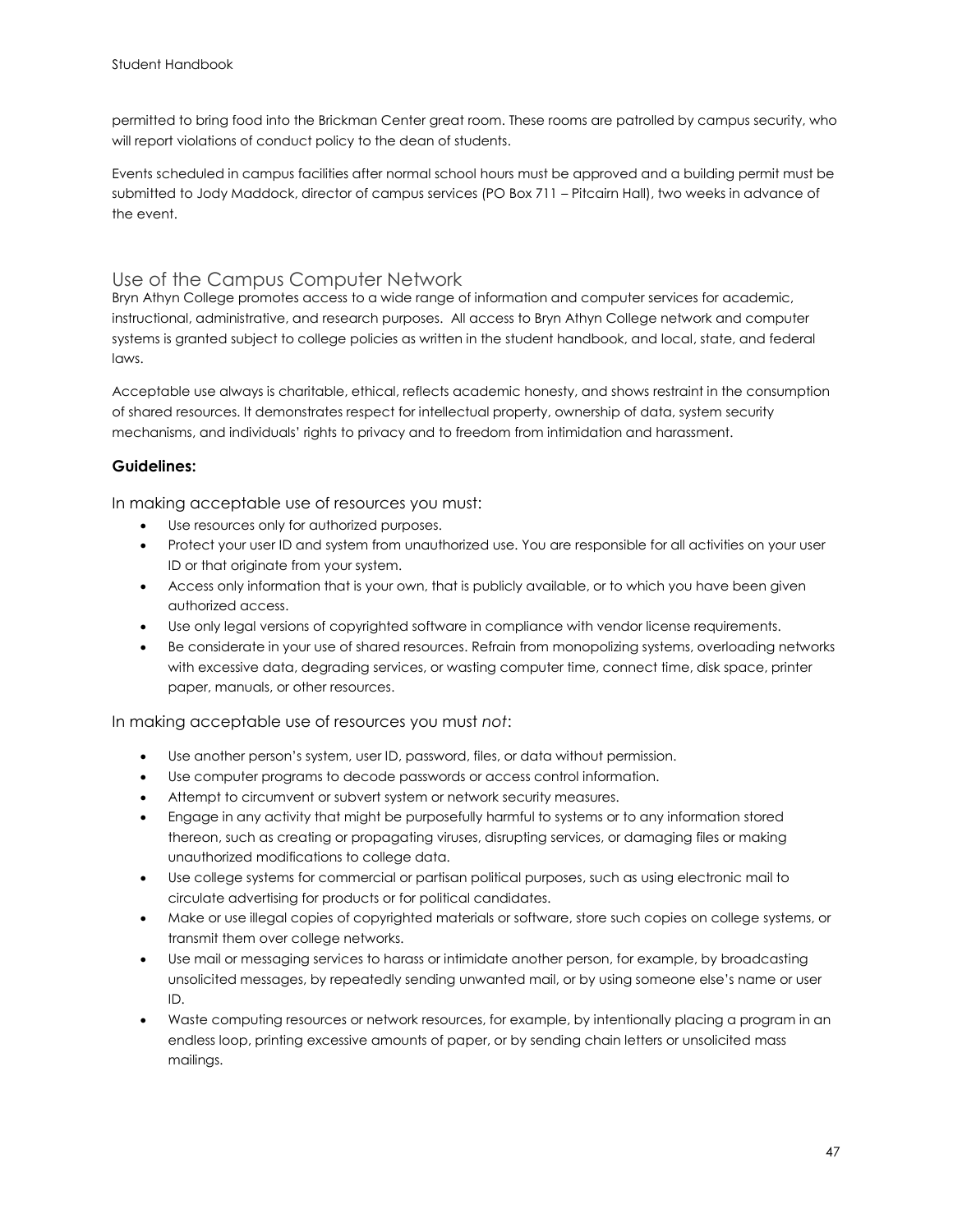- Use the college's systems or networks for personal gain; for example, by selling access to your user ID or to college systems or networks, or by performing work for profit with college resources in a manner not authorized by the college.
- Engage in any other activity that does not comply with the General Principles presented above.

#### <span id="page-47-0"></span>Enforcement

Bryn Athyn College considers any violation of acceptable use principles or guidelines to be a serious offense and reserves the right to copy and examine any files or information resident on college systems allegedly related to unacceptable use, and to protect its network from systems and events that threaten or degrade operations. Violators are subject to disciplinary action. Offenders also may be prosecuted under applicable local, state, and federal laws.

#### <span id="page-47-1"></span>Information Disclaimer

Individuals using computer systems owned by Bryn Athyn College do so subject to applicable laws and college policies. Bryn Athyn College disclaims any responsibility and/or warranties for information and materials residing on non-college systems or available over publicly accessible networks. Such materials do not necessarily reflect the attitudes, opinions, or values of Bryn Athyn College, its faculty, staff, or students.

## <span id="page-47-2"></span>Smoking and Other Tobacco Products

Smoking and other use of tobacco products is prohibited in all campus buildings and immediately outside of public entrance areas, including all entrance areas to Brickman Center, Pendleton Hall, Doering Center, Swedenborg Library, Childs Hall, Grant Hall, suites, and cottages. Smoking is strictly prohibited on any portion of the campus shared with the Academy of the New Church Secondary Schools, including the Asplundh Field House and the Academy Dining Hall.

## <span id="page-47-3"></span>Lethal Weapons and Safety Hazards

The possession of firearms, lethal weapons, explosives, fireworks, hazardous chemicals, or other potential safety hazards on campus is strictly prohibited.

## <span id="page-47-4"></span>Off-Campus Conduct

Off-campus conduct that reflects poorly on Bryn Athyn College, brings the college into disrepute, and/or results in legal charges, or the possibility of charges being filed, against a student will result in disciplinary action.

## <span id="page-47-5"></span>**Other**

In addition to the specific student conduct policies described above, disciplinary action may be taken against a student for any other offense involving repeated infractions that reflect a general disregard or defiance of moral or civil principles, Bryn Athyn College policies, or residence life policies.

## <span id="page-47-6"></span>Disciplinary Action

#### <span id="page-47-7"></span>Types of Disciplinary Action

Bryn Athyn College uses three formal levels of disciplinary action: disciplinary warning, disciplinary probation, and disciplinary suspension.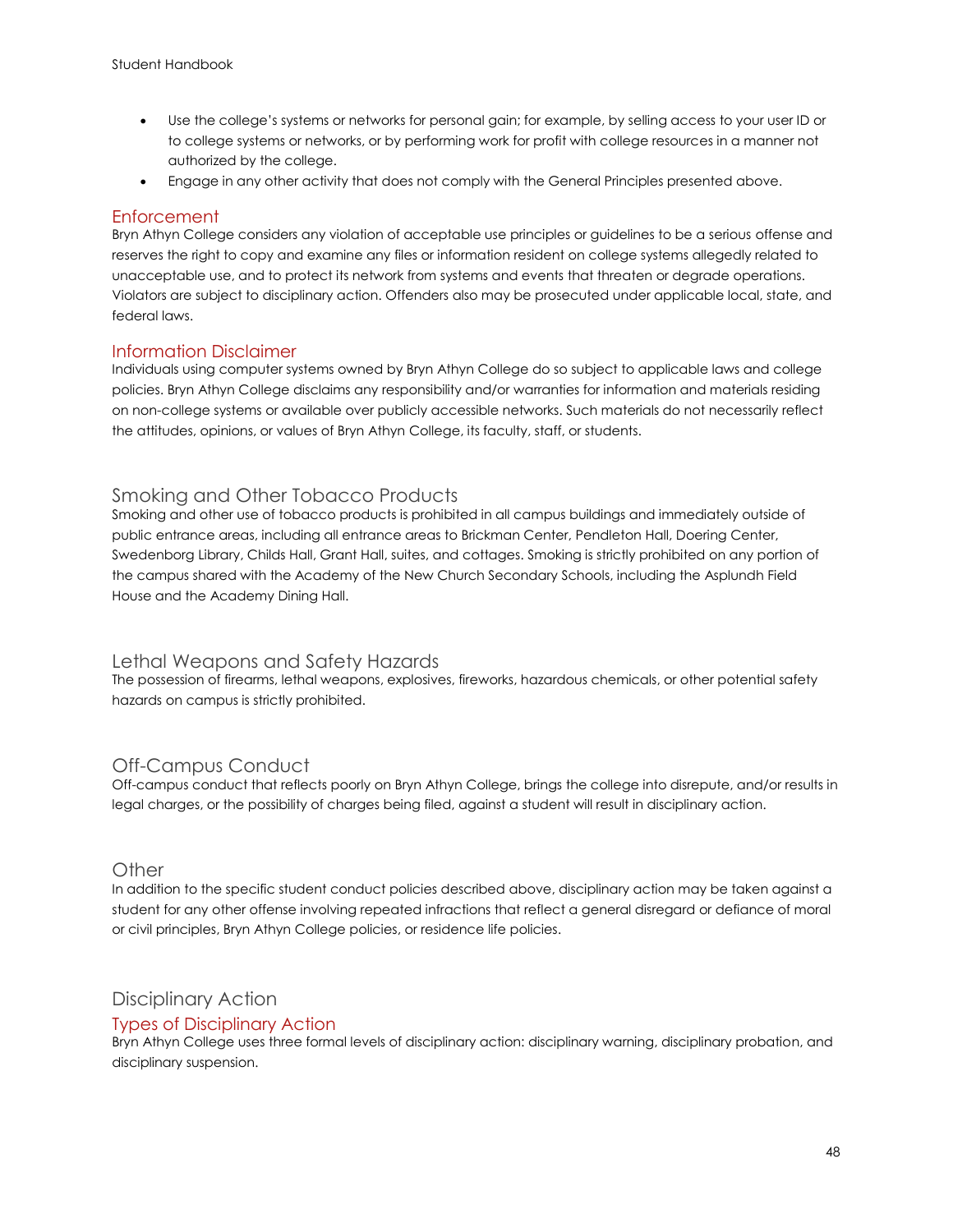- Disciplinary Warning. A specified period of time during which further violation of student conduct policies may lead to disciplinary probation.
- Disciplinary Probation. A specified period of time during which further violation of student conduct policies may lead to disciplinary suspension.
- Disciplinary Suspension. A specified period of time during which the student is removed from the College.

Bryn Athyn College reserves the right to remove, at any time, students whose conduct it regards as detrimental to themselves or to the institution. Neither Bryn Athyn College, the Academy of the New Church, nor any of its officers or directors shall be under any liability for such removal.

Students who are on disciplinary warning, disciplinary probation, or disciplinary suspension are not in good standing with the institution.

#### <span id="page-48-0"></span>Disciplinary Action Procedure

Incidents involving student misconduct are handled by the dean of students. The dean of students discusses the incident with the student and explains the ramifications of the appropriate disciplinary action(s). Students are notified in writing by the dean of students of any disciplinary action taken against them and of their right to appeal the action through the disciplinary action grievance procedure. Record of the disciplinary action is maintained confidentially and separately from other records. Disciplinary action does not appear on a student's transcript.

#### <span id="page-48-1"></span>Disciplinary Action Grievance Procedure

Any student wishing to appeal the disciplinary action must notify the dean of students in writing within four days of receiving his or her official notification of disciplinary action. Once the dean of students receives written notification from a student that he or she wishes to appeal a disciplinary action, within ten days the dean of students must convene a disciplinary appeal panel consisting of the dean of students (non-voting chair), two faculty or administrators, and three representatives from student government. The panel follows the procedure below:

- The dean of students calls the meeting to order, reviews the procedures, and stresses the importance of confidentiality in order to protect the student involved.
- The dean of students presents the facts of the case to the panel.
- The student making the appeal has the right to explain his or her actions and reasons for appealing the action.
- Panel members may ask questions of either the dean of students or the student making the appeal for the purpose of clarification regarding the facts of the case.
- After all questions have been addressed, the student making the appeal is dismissed.
- The dean of students discusses with the panel his or her reasoning for issuing the disciplinary action.
- The dean of students recuses himself or herself so that the panel members can deliberate on the appropriateness of the disciplinary action.
- The panel members vote by written ballot whether to affirm or modify the disciplinary action. A decision to modify the disciplinary action should be based on a preponderance of the evidence that the disciplinary action issued was inappropriate given the facts of the case.
- If a majority of the panel votes to modify the disciplinary action, a second vote by written ballot is taken to suggest the modified disciplinary action. If a majority does not vote to modify the disciplinary action, the action stands.
- The dean of students is invited back into the room to be informed of the outcome of the vote.
- The dean of students may or may not take the panel's counsel in rendering a final decision.

The dean of students notifies the student of the outcome of the appeal in writing within 24 hours of the adjournment of the panel meeting. If the final outcome of the appeal results in the disciplinary suspension of a student, that student may appeal his or her suspension to the president of the college.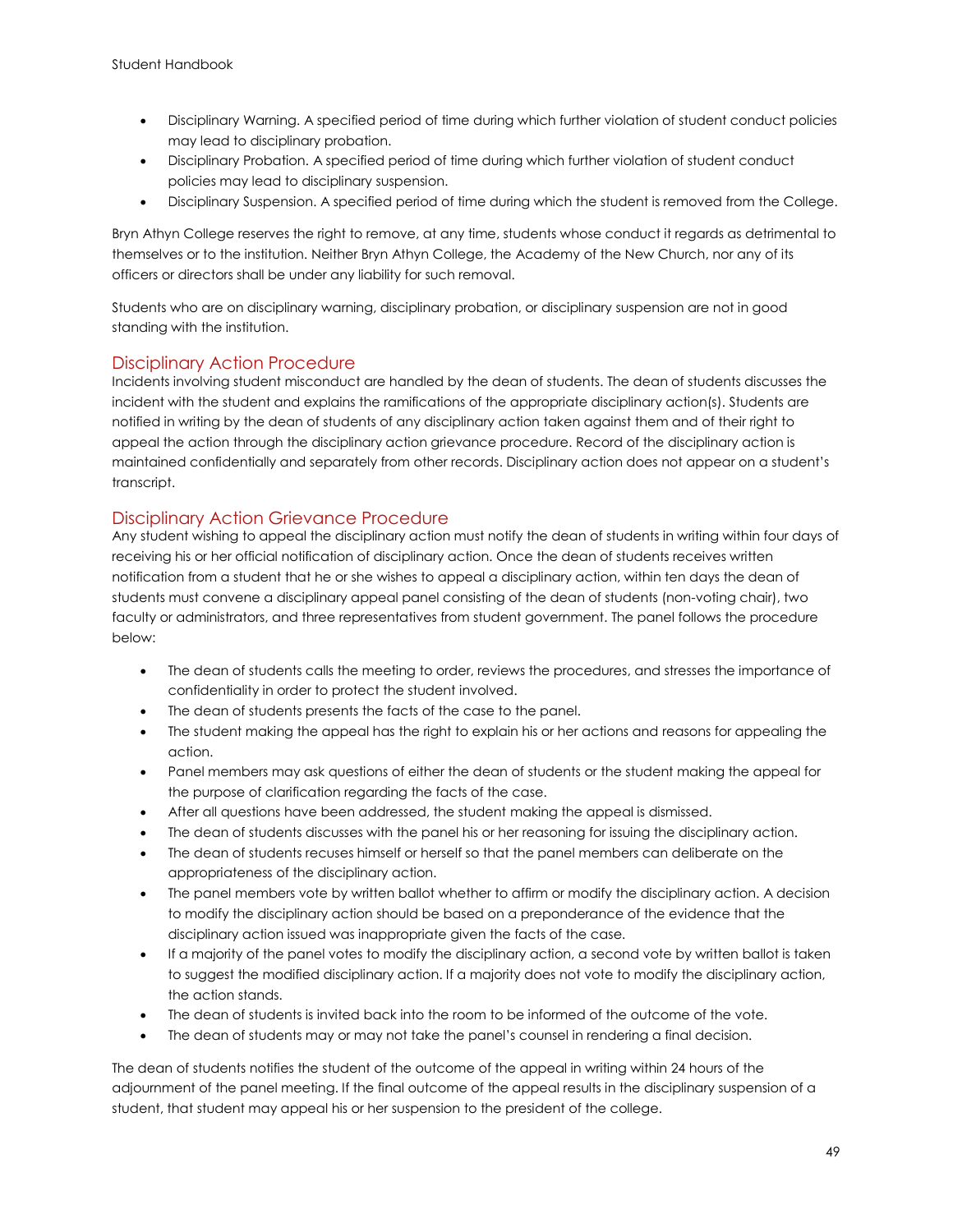## <span id="page-49-0"></span>Payment of Fees and Account Balance Policy

Students are responsible for maintaining all payment arrangements. Students will be able to register for classes, send transcripts, and receive diplomas only when all tuition and fees, late fees, library fines, health insurance fees, book store fees, and other fines have been paid or arrangements have been agreed upon.

## <span id="page-49-1"></span>Late Payment Policy

A late payment charge of \$35.00 will be assessed for each month after the payment due date for each term. If sufficient payment is not made throughout a term a student may be withheld from attending classes in successive terms.

## <span id="page-49-2"></span>Student Identification Card Policy

All students must obtain a photo student identification (ID) card and possess a student ID card throughout the year. This ID will be required for checking out materials from the Swedenborg Library and for resident students to enter the dining hall, and may be required as identification on campus. All buildings, including the residence halls, have swipe card access only. Student photo identification cards are available from the campus safety and security department (267-502-2509). Students are required to report lost or missing ID cards to security immediately. Replacement ID cards are available for \$10.

## <span id="page-49-3"></span>Health, Immunization, and Health Insurance Policies

A health form, including a sports physical form, is mailed to all students upon their acceptance. This health form must be completed and submitted by June 15th. A student is not permitted to move onto campus or take part in any campus activity (including orientation, athletics, registration, or social events) until his or her medical form has been reviewed and cleared by the student health center. All students must comply with all immunizations as specified on the health form. Students requesting a waiver of this immunization requirement for religious or philosophical reasons must contact the student health center prior to arrival on campus.

Returning students are required to complete and submit a tuberculosis screening questionnaire and health insurance plan update form by August 1st. Students who fail to submit a health insurance plan update form may be automatically enrolled in Bryn Athyn College's health insurance plan at the student's expense. Returning students wishing to participate in athletics must complete and submit a sports participation (sports physical) form by August 1st. A student athlete is not permitted to participate in any athletic or team function until his or her sports participation form has been cleared by the student health center.

All full-time students are required to carry personal health insurance. Students who are not covered by their parents'/guardians' medical insurance are required to purchase individual policies covering the academic school year. The fee for this health insurance will be automatically charged to the student's college financial account. All student-athletes must be covered by health insurance to participate in athletics.

## <span id="page-49-4"></span>Student Mailbox and Email Account Policy

Both locked and open mailboxes are provided for all resident students in the Pendleton Hall student lounge. Commuter students are allocated open mailboxes. Students are required to have an email account on the campus network, which is set up upon arrival on campus by the IT department. Students are responsible for checking their mailboxes and campus email accounts daily and for responding promptly to messages from faculty and staff. Tampering with other students' email or mailboxes is a federal crime.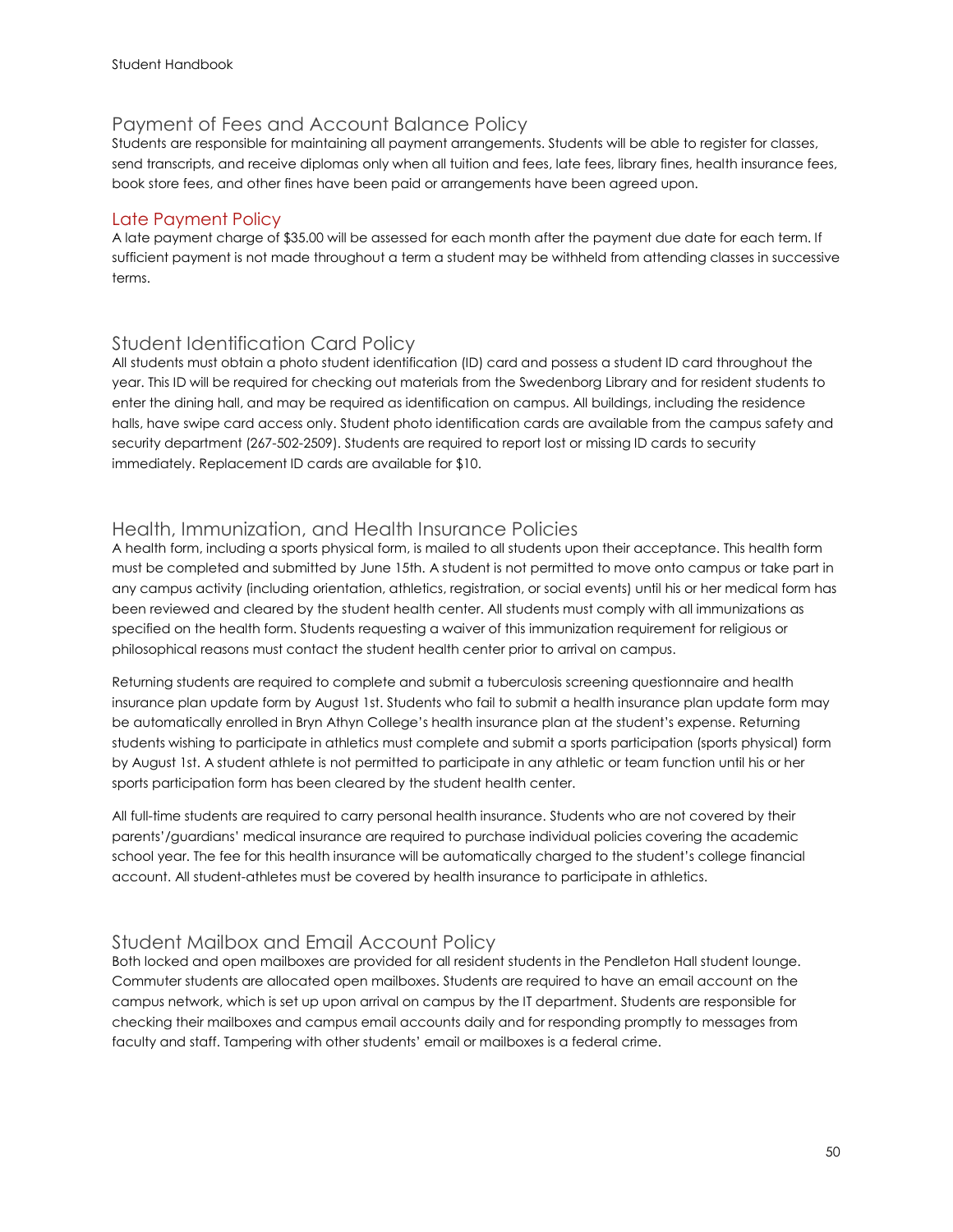## <span id="page-50-0"></span>Bulletin Board and Notice Policy

Students, faculty, and staff are expected to post advertisements and general information on the appropriate bulletin boards provided in Brickman Center, Pendleton Hall, and Doering Center. Advertisements and fliers are not permitted on doors, windows, or walls. Members of the general public wishing to post advertisements must submit them to the College Office for approval, and all advertisements must be dated.

## <span id="page-50-1"></span>Project Display Policy

Displays of individual or class projects are permitted in Brickman Center, Pendleton Hall, and Doering Center for a specific length of time subject to approval by the president of the college.

## <span id="page-50-2"></span>Personal Property Protection

Personal property should be insured under a family, homeowner's or other policy. Bryn Athyn College is not responsible for the loss, damage, or theft of students' personal property in the residence facilities or elsewhere on campus.

## <span id="page-50-3"></span>Vehicles and Parking Regulations

Students are permitted to own and operate cars and motorcycles on campus, provided that they are registered with the safety and security department and display the appropriate parking decal. Vehicle registration can be found at www.brynathyn.edu/student-life/safety.

Students are permitted to park in the following parking lots: Childs Hall, Grant Hall, Pendleton Hall, Mitchell Performing Arts Center, Pitcairn Hall, Asplundh Field House, Pavilion, Glencairn, and Cairnwood. Students may also park in the parking spaces along College Drive. Students are not permitted to park in the Brickman Center or Doering Center parking lots or around Benade Circle. Spaces marked in yellow paint or otherwise indicated are reserved for faculty and staff and may not be used by students. Students may not park in 'visitor' parking spaces or in handicapped spaces without displaying the proper license plate or window placard. Fire lanes, especially in the Childs Hall and Grant Hall lots, are strictly enforced. Parking in areas that are not specifically designated as parking spaces, including on the grass and in parking lot aisles, is prohibited. Violations will be ticketed. These parking and driving regulations are enforced by the safety and security department and the Bryn Athyn police and are subject to change.

Operating a car or motorcycle on campus is a privilege and subject to suspension if abused. The dean of students, in consultation with the safety and security manager, may suspend a student's use of a motor vehicle on campus for the following reasons: repeated violation of campus parking regulations, the use of a vehicle for harmful activities, reckless driving, violation of driving laws, driving without a proper driver's license or required insurance, or transporting and/or consuming alcoholic beverages on campus.

## <span id="page-50-4"></span>Bicycle, Skateboard, and Rollerblade Policy

The use of skateboards and roller blades are strictly prohibited on the Bryn Athyn College campus. Bicycles and non-motorized scooters are permitted on paths for commuting purposes only. Riders are strongly encouraged to wear a helmet.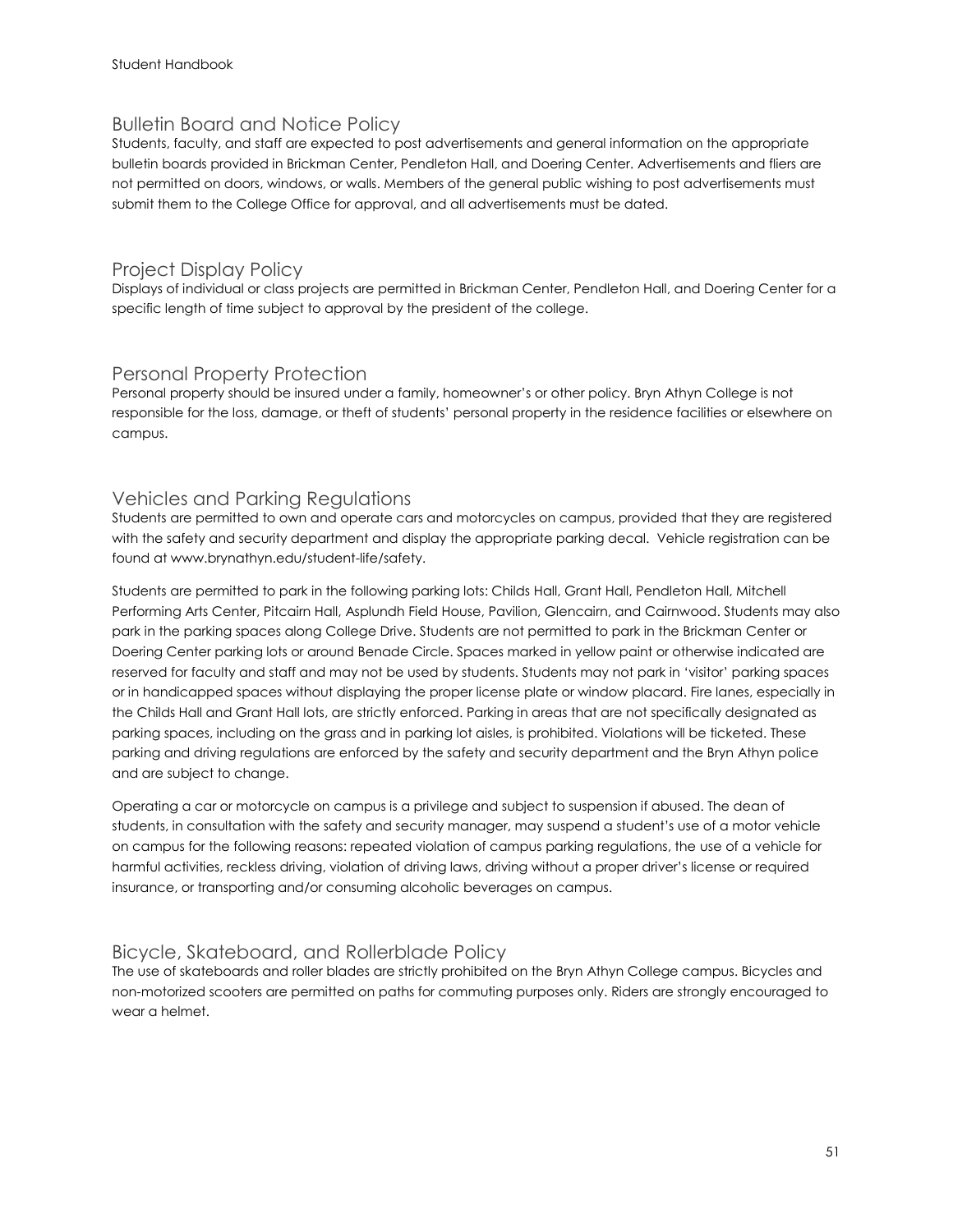## <span id="page-51-0"></span>Supervision of Social Events and College Trips

The following regulations exist to promote a safe, orderly, and caring environment for social activities.

#### <span id="page-51-1"></span>On-Campus Social Events

On-campus social events (e.g. band parties, coffee houses, open mic nights, movie nights, etc.) must be under the direct supervision of an institutional representative (see Institutional Representative section). The student organizer (in most cases a member of the social committee) is responsible for inviting the institutional representative and relaying his/her name to the director of student activities. The institutional representative should be confirmed at least two weeks in advance of the event so that the building permit can be issued. The institutional representative receives from the director of student activities both a written procedural guide for supervising an event and a guide to emergency procedures with a list of contact numbers. It should be noted that for any event taking place in the residence halls, a residence life staff member is also on duty in the building.

## <span id="page-51-2"></span>Off-Campus Trips

All college-sponsored off-campus events (i.e. events organized by the College, using college vans or funds, or featured on the college social calendar) must be under the direct supervision of an institutional representative (see Institutional Representative section). For co-ed overnight trips, there must be both a male and female institutional representative. The institutional representative receives from the director of student activities both a written procedural guide for supervising an off-campus trip and a guide to emergency procedures with a list of contact numbers. The institutional representative must be a college-approved driver (see van drive section below) or be accompanied by a college-approved driver. The institutional representative must have a cell phone and is expected to collect cell phone numbers from the trip participants to maintain communication and contact them in case of emergency. All college-sponsored trips must be sanctioned by the outing club advisor, the director of student activities, and/or the dean of students.

#### <span id="page-51-3"></span>Institutional Representatives

Any member of the Bryn Athyn College faculty or staff may serve as an institutional representative. Faculty and staff wishing to serve as institutional representatives should receive training regarding their specific responsibilities by the director of student activities and must be approved by the dean of students. Resident assistants (RAs) interested in serving as institutional representatives for on-campus social events and non-overnight off-campus trips will receive additional guidance as part of their RA training. RAs may not serve as institutional representatives on co-ed overnight trips.

#### <span id="page-51-4"></span>Van Drivers

Any faculty, staff, or student who wishes to drive a college van on a college-sponsored trip must receive approval from the dean of students and must be an approved van driver. To become an approved van driver, a driver must:

- Be 21 years of age or older.
- Have five years driving experience.
- Give permission for a review of his or her driving record by the campus safety and security department.
- Have his or her driving record cleared by the campus safety and security department.
- Successfully complete van driving and safety training from the campus safety and security department.
- Submit a copy of his or her driver's license to the business office for insurance purposes.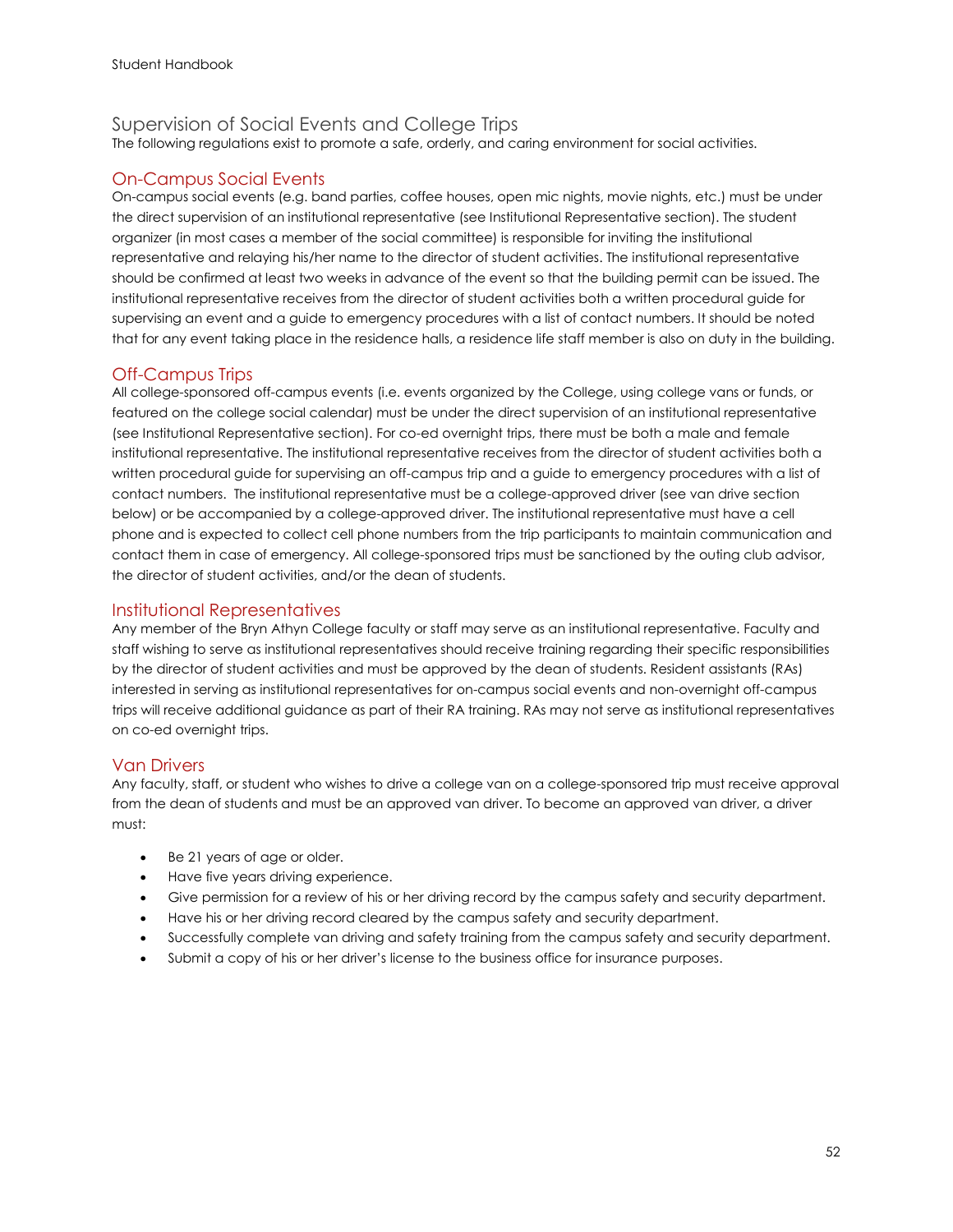# <span id="page-52-0"></span>Residence Life Policies

#### <span id="page-52-1"></span>**Introduction**

Each resident student is a member of our residence life community. Life in this community is based on trust and mutual respect between residents, resident assistants, and managers. Our goal is to provide each resident with a high quality living-learning environment and to meet his or her individual needs to the best of our ability while ensuring the health and welfare of the entire residence community. Our residence life staff seeks to meet the needs of a diverse group of residents. Students attending Bryn Athyn College cover a wide range of ages and are from countries all over the world. We hope each resident will embrace the opportunities and excitement that come from getting to know people from different backgrounds and cultures, yet who share common values.

Residence life is often a lot of fun, is not always easy, and is always educational. Being a member of a community affords each resident a variety of opportunities and responsibilities. We hope each resident experiences a year of positive challenge, personal growth, excitement and opportunity to form long-lasting friendships.

## <span id="page-52-2"></span>Housing Security Deposit

All residents are required to submit a housing security deposit of \$250.00 prior to the first time they move into oncampus housing facilities. This deposit is used to cover any damage incurred to a resident's room during their stay on campus or any other residence hall expenses the student is responsible for such as the condition of their room upon move-out. If no damage or other charges are applied to this deposit when a student no longer intends to live on campus (upon graduation, withdrawal, or change of resident status), this deposit will be refunded in full to the student. If charges have been applied, the remaining amount (if any) will be refunded to the student. Charges beyond \$250 will be applied to the students billing statement.

#### <span id="page-52-3"></span>Residency Policy

First-year students under the age of 20 and whose parents' homes are too far away from Bryn Athyn to permit reasonable daily commuting are expected to live on campus. After three terms, these students may elect to reside off-campus. All students living on campus must be enrolled as full-time students (minimum of 9 credits per term).

On-campus housing is designed for individual students. Bryn Athyn College does not provide married-student or family housing to undergraduate students.

#### <span id="page-52-4"></span>General Responsibilities

As a member of our residence life community, each resident is expected to:

1. Consider the needs of others as well as her/his own needs. Living in close proximity to other residents necessitates that each resident respects the rights of others to study, sleep, and be safe and secure.

2. Communicate with staff and other residents and to ask for help when needed. If a resident needs assistance, the residence life staff and other professionals are eager to assist, whether it is with an academic problem or a personal situation. Others may not always be able to tell, however, when a resident needs help. Ask for help. Effective communication is an important personal and community responsibility.

3. Demonstrate a commitment to community. We encourage all residents to get involved to ensure that they benefit as much as possible from living on campus. Attending required residence hall meetings and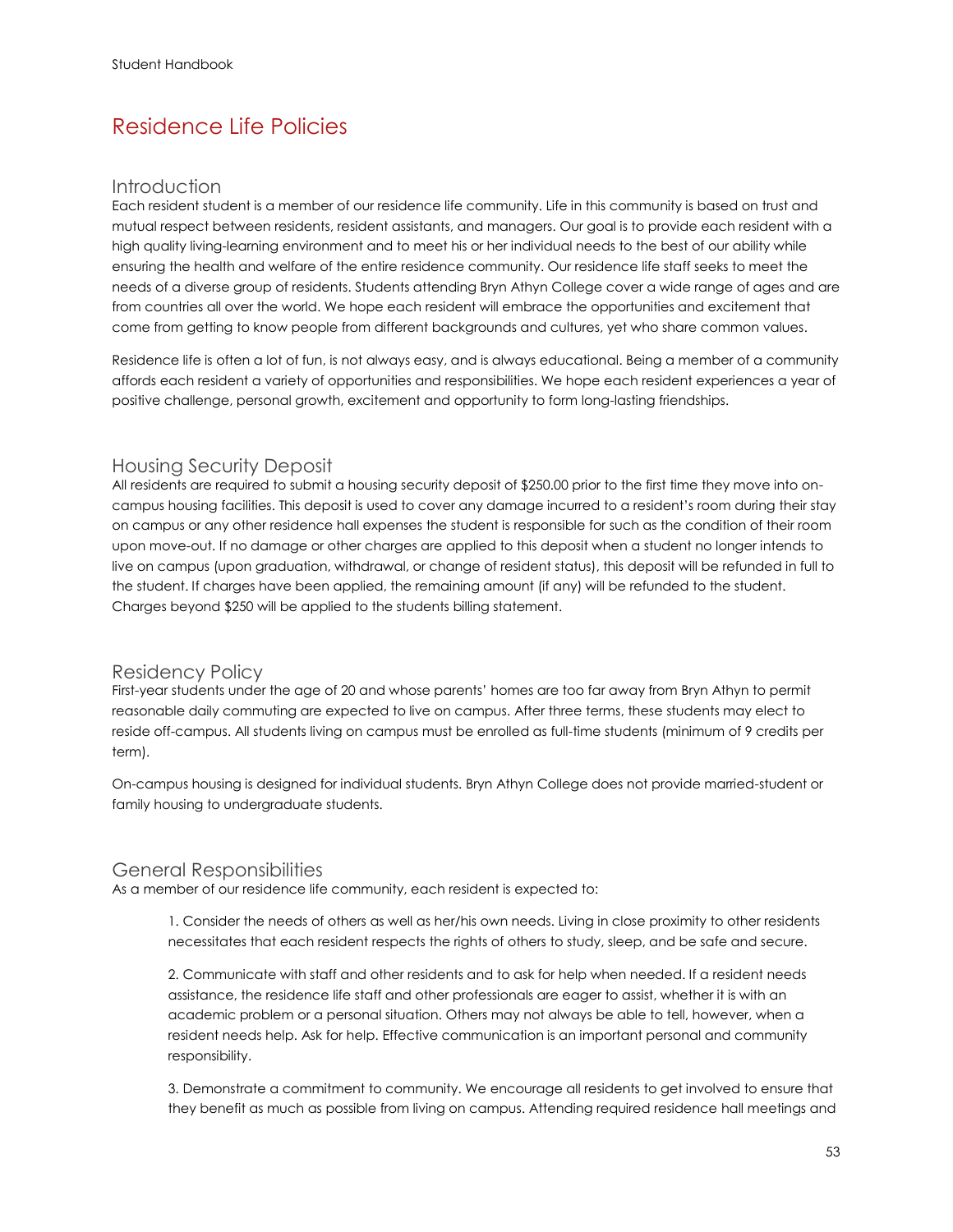taking part in regular cleaning is expected of all residents as members of the campus community. We expect residents to get to know the other residents on their floor and in their residence hall, and to take part in residence life social activities.

4. Promote safety and security. All residents can help to ensure their own safety as well as the safety and security of others by: locking their rooms, closing doors that are propped open, not propping outside doors, avoiding walking alone at night, and reporting any suspicious persons to campus security. Each student shares the responsibility for maintaining a safe and secure campus.

## <span id="page-53-0"></span>Room Assignments

All residents should expect to have a roommate. Every attempt is made to match each new resident with a compatible roommate based on information provided on the roommate questionnaire form, which is mailed to every new resident. Roommate assignments are sent to new students in mid-July for the next academic year. Students enrolling mid-year can expect to receive their assignments on a case by case basis depending on time of admission.

Returning residents participate in a housing lottery every spring. Please see Housing Assignment Lottery Information Packet for specific guidelines and procedures about the housing lottery.

If a resident is placed in a double room without a roommate, he or she is expected to keep their belongings only on their assigned side of the room. A resident in a double room who does not have a roommate should also note that this assignment is subject to change at any time.

#### <span id="page-53-1"></span>Room Policies

#### <span id="page-53-2"></span>General Room Policies

Each individual residence hall room is considered the responsibility of the resident to whom it is assigned. We urge residents to make a habit of locking their doors whenever they leave their room. Any damage or inappropriate behavior occurring in a residence room is assumed to be the responsibility of the current resident.

Residents should be aware that residence life staff and members of the college administration may enter residence hall rooms for any reason, including for purposes of inspection, maintenance, and/or consultation, and to ensure compliance with student conduct policies as well as the health and safety of the resident.

#### <span id="page-53-3"></span>Room Furnishings

At the time that a resident first occupies a room, it will be clean and properly organized with appropriate furnishings. The college provides furniture for residents' use which may not be dismantled or removed from the room. Lounge furniture is for the use of the entire residence hall and is not to be removed and/or put in an individual's room. Residents are welcome to bring smaller items such as lamps, cushions, night stands, small coffee tables, bean bag chairs, small bookcases (those which do not necessitate attachment to the wall), rugs, and electronics (and their accompanying stands). Residents are not allowed to bring larger furniture such as couches, armchairs, office chairs, or tables for use in their room. Please note that since all residence rooms have tile floors, residents may want to bring an area rug.

Space heaters and cooking appliances (hot plates, toaster ovens, microwaves, etc.) are not permitted in residence rooms. All cooking must be confined to the kitchen in each residence facility. Coffeemakers (provided they have an automatic shut off) and personal refrigerators (provided that they do not exceed 3 feet in height) are permitted in residence rooms.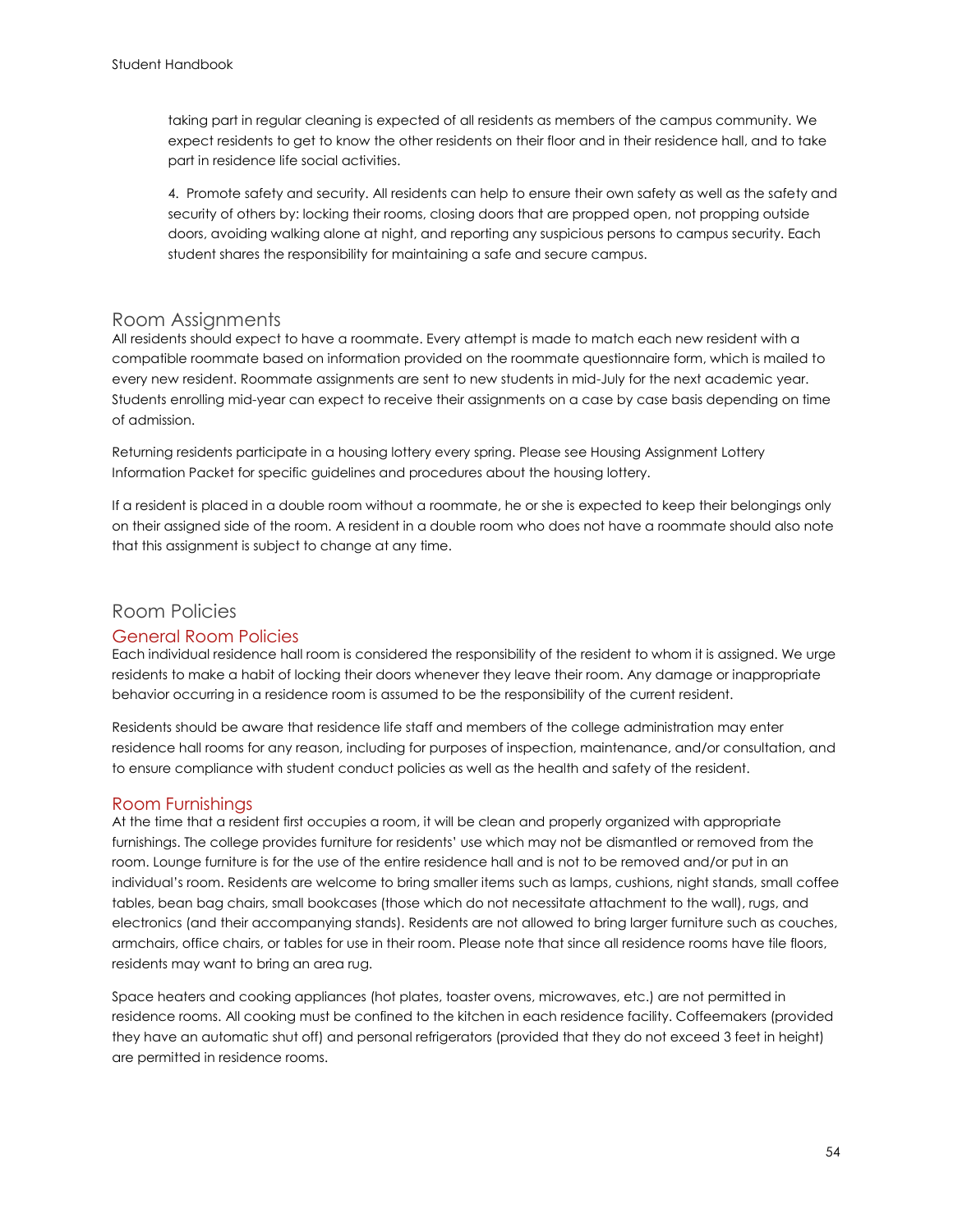#### <span id="page-54-0"></span>Room Decorations

Residents are permitted to decorate their residence rooms to reflect personal tastes and interests, provided that they do not violate the moral principles of Bryn Athyn College, create a fire or safety hazard, damage college property, or prevent periodic maintenance. Decorations may only be mounted with 3M command strips or blue painter's tape. Residents may not use nails, tacks, screws, adhesive squares, glow-in-the-dark stickers, or any type of tape (excluding painter's tape) on the walls, ceilings, floors, woodwork, or either side of doors. Room decorations, including posters and pictures, may not be lewd or promote the use of alcohol or drugs, and alcohol bottle collections are not permitted. Burning candles or incense is also not permitted.

## <span id="page-54-1"></span>Campus Computer Network and Telephone Access

Each residence hall room has an Ethernet jack as well as wireless access to the campus computer network and a phone jack. Email is available via any internet browser, and all students have individual email accounts through the campus network. Each resident is given an individual mailbox, which he or she is required to check on a regular basis. Telephones, however, are not provided. Standard residential analog phones are compatible with the campus phone system.

#### <span id="page-54-2"></span>Move Out Policy

When the time comes to vacate rooms, each resident will be responsible for removing all personal items, (including personal furnishings and decorations) and returning the room to clean, move-in condition by the date and time specified by residence life staff. Each room will be inspected and residents will be charged for any damage to the room or the college-provided furnishings in the room. All damage to a residence room will be assumed to be the responsibility of the current resident unless the staff was properly notified at the time of the incident.

Residents can expect a charge to their security deposit for not following move-out procedures outlined by the residence life staff. This includes removal of all personal items as well as properly cleaning the space. Residents will also be charged if their room key is not returned to residence life staff or campus security.

#### <span id="page-54-3"></span>**Cleaning**

Residence life has a proud tradition of service to the institution through resident cleaning of the residence halls. This tradition not only supports Bryn Athyn College's mission of service, but it reinforces the value the college places on the formation of personal responsibility. As one resident put it, "We all live together and share the same environment, just like a home. Our home gets dirty and messy just because we live in it. It's nobody's fault; yet it's everyone's responsibility to care for our home."

Each resident is expected to give up to one hour each week to help keep their residence hall clean. Each residence hall manager develops a cleaning system that best fits her /his residence hall. Residents are expected to follow the cleaning system and to fulfill the cleaning responsibilities as established by their residence director.

#### <span id="page-54-4"></span>Pets

No pets of any kind (including fish) are permitted in the residence halls.

#### <span id="page-54-5"></span>Visiting Hours

Students of the opposite sex or anyone with whom the resident is romantically involved, are permitted to visit in the public areas of all residence halls during the posted visiting hours of each building. Public areas include lobbies, lounges (Childs Hall and Grant Hall), living rooms (suites and cottages), and kitchens. Students of the opposite sex or anyone with whom the resident is romantically involved are not permitted in residence rooms or hallways leading to residence rooms. If a resident wishes to have an immediate family member of the opposite sex visit his or her room, special arrangements must be made with the residence staff member on duty. Faculty and staff are permitted in the residence halls at any time, but faculty and staff members of the opposite sex must remain in public areas within the residence halls. Residents are also required to keep at least one light on while hosting a visitor of the opposite sex or anyone with whom the resident is romantically involved.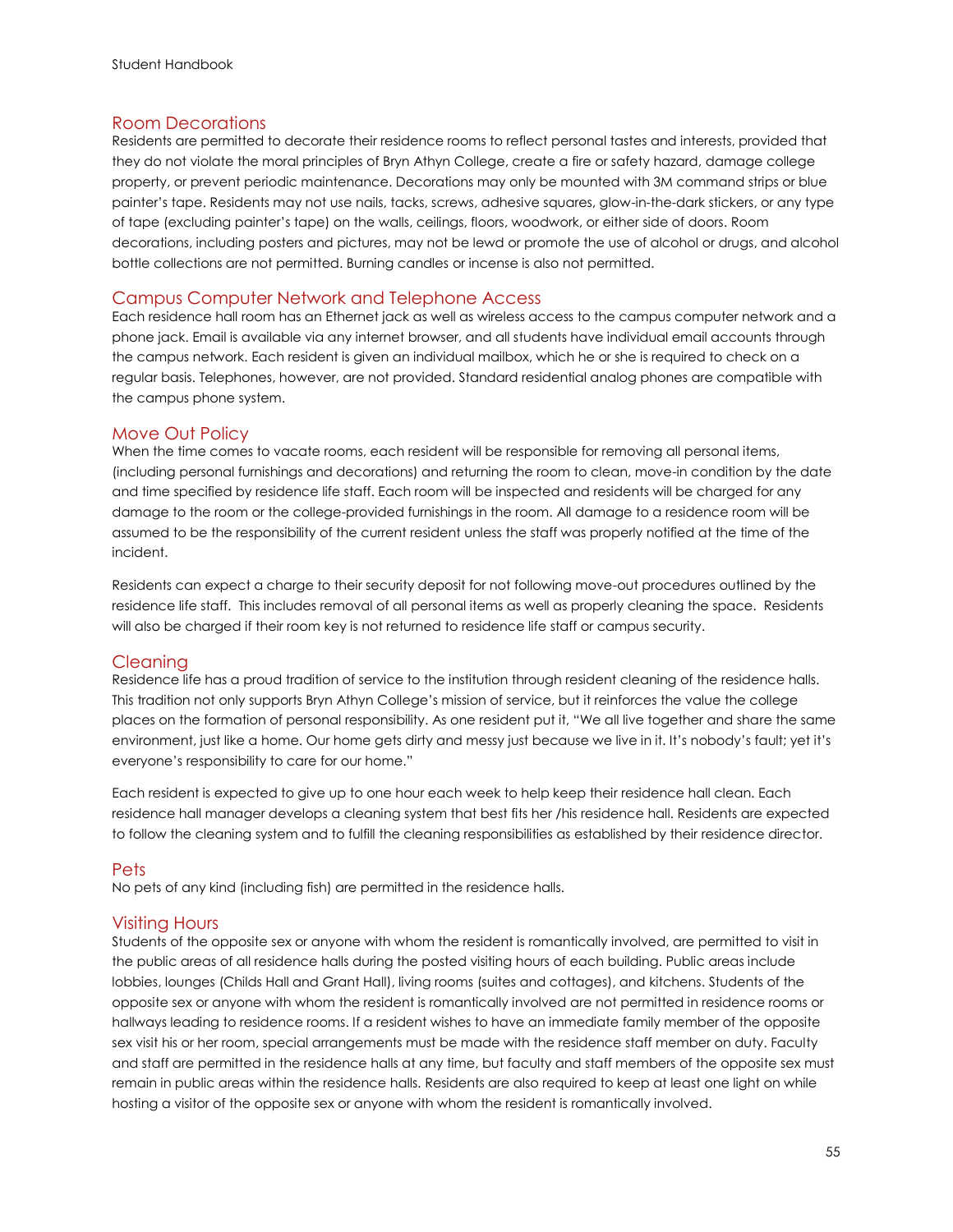| Childs and Grant Hall | Sunday-Thursday<br>Friday-Saturday | $7:00 \text{ pm} - 12:00 \text{ cm}$<br>$7:00 \text{ pm} - 2:00 \text{ cm}$ |
|-----------------------|------------------------------------|-----------------------------------------------------------------------------|
| Suites                | Sunday-Thursday<br>Friday-Saturday | $1:00 \text{ pm} - 12:00 \text{ cm}$<br>$1:00$ pm $- 2:00$ am               |
| Cottages              | Sunday-Thursday<br>Friday-Saturday | $1:00 \text{ pm} - 12:00 \text{ cm}$<br>$1:00$ pm $- 2:00$ am               |

#### <span id="page-55-0"></span>**Curfew**

All first-year residents under the age of 20 must be in their residence hall by 12:00 midnight on weekdays and 2:00 am on weekends. First-year residents may request extended curfew in the case of a particular event that ends after curfew, but extended curfew is a privilege and is up to the discretion of the residence staff. All other residents, including new and first-year residents over the age of 20 may set their own hours, and are expected to use good judgment in doing so.

#### <span id="page-55-1"></span>Overnight Sign-out

First year residents under the age of 20 must sign out and provide necessary contact information before leaving the residence hall overnight. Residents over the age of 20 with no curfew are encouraged to sign out overnight and/or to let a residence life staff member know when they will be out of the building overnight, especially for an extended period of time. This allows the staff to contact the resident in case of emergency. Residents are not permitted to sign out overnight to the residence of a member of the opposite sex or anyone with whom the resident is romantically involved, unless it is part of an approved college trip with an institutional representative (see Institutional Representative section).

#### <span id="page-55-2"></span>Overnight Guests

Residents are welcome to host non-romantic same-sex overnight visitors provided that the resident receives permission from her/his roommate and her/his guest checks in with a member of the residence staff. The host resident is responsible for making sure that her/his guest is aware that she/he is subject to all residence life policies and rules. A guest may be asked to leave campus housing for violating residence life policies and the resident host is responsible for any fines that her/his guest may incur. A guest may not stay in campus housing for more than three consecutive nights or more than nine nights per academic term.

#### <span id="page-55-3"></span>Extended Overnight Guests

Residents who wish to host a non-romantic same-sex guest for more than three consecutive nights must submit an extended overnight visitor application to the director of residence life at least two weeks prior to the guest's expected date of arrival and must have the application approved by the director of residence life. Approved guests must pay \$100 for each full or partial week (beyond the three consecutive night maximum for guests described above). Guests will receive a key-fob providing access to the residence hall upon receipt of a \$20 deposit, refunded upon return of the fob. The host resident is responsible for making sure that her/his extended overnight guest is aware that she/he is subject to all residence life policies and rules. A guest may be asked to leave campus housing for violating residence life policies and the resident host is responsible for any fines that her/his guest may incur.

#### <span id="page-55-4"></span>Enforcement of Residence Life Policies

All residence life policies are supported by a system of fines and warnings. A fine or a warning is administered to a resident when a policy is broken. Specific fines and warning systems vary by residence hall.

The residence life staff supervises the administration of the fines and warnings system that is appropriate to their building. Additional disciplinary action may also apply at the discretion of the residence hall manager, director of residence life and/or the dean of students.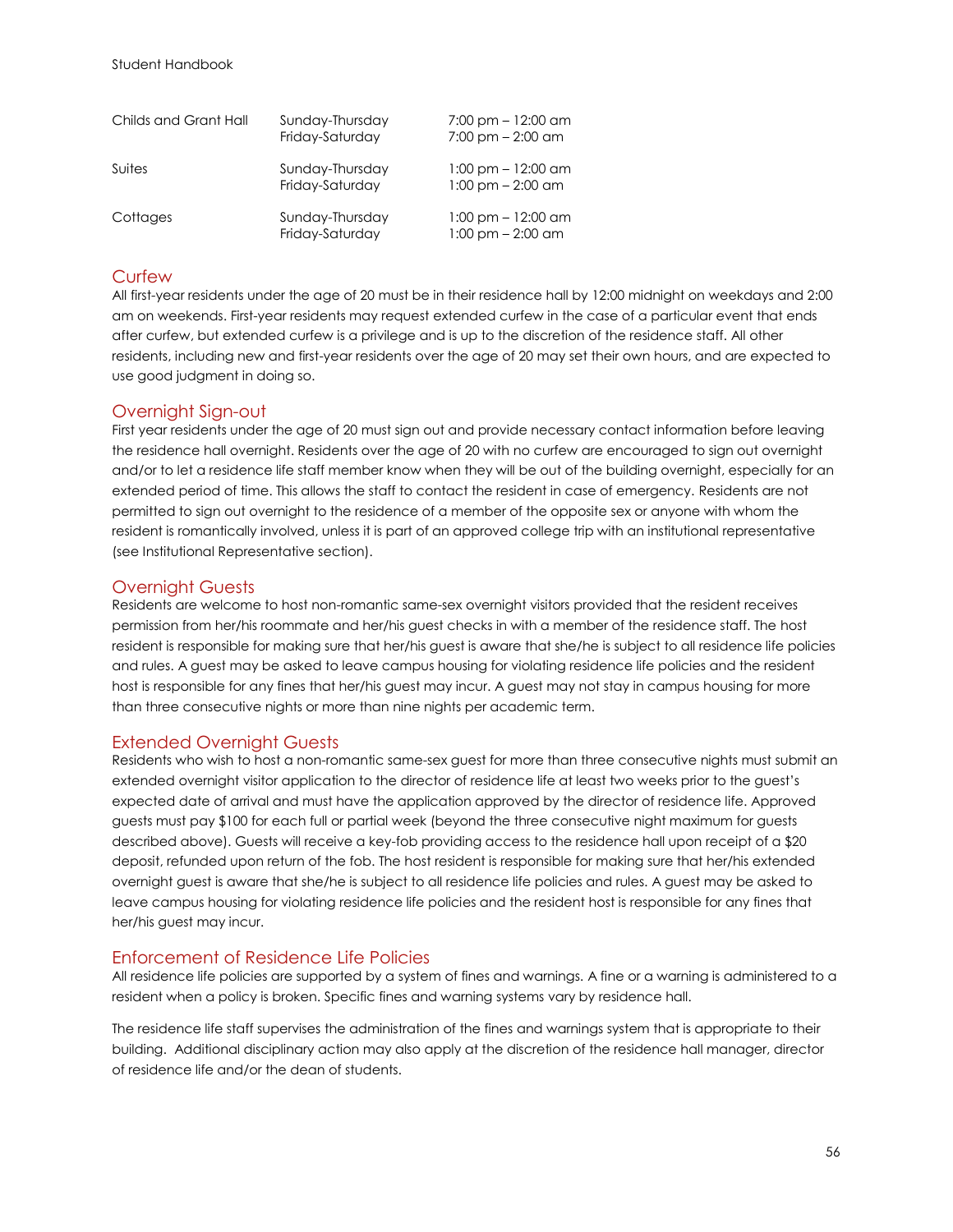## <span id="page-56-0"></span>Housing When School is Not in Session

Room and board fees cover residence only while school is in session. Therefore, all residence halls are closed over mid-year and summer breaks. Students are expected to have alternate living and eating arrangements during Thanksgiving, Christmas, spring, Easter, and summer breaks.

The exact dates and times that the residence halls will open and close for an upcoming break are communicated to the student body via email from the Director of Residence Life about two weeks in advance.

## <span id="page-56-1"></span>Housing During Mid-Year Breaks

Residents may apply to live in campus housing during Thanksgiving, Christmas, and spring breaks by submitting an application to their residence hall manager prior to the beginning of the break. To be eligible for approval, a resident must meet the following criteria:

- She/he must be in good academic and disciplinary standing with the college.
- She/he must be registered for classes and/or an internship immediately following the break for which she/he is applying for housing.
- She /he must either: a) be an international student, b) meet the college's official definition of a selfsupporting student as defined for financial aid purposes and be verified as such by the college financial office, or c) be registered through Bryn Athyn College for classes at another institution that continue to meet during the break or who are actively engaged in an on-campus internship during the break.

The fee for any portion of a mid-year break is \$100. Residents approved to live in campus housing over a mid-year break must sign a contract by which they agree to a method of payment for the housing fee and to abide by the residence life policies in effect during the break.

## <span id="page-56-2"></span>Residence Life Staff

The residence life staff is made up of Resident Assistants (RAs), Resident Hall Managers, and the Director of Residence Life.

RAs live in the residence halls with their fellow students and help provide a welcoming and friendly atmosphere. They also provide supervision of residents by maintaining and sharing duty hours as well as administering fines and warnings when appropriate.

Residence Hall Managers are adult staff members who live on campus and oversee the function of one residence hall or complex. Residence Hall Managers supervise a staff of RAs and ensures that residence life policies are upheld at all times. Managers also function as a support for residents who may need consultation and ensures the health and well-being of every resident while promoting a supportive learning community.

The Director of Residence Life is responsible for overseeing all aspects of residence hall life. This includes oversight of all housing assignments, management of residence hall facilities, enforcing policy and promoting an atmosphere of learning and support throughout the residence life program.

## Additional Policies

Additional policies and information about residence life are available in the Resident Student Handbook. Each resident student is expected to familiarize themselves with and be responsible for these policies prior to move-in every academic year.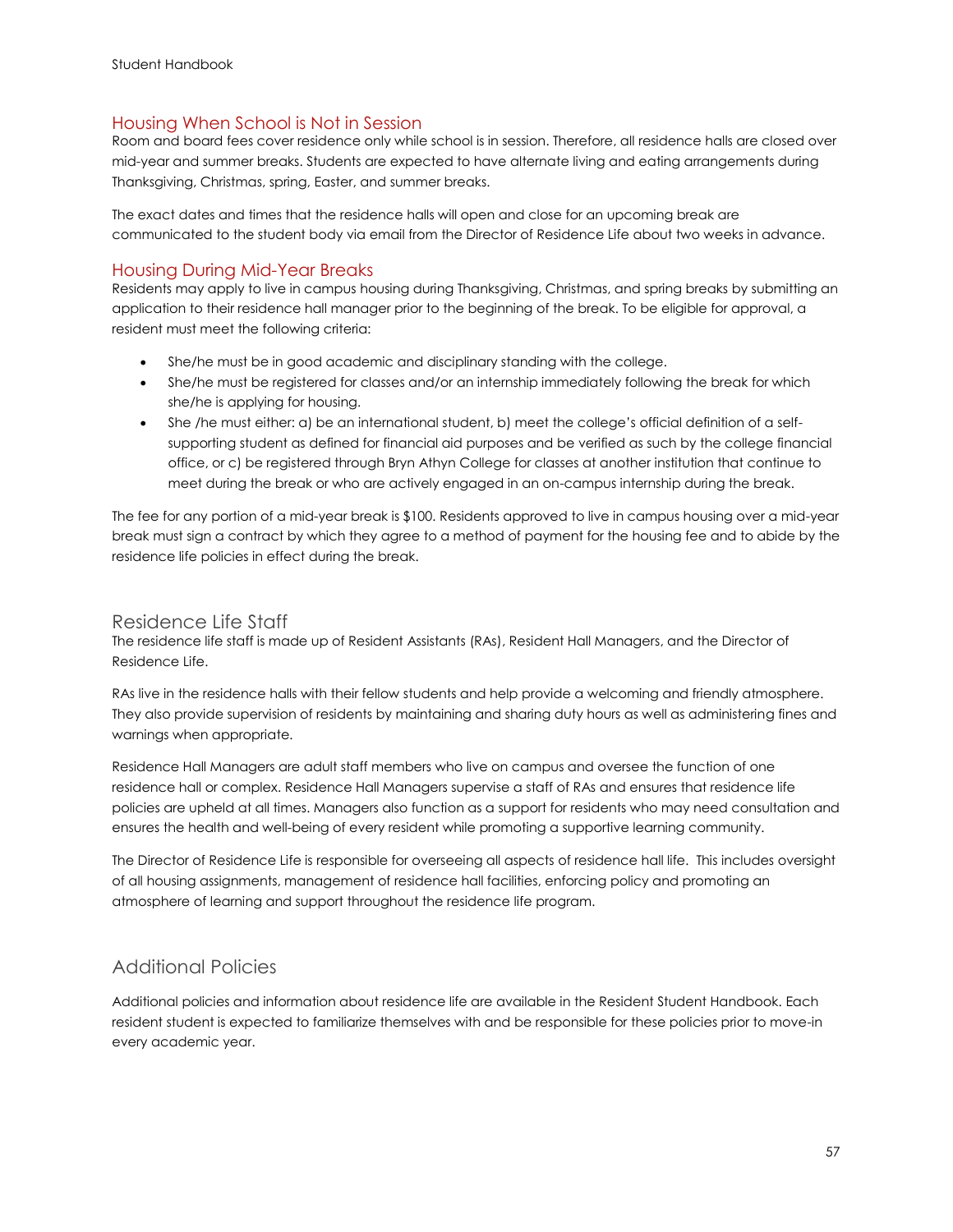# <span id="page-57-0"></span>Religious and Community Life

## <span id="page-57-1"></span>Sacred Space and Chapel Program

The Bryn Athyn College chaplain's office strives to promote spiritual consciousness among students, faculty and administrators in accordance with the teachings for the New Church. Toward this end, it administers programs that are designed to provide an atmosphere in which spiritual inquiry may be fearlessly pursued, moral life conscientiously practiced, and charitable actions generously performed.

The chaplain's office provides students and faculty with opportunities to worship as a community in a variety of ways so that there is ample opportunity for prayer, mutual reflection, and religious instruction. The following sacred space program offerings provide an opportunity for members of the college community to support each other in focusing on the spiritual dimension of their lives:

- Monday. Support Groups and Spiritual Practices (various locations). Bible study, spiritual growth programs, meditation, twelve step recovery programs, etc. (not required)
- Tuesday. Devotional Chapel (Pendleton Hall Chapel). Meditative music and readings from the Sacred Scriptures. Readings are given by clergy and theological school students. (not required)
- Wednesday. Traditional Chapel Service (Pendleton Hall Chapel). Special music, the opening of the Word, prayer, hymns, readings from the Sacred Scriptures, a talk, benediction, and the closing of the Word. (Full-time students are required to attend either this service or the Friday praise and testimony service).
- Thursday. Devotional Chapel (Pendleton Hall Chapel). Meditative music and readings from the Sacred Scriptures. Readings are given by clergy and theological school students. (not required)
- Friday. Praise and Testimony (Pendleton Hall Chapel). Contemporary praise music and the testimony of individuals who would like to share their spiritual journey and spiritual experiences with the Bryn Athyn College community. (Full-time students are required to attend either this event or the Wednesday chapel service).

Wednesday or Friday offerings may be replaced occasionally by special presentations highlighting spiritual topics important to the Bryn Athyn College community. Special presentations may feature guest speakers.

## <span id="page-57-2"></span>Convocation

Convocation is held three times per year for the purpose of having the entire college community come together for spiritual focus and community building. Convocations are held on Wednesday in place of both the Wednesday chapel service and the Friday praise and testimony service.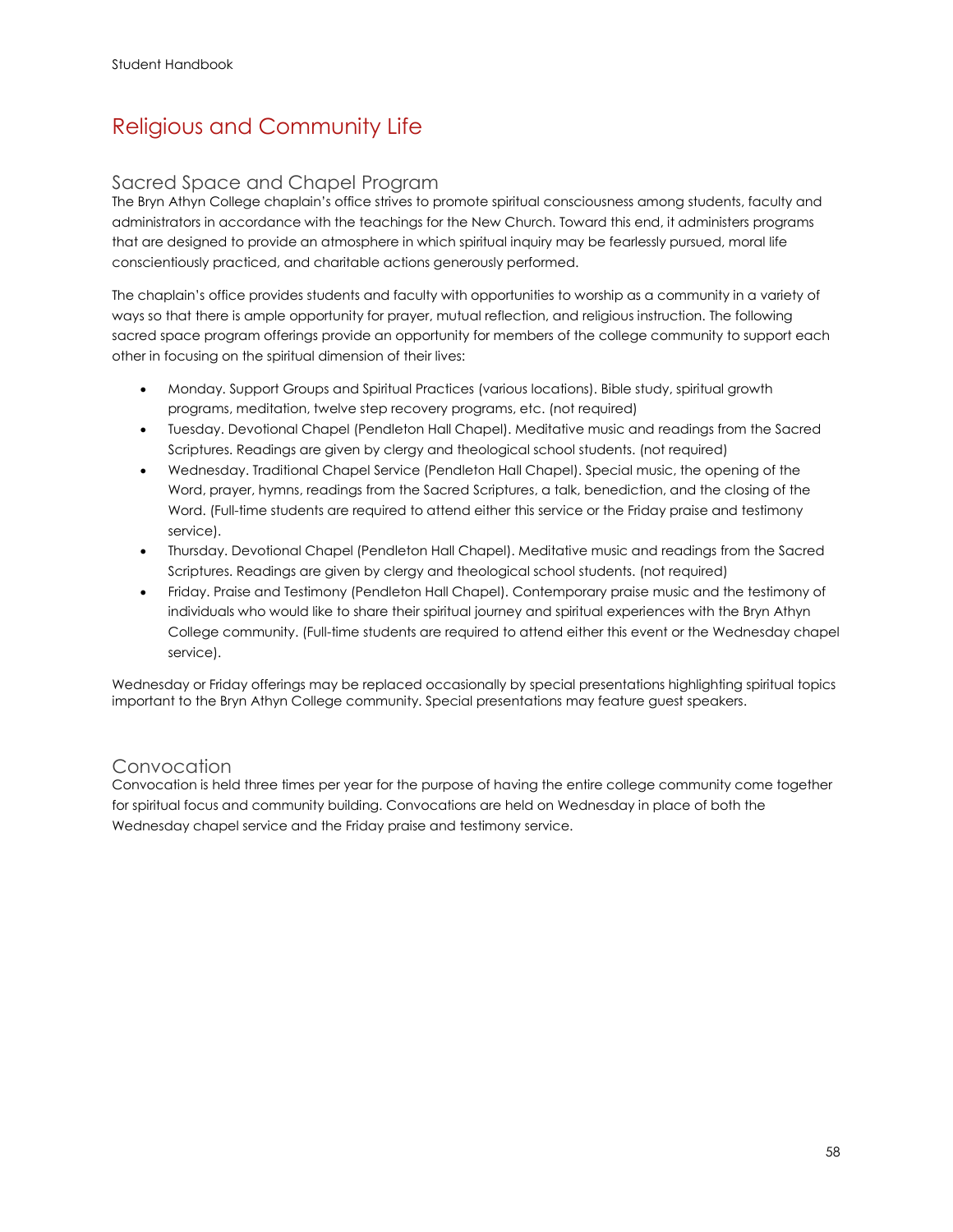# <span id="page-58-0"></span>Student Services

## <span id="page-58-1"></span>Academic Support

Students experiencing academic difficulties or who desire academic support are encouraged to contact their academic advisor and the director of academic support. Academic assistance is available to students through the Academic Support Program.

The Academic Support Program consists of a limited tutoring program and four academic support centers. The peer tutoring program has a limited budget to match students needing specific assistance with peer tutors. The four academic support centers provide assistance in math, writing, research, and study habits. See page 46 for more information.

## <span id="page-58-2"></span>Career Services

Resource materials designed to assist students in investigating various career choices or graduate school are available through the career services office located in the Brickman Center. Career counseling assists students in clarifying their interests and abilities in order to make effective career choices. Individualized counseling, interest and personality inventories, workshops and assistance in selecting and applying to graduate school, as well as professional contacts are provided. For more information, contact Laura C. Nash, Career Counselor (267-502-2412 o[r laura.nash@brynathyn.edu\)](mailto:laura.nash@brynathyn.edu).

## <span id="page-58-3"></span>Counseling Services

Counseling services at Bryn Athyn College are designed to promote the academic, personal, and social growth of students. The college years are times of accelerated growth, significant challenges and considerable stress. It is normal, even expected that students might encounter difficult or stressful events. However, when students use the resources available to them, there is a much greater chance of success and overall well-being. Counseling services are available to Bryn Athyn undergraduate students during the academic calendar year.

Students may contact the on-campus counselor, Dr. Regan Lee-Kin, psychologist, directly for appointments at 267.502.2949, or by email at Regan.Lee-Kin@brynathyn.edu.

Dr. Lee-Kin's office is located in the Student Health Center in Brickman, office number 019. She will see students for 5 sessions, free of charge. Her days and times on –campus are Mondays 10a.m. -3:00p.m., and Thursdays from 2:30-7:30p.m. Please contact the Dean of Students (267)502-2551 in any event of an emergency as the counselor is primarily available only during her ten scheduled hours per week. Students in need of long term support may be referred to an appropriate community provider. Dr. Lee-Kin will provide a list of possible off-campus providers in the surrounding area for students to access. Off-campus counseling services need to be paid for from either health insurance or out-of-pocket payments. Please do not hesitate to contact Kiri Rogers, Dean of Students, at (267)502-2551 for any questions about the counseling program.

## <span id="page-58-4"></span>Student Health Services

Student Health Services is located in Lower Brickman just outside the entrance to the Dining Hall. All students are eligible for routine care for illness or injury. We work closely with a broad network of nearby specialists.

Clinic Hours: A Nurse Practitioner is on site for 12 hours each week while school is in session.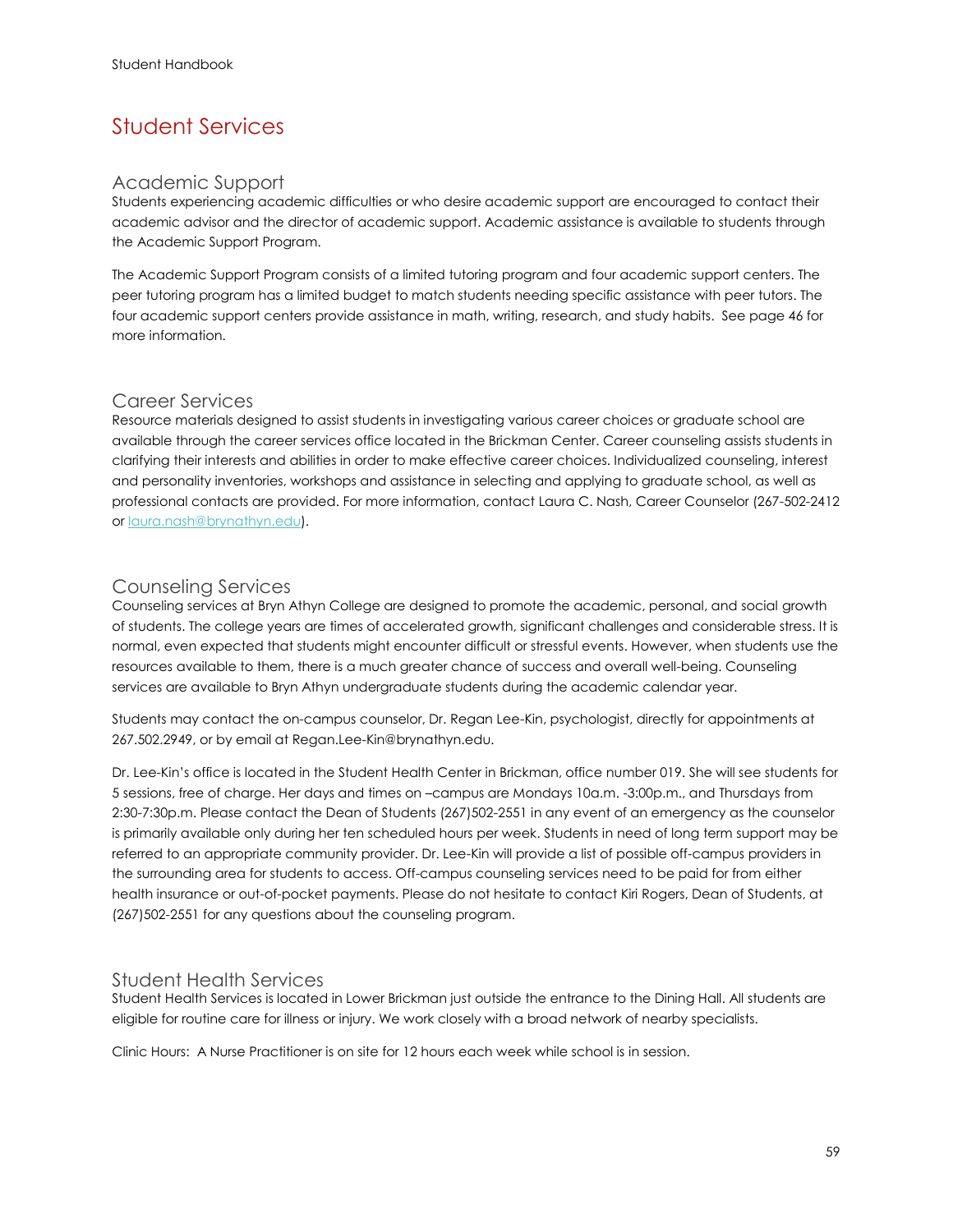#### <span id="page-59-0"></span>Further Information

Additional information on mental health services, addiction issues, physical health, and/or personal counseling is available from the dean of students, the residence hall directors, or any of the personal counselors available to college students. Students should feel free to contact any of the above at any time if they are experiencing difficulties that seem beyond their ability to handle. Getting help for a problem before it becomes a bigger problem is one way students can be active in their own health.

## <span id="page-59-1"></span>Campus Security

Campus security is overseen by the Academy of the New Church Security and Safety Department, located in the Benade Hall building on the Academy of the New Church Secondary School. Specific policies and procedures, as well as full crime statistics, are available from the Security and Safety Department (www.brynathyn.edu/student-life/safety). An on-call security officer can be reached 24 hours 7 days a week at 267-502-2424. The Annual Security Report for Bryn Athyn College is available at www.brynathyn.edu/studentlife/safety.

## <span id="page-59-2"></span>International Student Support

An international student advisor is available to assist international students in making adjustments to life in this country and on campus, including assisting them with visa information, obtaining a social security number, facilitating work study on campus, etc. International students seeking personal support are encouraged to meet with the international student advisor or the professional counseling services provided by the college (see Personal Counseling section).

## <span id="page-59-3"></span>Information Technology

Bryn Athyn College promotes access to a wide range of information and computer services for academic, instructional, administrative, and research purposes. This includes providing each student with a campus computer network account. Help desk support is available at the Information Technology Department (located on the ground floor of Pitcairn Hall) Monday through Friday 8:30 am – 4:30 pm. After hours tech support is available Monday through Thursday 7:00 pm – 10:30 pm and Sundays 3:00 pm – 9:00 pm. Students may go to the Information Technology Department, call (267-502-2680), or email (helpdesk@brynathyn.edu) for assistance.

All students are required to have a laptop for academic purposes. Public computers are also available in the Swedenborg Library and Pendleton Hall student lounge. Public printers are also available for student use.

## <span id="page-59-4"></span>Swedenborg Library

Swedenborg Library, with more than 118,000 volumes and online databases available for study and research in a wide variety of fields, is an important resource center in the academic life of our students. A current student ID card with library barcode is required for checking out all materials. This includes reserve items and interlibrary loan services. The privilege of borrowing books and other materials from Swedenborg Library may be withdrawn if fines for overdue or lost materials are not paid upon notification. Students are expected to abide by all posted library rules.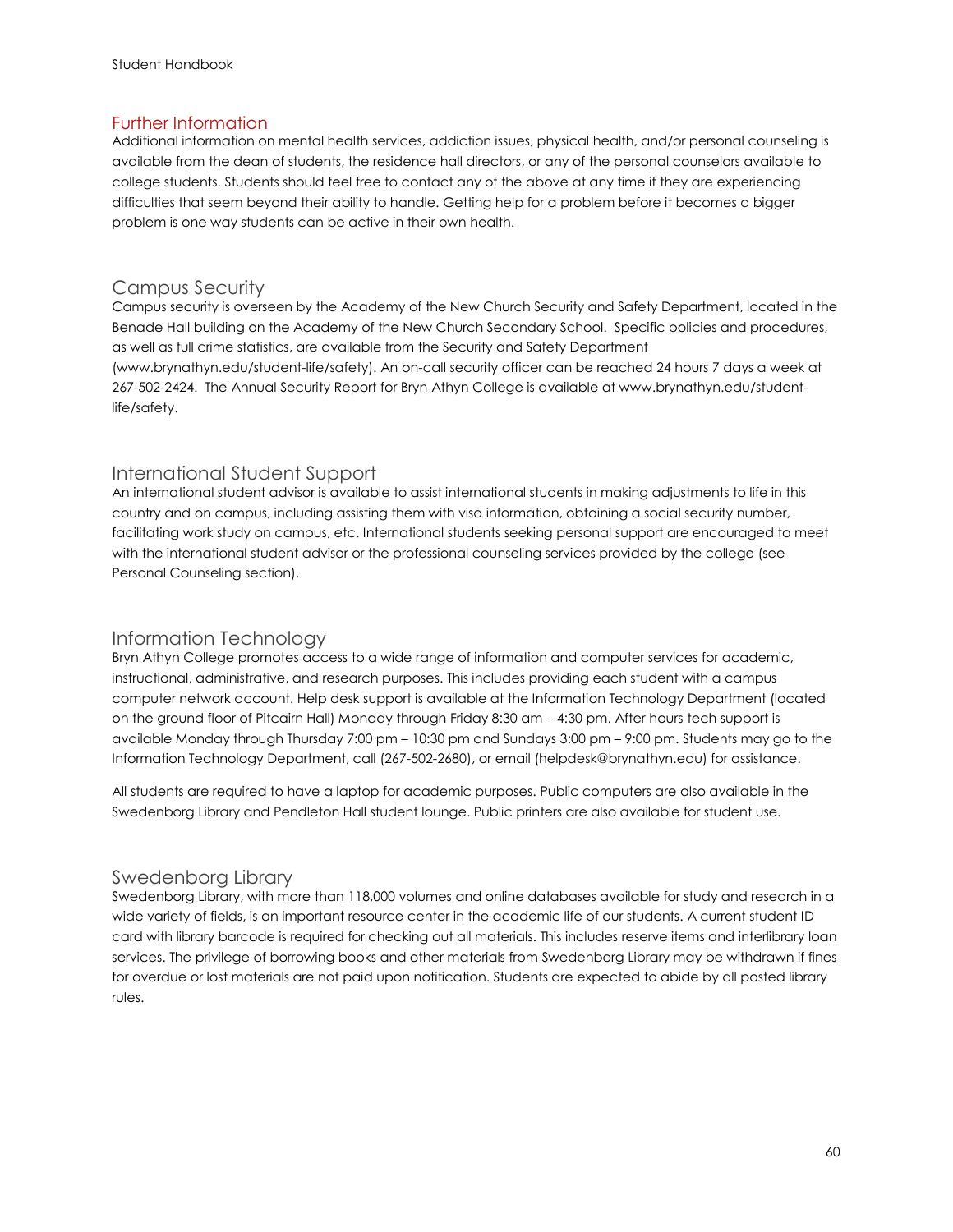## <span id="page-60-0"></span>Food Service

Food is served in the Brickman Center dining room Monday breakfast through Friday lunch. Meals from Friday dinner through Sunday dinner are served at the Academy Dining Hall on the Academy of the New Church campus.

Food service is provided by Sodexo. All resident students are required to purchase a full meal plan. Each meal offers a hot option, as well as salad bar, deli station, and pizza and/or grill stations. Students with special dietary needs due to diagnosed medical conditions may contact the food service manager (267-502-2645) or student health center (267-502-4582) to see whether arrangements can be made to meet those special needs.

Students must show their ID card at the door to verify that they are on the meal plan. Guests are welcome in both dining facilities provided that they pay for their meal. Meal prices are posted in both facilities and can be paid directly to the Sodexo staff member on duty at the check-in station.

Students are responsible for maintaining appropriate behavior, language, and dress while in both dining facilities and for following all regulations as posted. Dining Hall staff members have the authority to refuse admittance or dismiss any student whose dress or behavior does not conform to dining regulations.

## <span id="page-60-1"></span>Ordering Food for Campus Events or College Trips

Student groups ordering food for trips or on-campus events must submit a food order to the Sodexo manager two weeks prior to the event. Sample takeout menus are available from the Sodexo manager. All food orders must be accompanied with a list of resident student names. All non-resident students will be charged per meal.

## <span id="page-60-2"></span>Bookstore

The college bookstore, located on the first floor of the Swedenborg Library, is available for students to purchase academic supplies, course textbooks and reading packets, and Bryn Athyn College apparel. Students may contact the bookstore manager (267-502-2612) with questions regarding textbook or other academic supplies.

# <span id="page-60-3"></span>Student Clubs and Organizations

## <span id="page-60-4"></span>Student Government

The purpose of student government is to represent and serve the student body and to enrich the student experience at Bryn Athyn College. To this end, student government addresses issues within the college that pertain to the lives of students and serves as the official point of communication between the student body and the college administration and faculty. Student government also promotes and approves the establishment of officially recognized student clubs and organizations, allocates funds to support student club and organization activities, and sponsors events to enrich campus life.

Student Government consists of a student body president and vice president, two representatives from each class, and representatives from each student organization that has been granted a voting seat on student government. Elections take place in the spring term of the academic year prior to the elected representatives taking office (with the exception of the freshman class representatives, who are elected in the fall term of the year in which they serve).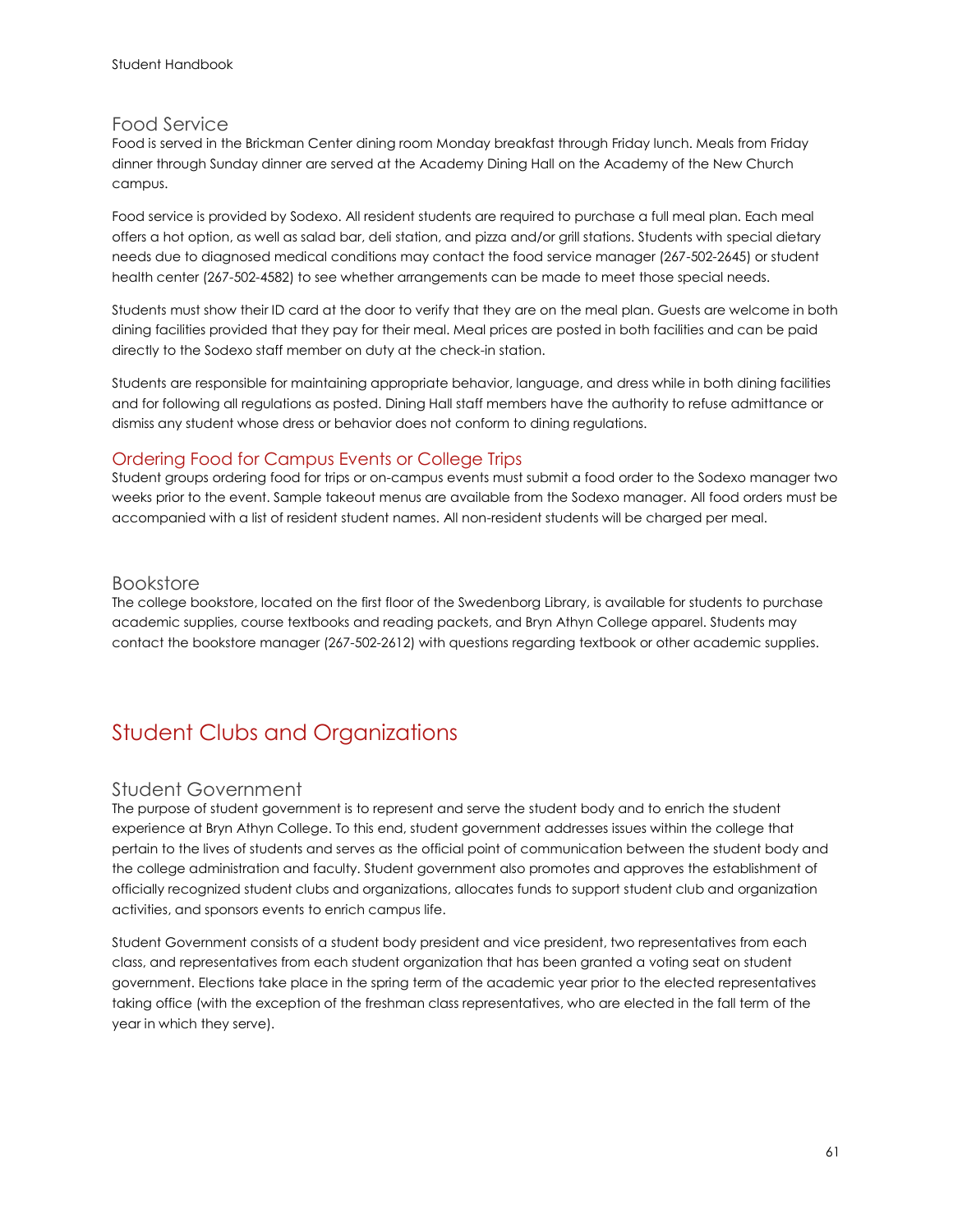## <span id="page-61-0"></span>Social Committee

The social committee is made up of students who are interested in brainstorming, planning, and leading social, cultural, and recreational events for the college community. The committee meets regularly with the director of student activities to develop ideas and organize events for the student body. Students interested in serving on the social committee are encouraged to contact Justin Bowyer, director of student activities (267-502-2957 or [justin.bowyer@brynathyn.edu\)](mailto:justin.bowyer@brynathyn.edu).

## <span id="page-61-1"></span>CARE (community service)

CARE is a student-led service organization where students can either gain leadership experience by designing, organizing, and facilitating service projects or simply experience the joy and reward that come from serving others by participating in an established service project. CARE offers numerous on- and off-campus service opportunities throughout the year, including a service day during fall term orientation. Students interested in joining CARE should contact the student CARE president or vice president. Questions about CARE can be directed to either the CARE president or the CARE advisor, Justin Bowyer (267-502-2957 or [justin.bowyer@brynathyn.edu\)](mailto:justin.bowyer@brynathyn.edu)

## <span id="page-61-2"></span>Beacon (student newspaper)

The Bryn Athyn College BEACON is a student-run newspaper that shares news, features, opinion pieces, short fiction, poetry, and art with the student body. A staff of student writers, photographers, artists, proofreaders and editors work together to produce two issues per term. The BEACON's goal is to provide its contributors with a flexible, intellectually open medium for sharing experiences, opinions, and ideas and to add a creative flavor and informative texture to the life of the College. Students interested in contributing to the BEACON or serving on the BEACON staff should contact the student editors.

## <span id="page-61-3"></span>Active Minds

Bryn Athyn College is currently one of more than 340 colleges to have a chapter of the national Active Minds organization. The goal of Active Minds is to increase student awareness of mental health issues, sponsor mental health awareness programs, and make information and resources regarding mental health and mental illness available to the student body. Active Minds seeks to help remove the stigma that can surround mental health issues and to create a comfortable environment for open conversation about mental health issues on college campuses through North America. Students interested in joining the Bryn Athyn College chapter of Active Minds should contact the student Active Minds chapter president.

## <span id="page-61-4"></span>International Student Organization

The International Student Organization (I.S.O.) strives to raise global cultural awareness among the student body, address campus issues that particularly affect international students, and celebrate and support the international members of the student body. I.S.O. sponsors several excursions to nearby cities as well as an annual international day, which allows students to share their heritage with the college community by showcasing their nation's traditional foods, clothing, music, and art. I.S.O. is open to all students, international and domestic. Students interested in participating in I.S.O. should contact the student I.S.O. president. Questions about the International Student Organization can be directed to either the student I.S.O. president or the I.S.O. advisor, Justin Bowyer [\(justin.bowyer@brynathyn.edu\)](mailto:justin.bowyer@brynathyn.edu).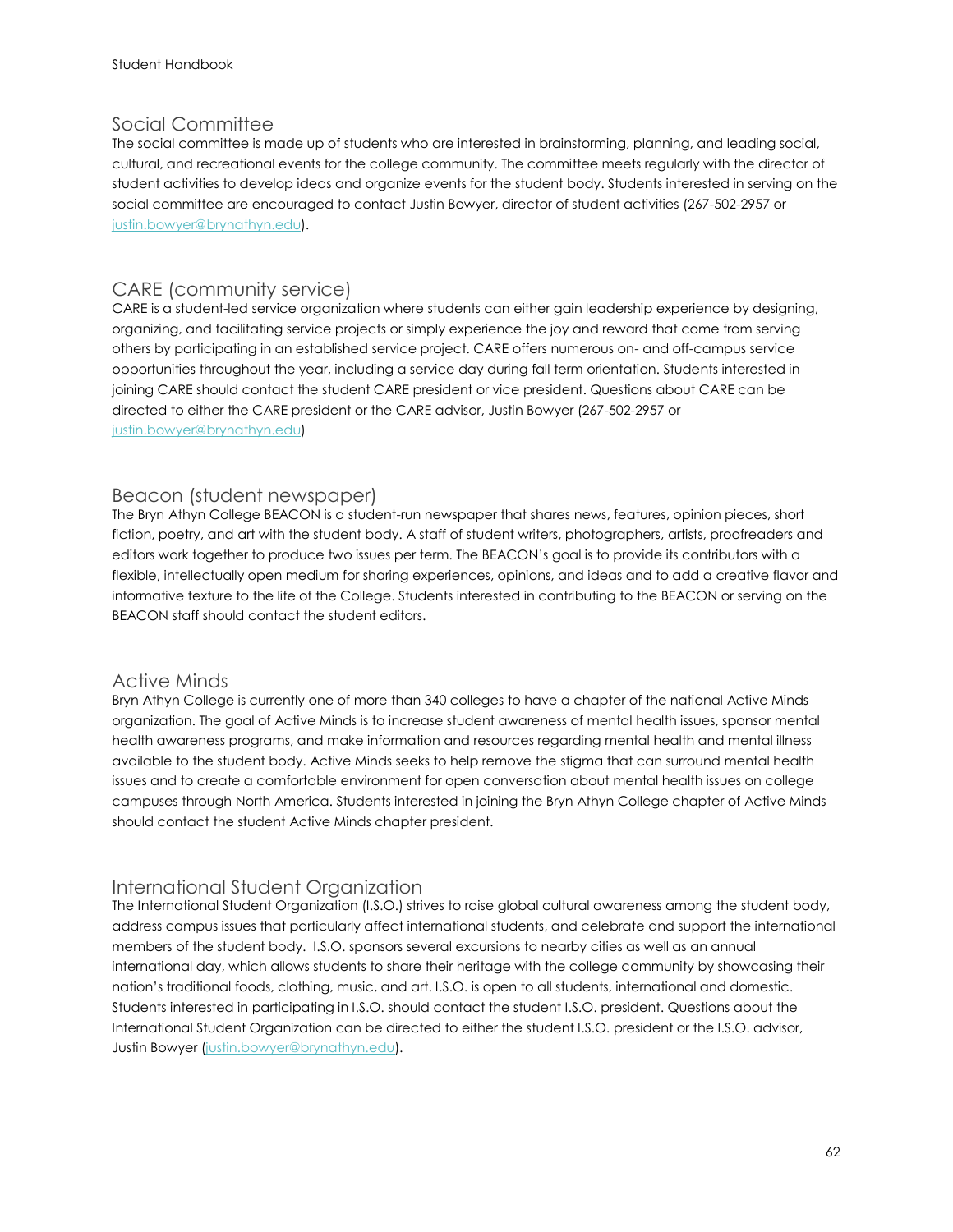## <span id="page-62-0"></span>Outing Club

The Outing Club consists of students who are interested in outdoor recreation such as camping, backpacking, rafting, and bike trips. Representatives from the Outing Club meet regularly with the Social Council to help plan, organize and lead outdoor recreational activities and trips. Students interested in participating in the Outing Club should contact the student Outing club president. Questions about the Outing Club can be directed to either the student Outing Club president or the Outing Club advisor, Robin Cooper (267-502-2411 or [robin.cooper@brynathyn.edu\)](mailto:robin.cooper@brynathyn.edu)

## <span id="page-62-1"></span>Student Athlete Advisory Committee

The Student Athlete Advisory Committee (SAAC) is made up of representative student-athletes chosen from each athletic team by their coaches. The purpose of SAAC is to give student athletes an opportunity to provide insight on the student-athlete experience, including input on how rules, regulations, and policies affect the studentathlete. Questions about the Student Athlete Advisory Committee can be directed to the SAAC chair, Abraham Joseph (267-502-6083 o[r abraham.joseph@brynathyn.edu\)](mailto:abraham.joseph@brynathyn.edu).

## <span id="page-62-2"></span>The Never B Flats

The Never B Flats is a group of Bryn Athyn College women devoted to providing a cappella entertainment for the college and for its outside community. Their mission states: "We aim to make use of the talents that the Lord had provided us with and are dedicated to service." For more information about the Never B Flats and to hear recordings of past concerts, visit their website,www.reverbnation.com/theneverbbs.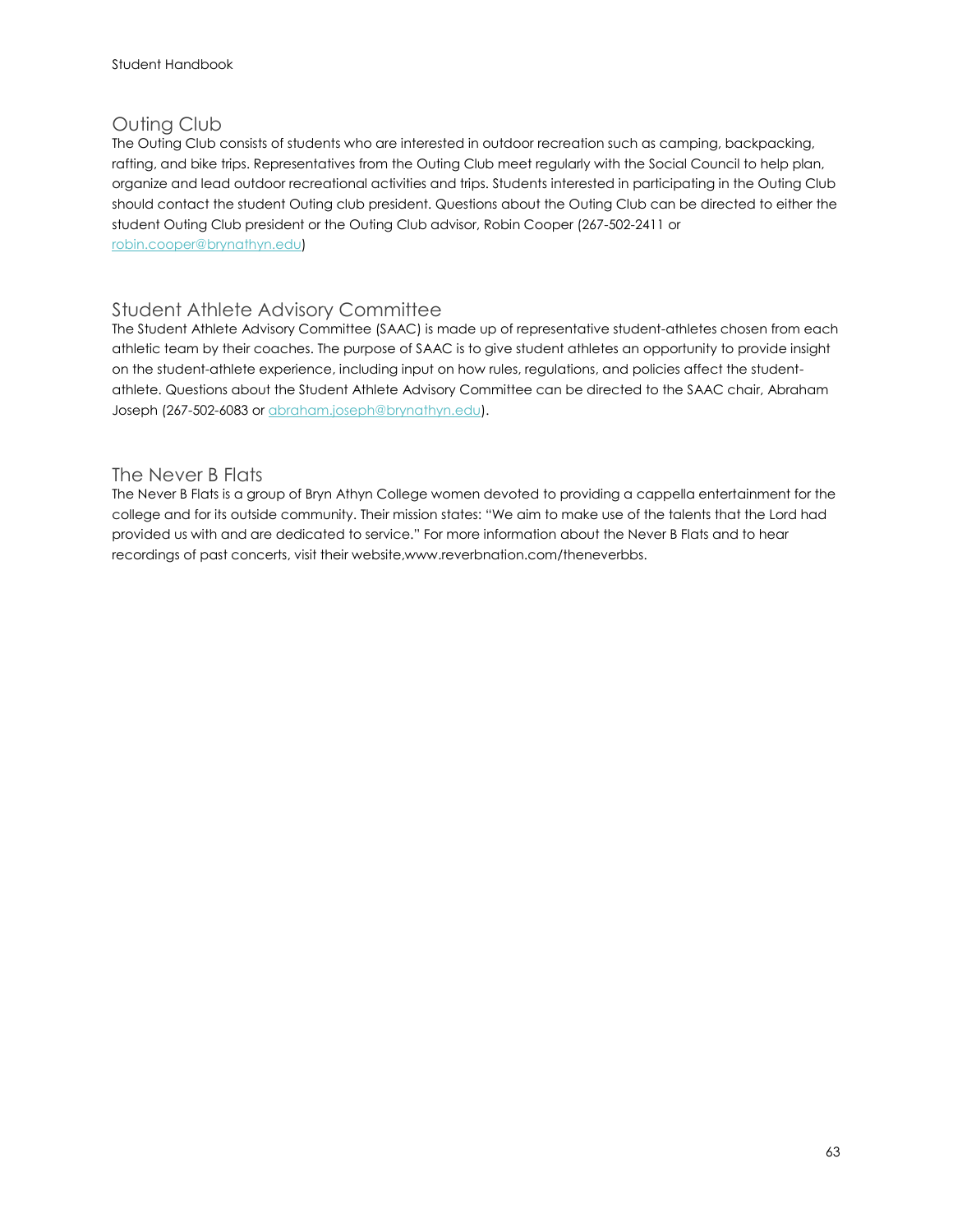# <span id="page-63-0"></span>Campus Facilities and Hours of Operation

Unless otherwise noted, all hours of operation are Monday – Friday

#### <span id="page-63-1"></span>Asplundh Field House

The Asplundh Field House, which underwent extensive renovation and addition in the late 1990s, is home of the Lions soccer, volleyball and lacrosse teams as well as housing a fitness center, training room, two gymnasiums and a dance studio.

Hours of Operation:

| Athletics Office | 8:30 am - 4:30 pm     |
|------------------|-----------------------|
| Fitness Center   | $5:00$ am $-11:00$ pm |

#### <span id="page-63-2"></span>Brickman Center

The Theodore and Sally Brickman Center for Student Life and Admissions, which opened in 2009, houses the president's office, admissions and financial aid offices, marketing department, alumni relations office, dining facilities, student health center, and a large great room for studying and student activities. Meals are served in the Brickman Center dining room between Monday breakfast and Friday lunch. Meals from Friday dinner through Sunday dinner are served at the Academy Dining Hall on the Academy of the New Church Secondary Schools campus.

| Hours of Operation:              |                                      |
|----------------------------------|--------------------------------------|
| President's Office               | $8:30$ am $-4:30$ pm                 |
| Admissions and Financial Aid     | $8:30$ am $-$ 4:30 pm                |
| Brickman Center Dining Room      |                                      |
| Hot Breakfast (Monday-Friday)    | $7:30$ am $-9:00$ am                 |
| Continental Breakfast (Mon-Fri)  | $9:00 \text{ cm} - 10:30 \text{ cm}$ |
| Lunch (Monday – Friday)          | $12:00 \text{ pm} - 1:00 \text{ pm}$ |
| Dinner (Monday - Thursday)       | $5:30$ pm $-6:30$ pm                 |
| ANC Dining Hall (weekend meals)  |                                      |
| Saturday Breakfast (continental) | $8:00 \text{ cm} - 10:00 \text{ cm}$ |
| Sunday Breakfast (continental)   | $9:00 \text{ cm} - 10:30 \text{ cm}$ |
| Lunch (Saturday – Sunday)        | $12:00 \text{ pm} - 1:00 \text{ pm}$ |
| Dinner (Friday-Sunday)           | $5:30$ pm $-6:30$ pm                 |

## <span id="page-63-3"></span>Cairnwood Estate

Cairnwood Estate is an educational, cultural, and hospitality center serving Bryn Athyn College, the Academy of the New Church Secondary Schools, the Bryn Athyn community, and the surrounding area. Designed in the Beaux Arts style by the renowned architectural firm Carrére and Hastings, Cairnwood Estate was the home of John Pitcairn, founder of the Pittsburgh Plate Glass Company, from its completion in 1895 until his death in 1916. After the Pitcairn family donated the house to the Academy of the New Church in 1980, Cairnwood stood vacant until its renovation in 1994. Students have the opportunity to serve as interns and interpreters at Cairnwood Estate

Weekday Tours: 11:00 am

#### <span id="page-63-4"></span>Doering Center

The Grant R. Doering Center for Science and Research houses science laboratories that facilitate undergraduate research projects as well as classrooms and faculty offices. The building was awarded LEED (Leadership in Energy and Environmental Design) Gold Standard by the United States Green Building Council. The 39,000 square-foot Doering Center opened in 2009.

Hours of Operation: During class hours (see course schedule)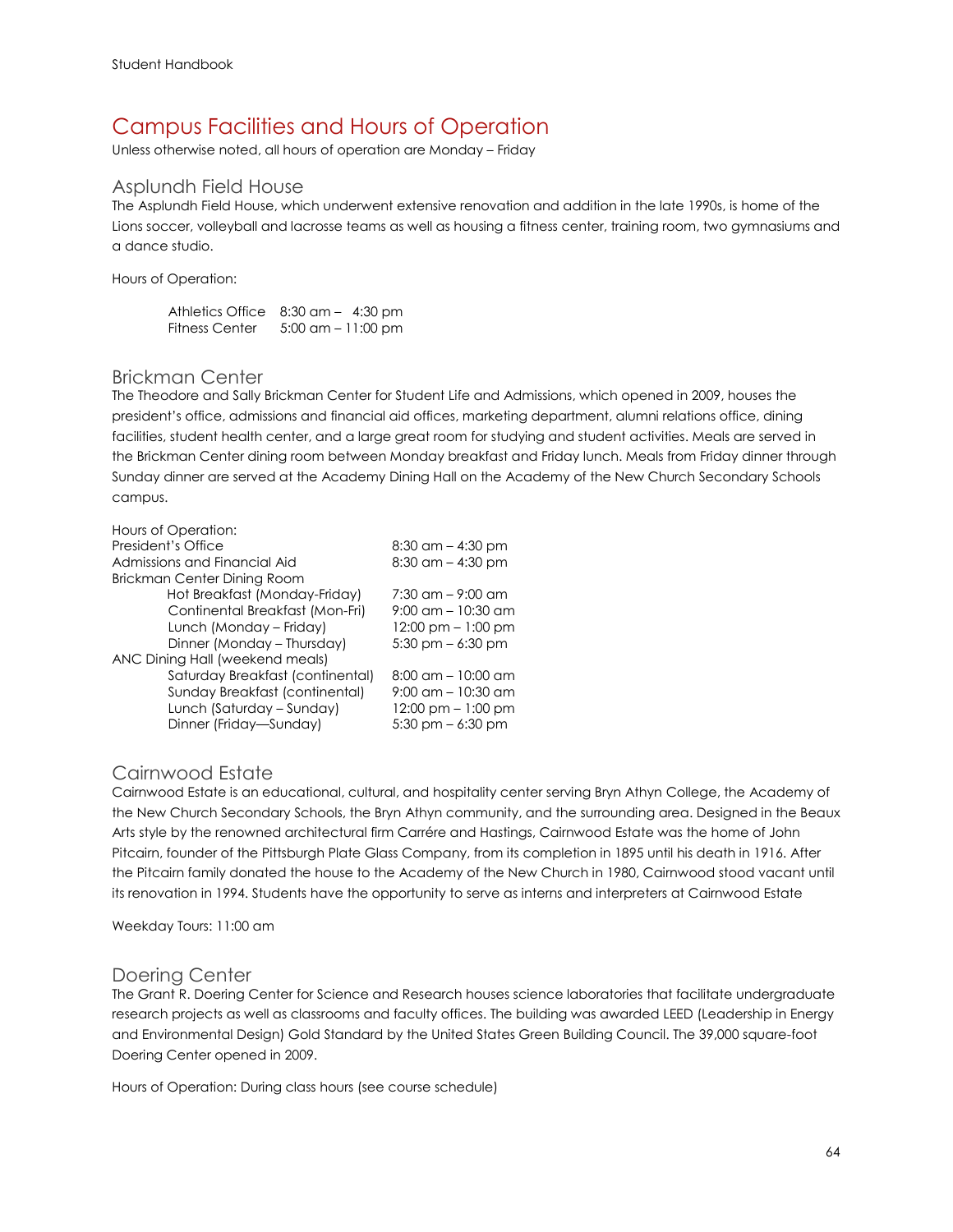#### <span id="page-64-0"></span>Fine Arts Center

The Fine Arts Center houses laboratory facilities for ceramics, drawing and painting, and photography, as well as classrooms, music rehearsal rooms, and a gallery.

Hours of Operation: During class hours (see course schedule)

#### <span id="page-64-1"></span>Glencairn Museum

Glencairn Museum serves Bryn Athyn College, the Academy of the New Church Secondary Schools, the Bryn Athyn Community, and the broader public through educating visitors about the history of religion through the art and artifacts in its world-renowned collections. Glencairn's Ancient Near East, Egyptian, Greek, Roman, and Medieval collections provide an unparalleled educational resource for Bryn Athyn College art history, history, and religion students, many of whom will find their classes held in the museum's classroom and galleries. Bryn Athyn students also have the opportunity to serve as museum interns and interpreters at Glencairn. Built in the medieval Romanesque style by Raymond Pitcairn, Glencairn served as a family home from its completion in 1939 until 1980, when Glencairn was given to the Academy of the New Church. Raymond Pitcairn's impressive collection of religious art then combined with the Academy Museum collections to form Glencairn Museum.

| Hours of Operation:           |                                     |
|-------------------------------|-------------------------------------|
| Front Desk                    | 8:00 am-5:00 pm                     |
| Weekday Tours (Mon, Wed, Fri) | $2:30$ pm                           |
| Weekend Tours (Saturday)      | 1:00, 1:30, 2:30, and 3:00 pm       |
| Saturday Great Hall (free)    | $1:00 \text{ pm} - 4:30 \text{ pm}$ |
|                               |                                     |

#### <span id="page-64-2"></span>Jungé Pavilion

The James F. Jungé Ice Rink and Pavilion is home of the Lions men's ice hockey team. The pavilion also serves as the home rink for the Academy of the New Church Secondary Schools and Bryn Athyn Youth Hockey as well as serving the Bryn Athyn community.

Hours of Operation: See ice hockey schedule for practice times and games

## <span id="page-64-3"></span>Mitchell Performing Arts Center (MPAC)

Built as the school's original gymnasium and community meeting facility in the early 20th century, the 439 seat Mitchell Performing Arts Center was renovated in 1999 and provides modern facilities for staging a variety of theatrical, musical, and other performances.

Hours of Operation: During class hours (see course schedule) and during theatrical practices.

#### <span id="page-64-4"></span>Pendleton Hall

Pendleton Hall houses the main college office, the dean's offices, the chaplain's office, faculty offices, the college's chapel, the college's theological school, and newly renovated classrooms.

Hours of Operation: College Office 8:00 am - 4:30 pm Theological School Office 8:30 am – 4:30 pm (Mon – Thurs)

#### <span id="page-64-5"></span>Pitcairn Hall

Pitcairn Hall houses a number of administrative and campus services offices, including the vice chancellor, treasurer, development office, information technology department, and director of campus services.

Hours of Operation: Information Technology Department 8:30 am – 4:30 pm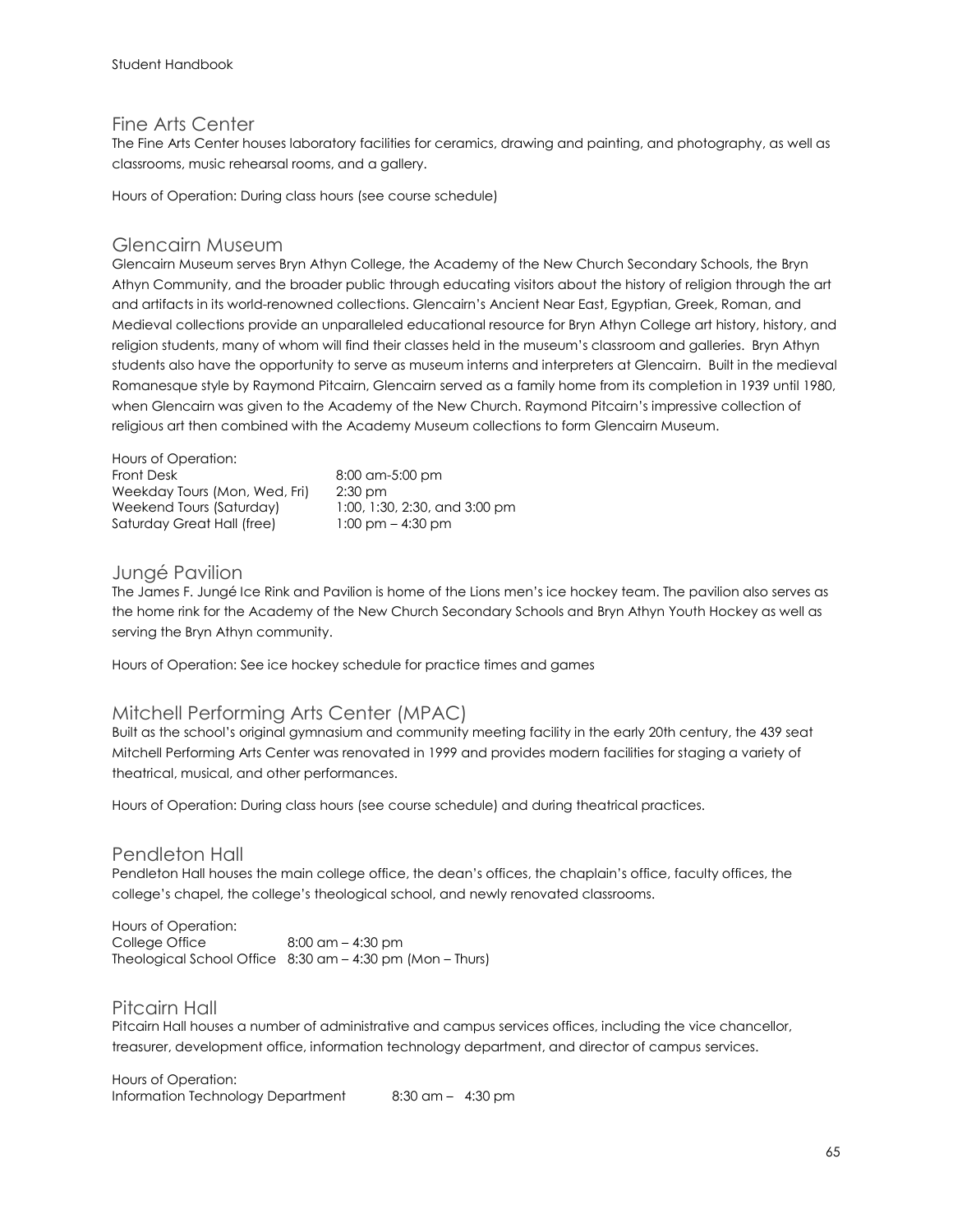| After Hours Tech Support | $3:00 \text{ pm} - 9:00 \text{ pm}$ (Sunday)       |
|--------------------------|----------------------------------------------------|
|                          | $7:00 \text{ pm} - 10:30 \text{ pm}$ (Mon – Thurs) |
| Other Offices            | $8:30$ am $-$ 4:30 pm                              |

<span id="page-65-0"></span>Residence Facilities

#### **Childs Hall**

Childs Hall, a traditional-style men's residence hall, houses primarily freshmen in 24 double rooms and is staffed by a resident manager and four resident assistants (RAs). Childs Hall includes five lounges, a kitchen, and coinoperated laundry facilities. Recent renovations to three of the lounges provide an attractive space for student social events. Just outside, basketball and volleyball courts and a student-built gazebo form a center for residence life.

| Visiting Hours: | Sunday – Thursday | 7:00 pm - 12:00 am |
|-----------------|-------------------|--------------------|
|                 | Friday – Saturday | 7:00 pm - 2:00 am  |

#### **Grant Hall**

Grant Hall, a traditional-style women's residence hall, houses primarily freshmen in a combination of 13 double and 13 single rooms and is staffed by a resident manager and four resident assistants (RAs). Grant Hall has four lounges, including one quiet study lounge and two TV lounges, a kitchen, and coin-operated laundry facilities.

| Visiting Hours: | Sunday – Thursday | 7:00 pm - 12:00 am                  |
|-----------------|-------------------|-------------------------------------|
|                 | Friday – Saturday | $7:00 \text{ pm} - 2:00 \text{ cm}$ |

#### **Suites**

The three suite buildings, which opened in 2010, provide 18 apartment-style suites for second, third, and fourthyear residents. Each suite houses five residents in two double rooms and one single room, and has a private bathroom and kitchen-living space. Each of the three suite buildings has a coin-operated laundry facility. The suites are staffed by two resident managers and six resident assistants (RAs).

#### **Visiting Hours:**

| Sunday - Thursday | $1:00 \text{ pm} - 12:00 \text{ cm}$ |
|-------------------|--------------------------------------|
| Friday – Saturday | $1:00 \text{ pm} - 2:00 \text{ cm}$  |

#### **Cottages**

Four cottages, which opened in 2008, provide house-style living for third and fourth-year residents. Each cottage houses ten residents in three double and four single rooms, and has an open-style kitchen and spacious living room. Each cottage has a coin-operated laundry facility. The cottages are staffed by a resident manager and four resident assistants (RAs).

| Visiting Hours:   |                                      |
|-------------------|--------------------------------------|
| Sunday – Thursday | $1:00 \text{ pm} - 12:00 \text{ cm}$ |
| Friday – Saturday | $1:00 \text{ pm} - 2:00 \text{ cm}$  |

## <span id="page-65-1"></span>Social Center

Originally built as a garage for the historic Cairnwood Estate, the social center hosts college events such as karaoke, dance parties, and small-stage events, and also provides an informal space for students to watch movies and play games.

Hours of Operation: See college social calendar for events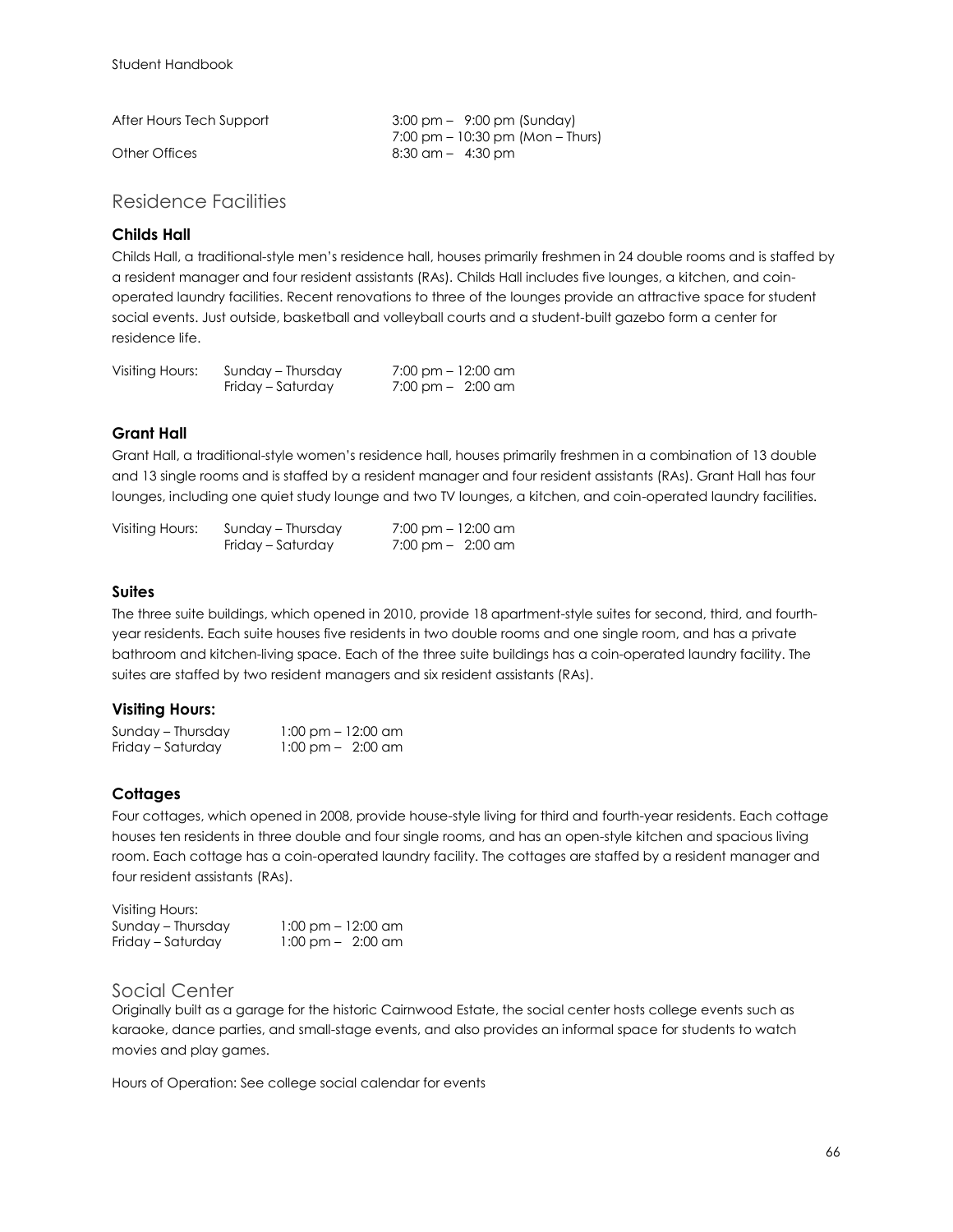## <span id="page-66-0"></span>Swedenborg Library and Café

The Swedenborg Library houses over 118,000 books, periodicals, and special collections as well as access to databases and computers for student use, the College Bookstore and College Grounds Café. The Swedenborg Library is a center for New Church research, housing the world's largest collection of Swedenborg's works, among other rare collections. College Grounds Café (serving Starbucks drinks) is a popular place for students and faculty to study, socialize, or meet in small groups.

Hours of Operation:

| Swedenborg Library   |                                       |
|----------------------|---------------------------------------|
| Monday - Thursday    | $7:30$ am $-6:00$ pm                  |
|                      | $7:30$ pm $-10:30$ pm                 |
| Friday               | $7:30$ am $-5:00$ pm                  |
| Sunday               | 7:30 pm – 10:30 pm (closed Saturdays) |
| College Grounds Café |                                       |
| Monday - Thursday    | $8:00$ am $-$ 4:00 pm;                |
| Friday               | $8:00$ am $-2:00$ pm                  |
| College Bookstore    | 10:00 am - 2:00 pm                    |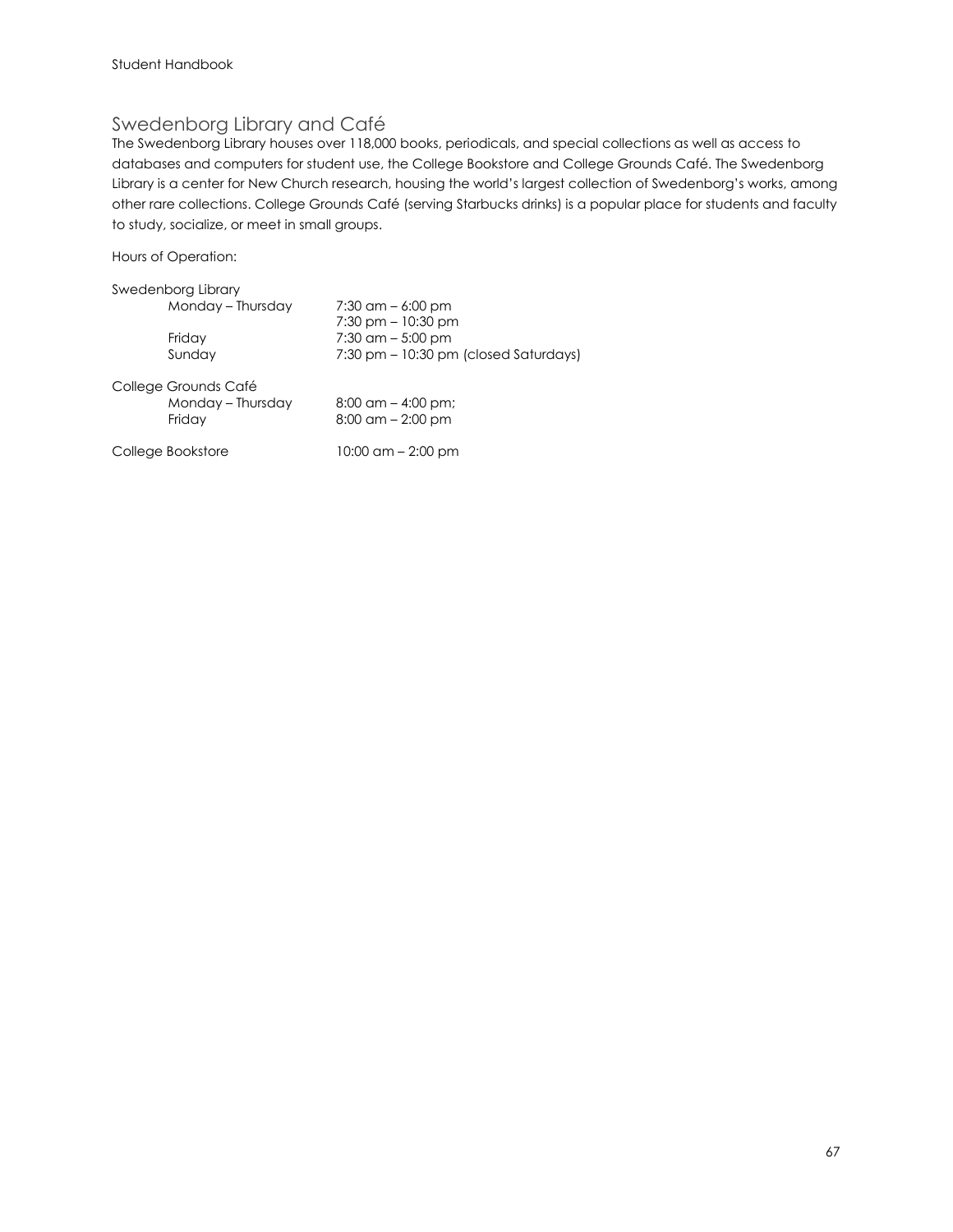## <span id="page-67-0"></span>Appendices

## <span id="page-67-1"></span>Important Phone Numbers and Email Addresses

#### <span id="page-67-2"></span>Academic and Student Services

Bryn Athyn College Bookstore, Mara White 267-502-1612 (mara.white@brynathyn.edu) Director of Academic Support, Nina Phillips 267-502-2518 (nina.phillips@brynathyn.edu) Academic Career Excellence ACE, Ann Buss 215-510-0069 (ann.buss@brynathyn.edu) International Student Coordinator, Sean Lawing 267-502-2798 (sean.lawing@brynathyn.edu) Internship Coordinator, Laura Nash 267-502-2412 (laura.nash@brynathyn.edu) Career Counselor, Laura Nash 267-502-2412 (laura.nash@brynathyn.edu) Coordinator of Orientation, TBD Director of Student Activities, Justin Bowyer 267-502-2957 (justin.bowyer@brynathyn.edu) Student Health Clinic (Coordinator, Scott Jones) 267-502-4517 (scott.jones@brynathyn.edu) Swedenborg Library 267-502-2524

#### Admissions and Financial Aid

Financial Aid Director, Brian Keister 267-502-6034 [\(brian.keister@brynathyn.edu\)](mailto:brian.keister@brynathyn.edu) Financial Aid Coordinator, Dale Smith 267-502-2630 (dale.smith@brynathyn.edu) Bursar, William Hyatt 267-502-2630 (bursar@brynathyn.edu)

#### Athletics and Student Organizations

CARE, Justin Bowyer 267-502-2957 (justin.bowyer@brynathyn.edu) International Student Organization, Justin Bowyer 267-502-2957 (justin.bowyer@brynathyn.edu) Outing Club, Robin Cooper 267-502-2411 (robin.cooper@brynathyn.edu) Student Government, Kiri Rogers 267-502-2551 (kiri.rogers@brynathyn.edu)

#### College Administration

Bryn Athyn College President, Kristin King, Ph.D. 267-502-2410 (kristin.king@brynathyn.edu) Dean of Academics & Faculty, Allen J. Bedford, Ph.D. 267-502-2567 (allen.bedford@brynathyn.edu) Director of Admissions, Stephanie Walker 267-502-6073 (stephanie.walker@brynathyn.edu) Dean of Students, Kiri Rogers 267-502-2551 (kiri.rogers@brynathyn.edu)

Director of Athletics, Matthew Kennedy 267-502-4566 (matthew.kennedy@brynathyn.edu)